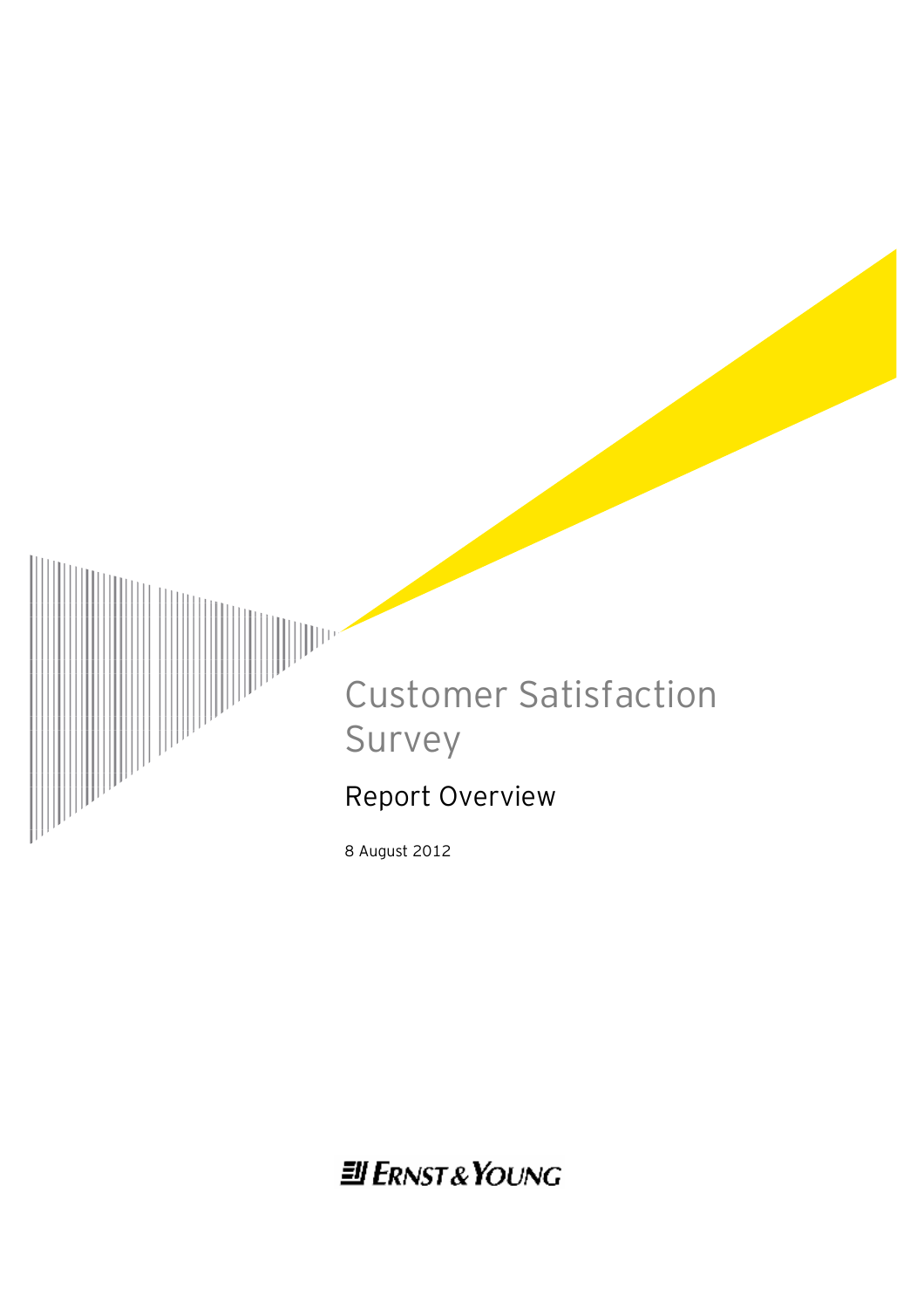# Contents

| 2.1.1   |  |
|---------|--|
| 2.1.2   |  |
| 2.1.3   |  |
| 2.1.4   |  |
| 2.1.5   |  |
| 3.1.1.1 |  |
| 3.1.1.2 |  |
| 3.1.1.3 |  |
| 4.3.1   |  |
| 4.3.2   |  |
|         |  |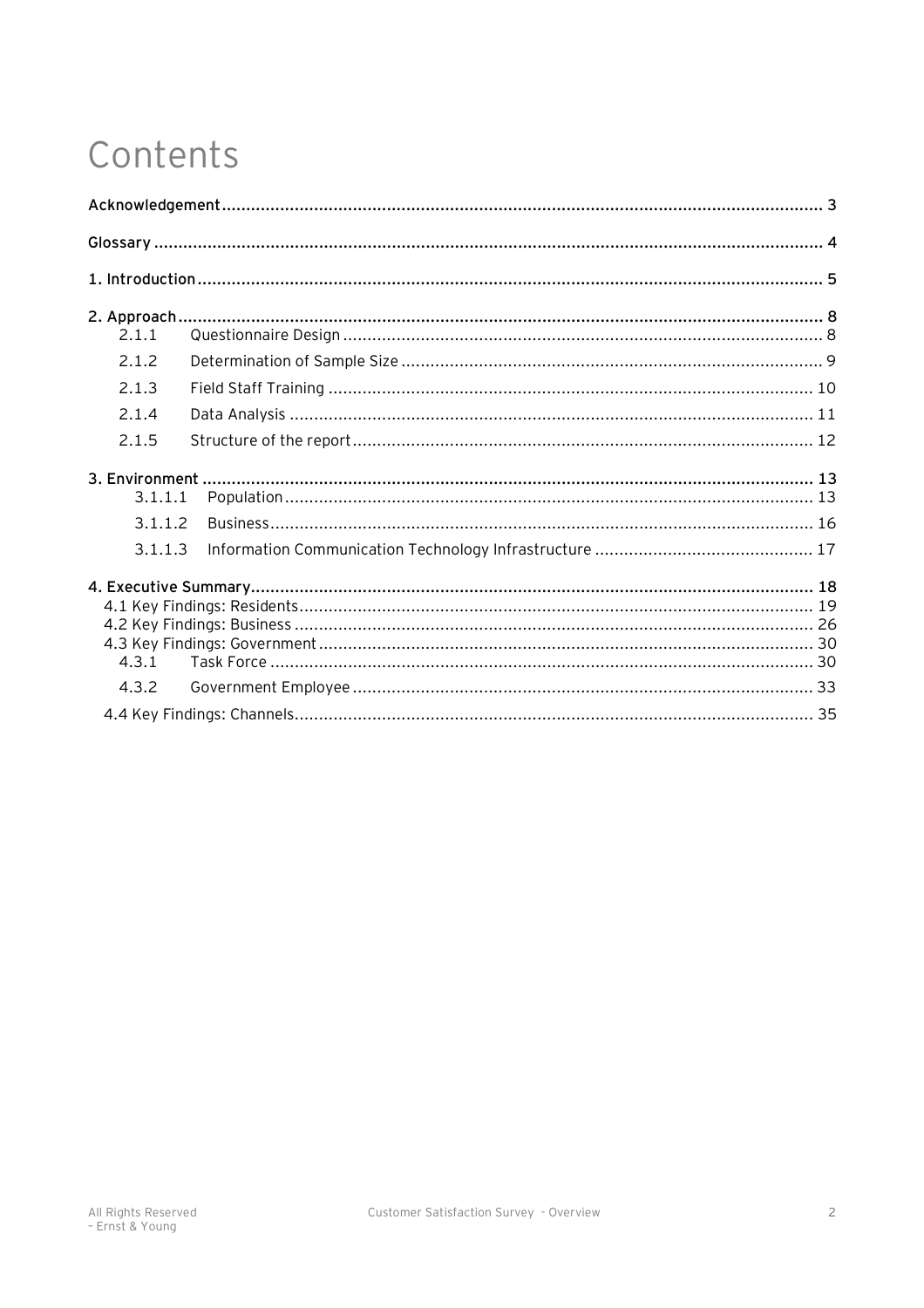# Acknowledgement

At the foremost, the Ernst & Young research team would like to thank the eGovernment Authority's executive management, marketing and business development team who have guided, facilitated and worked cohesively with the project team arranging the meetings with the 21 government ministries and agencies providing all the support needed in addition to facilitating the contact lists for the channel users.

The project team appreciates the time and patience of the participating Government ministries and agencies and their employees who participated in the survey, having found the time and effort to meet our team and address the survey questions.

A word of gratitude is extended to the business community across the various economic sectors that participated in the study taking the time from their hectic schedules. The access provided by City Centre and Seef Mall to the survey team also assisted in capturing a certain segment of the businesses and residents.

Furthermore a special word of thanks goes out to academic institutions such as Royal college of Surgeons in Ireland- Medical, University of Bahrain and the Arabian Gulf University who granted the research team access to their campus in order to randomly survey their students.

It is much noted that the constructive contributions provided by the nationals and residents for both the resident and the five channel surveys clearly demonstrated to the project team the strong support and aspirations people have for the eGovernment services and the desire to enhance them.

In conclusion, the study could not have been achieved without the inputs of 2,500 residents, from all walks of life, who participated in the survey despite their social and work commitments.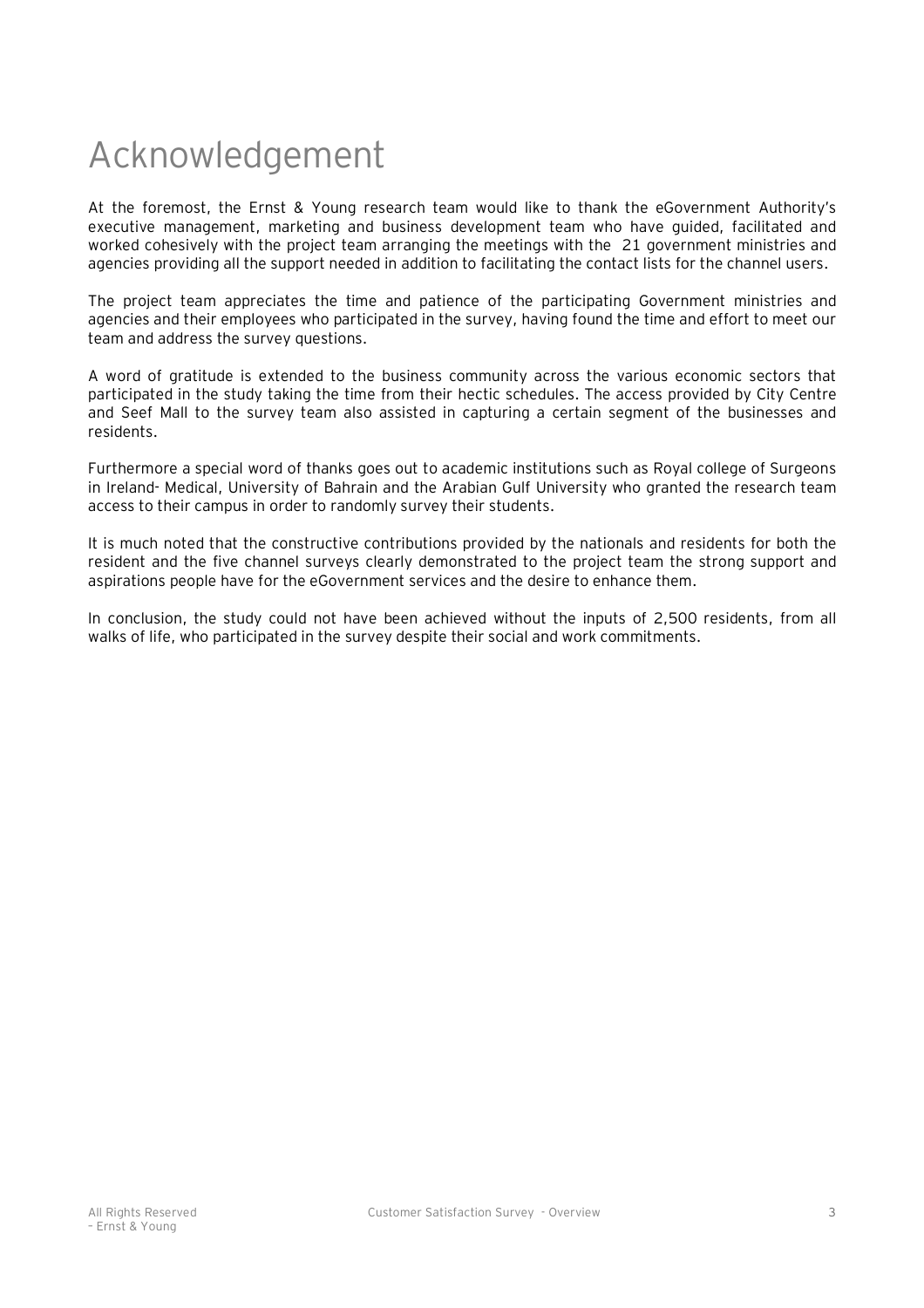# Glossary

# The following abbreviations are used throughout this report

|     | eGovernment Authority |
|-----|-----------------------|
| eSC | eService Center       |
| МP  | Mobile Portal         |
| ΝP  | National portal       |
|     | Toll Free             |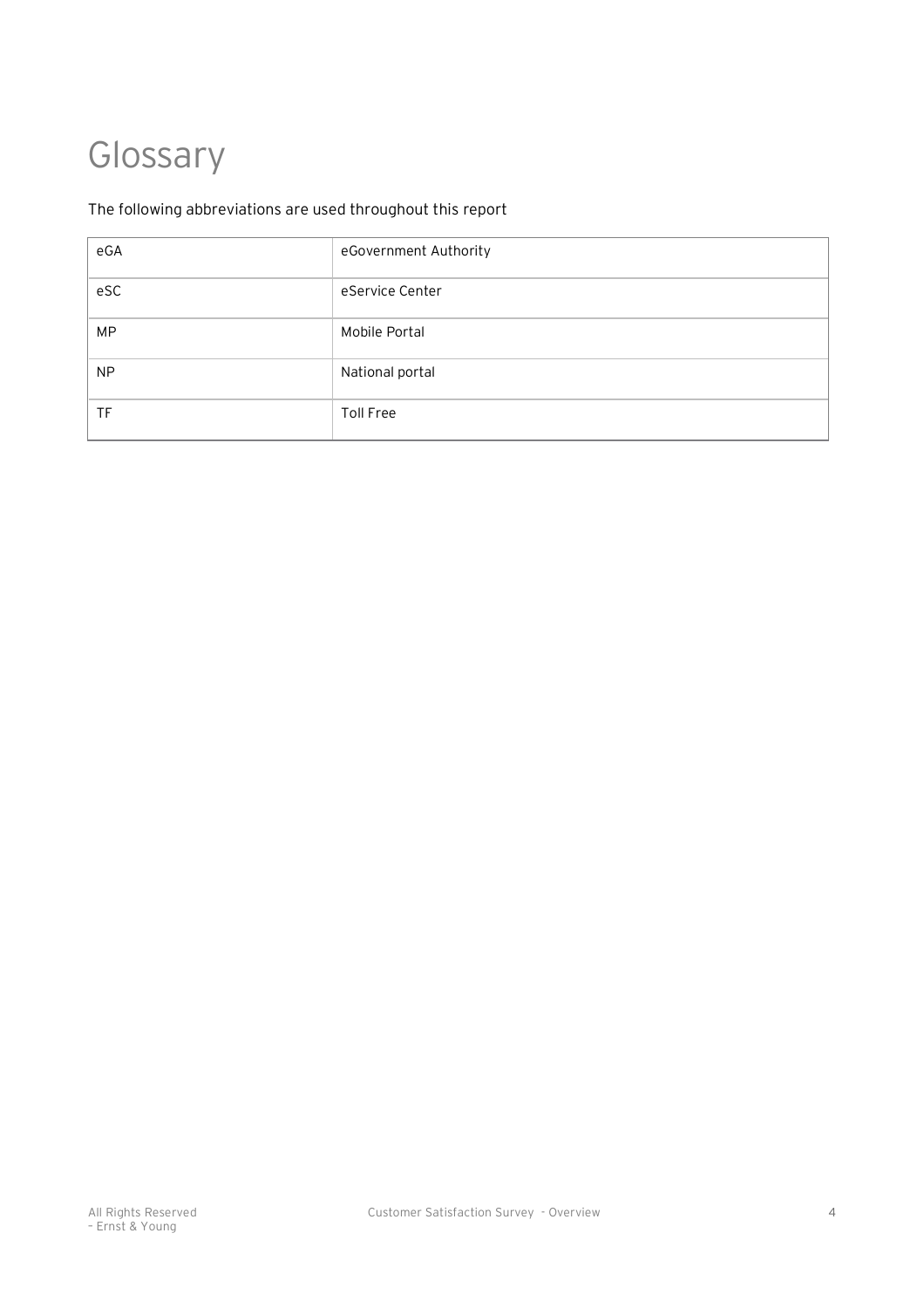# 1. Introduction

The Kingdom of Bahrain has strived to improve the productivity and efficiency of its Government services through streamlining processes and utilizing the Information and Communication Technology (ICT) platform as an enabler and driver of such change. The eGA has spearheaded efforts to utilize the excellent infrastructure the Kingdom has developed in order to deliver various services currently exceeding 200 using the five channels: the National Portal, the National Contact Centre, the eServices Centres, the Mobile Portal and eKiosks. The mechanism adopted by eGA to measure the satisfaction of the services has been the CSI and GTI indices.

In a bid to measure how far the eGA has reached in terms of customer satisfaction both within the two indices and across the channels, Ernst & Young (the Consultant) was commissioned to undertake the qualitative and quantitative aspects of the study covering:

- Update eGA's Customer Satisfaction Index (CSI) based on parameters set by eGA ;
- ► Update eGA's Government Transportation Index (GTI) based on parameters set by eGA;
- ► Assess the awareness and usage (access & reach) of the eGovernment programs among customers; and
- ► Measure eGA's customers satisfaction rates regarding the different channels.

The report comprises eight sections covering the residents, business, government ministries and the five channels. The awareness dimensions highlighted by the study are:

- ► Awareness of the eGovernment initiative at an overall level
- ► Awareness of the different services of eGovernment offered by the different entities and channels
- ► Awareness of the channels

The usage (access and reach) dimensions covered are:

- ► Access of eGovernment at an overall level
- ► Access of each service : what is the most used eGovernment service (Frequency of Access)

The channel user satisfaction covered the dimensions of:

- ► **Accessibility:** Are the services accessible enough? What is more accessible? Which channel?
- ► **Time saving for the customers**: The execution duration based on the new system
- ► **Cost saving**: money spent satisfaction
- ► **Quality of services :** perceived Quality regarding the different components of the eGovernment services
- ► **Relevance of services:** Till what point is the service irelevant for customers
- ► **Complaint system:** Quality and response time?
- ► **Ease of access:** The practice satisfaction regarding previous and new service
- ► **Channels availability satisfaction:** are they satisfied from what is existing or not? What would they like to add? What would they like to change?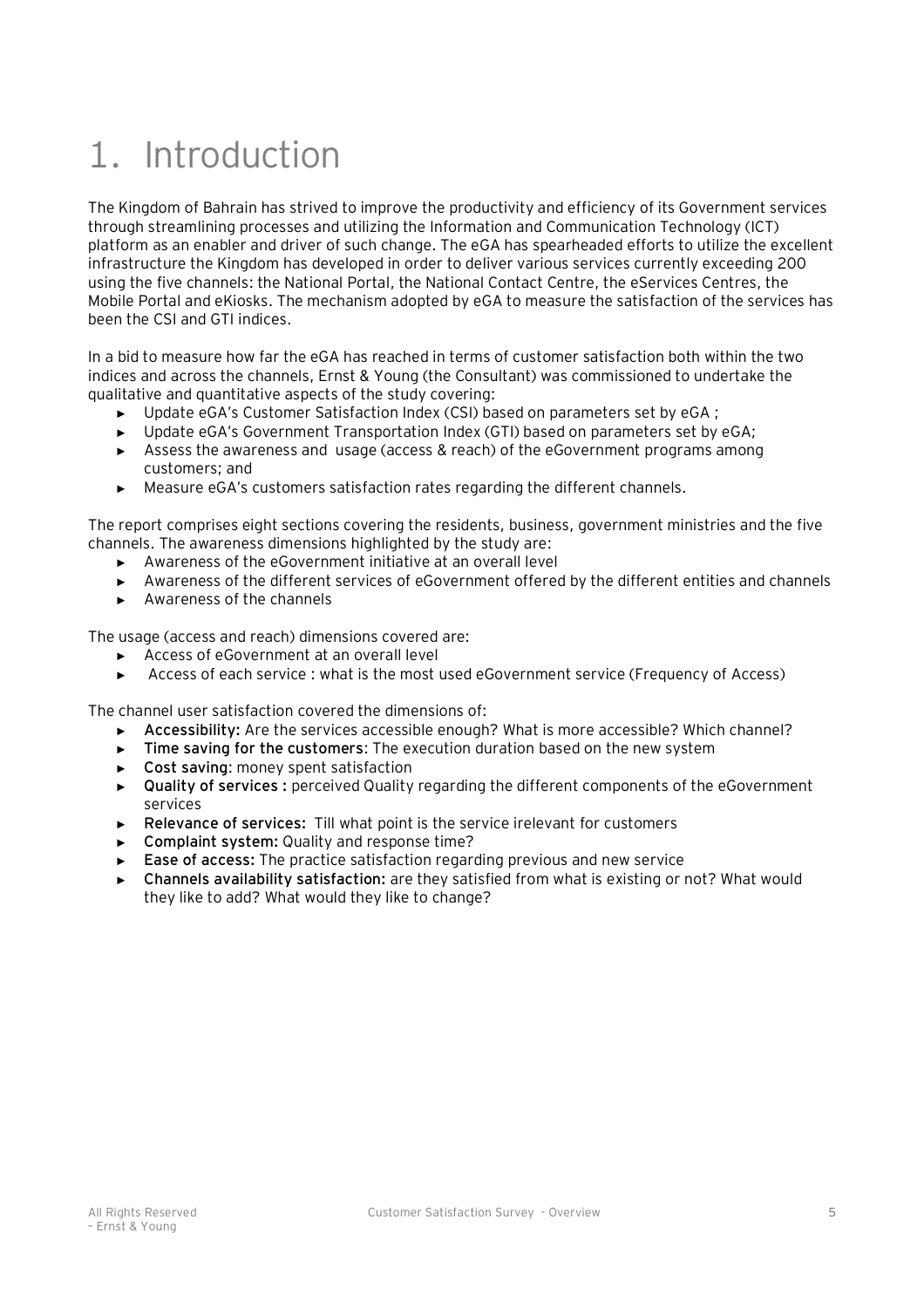The Customer Satisfaction Index (CSI) to be measured as developed by eGA comprises 17 attributes for both resident and businesses and they are:

|    | Attributes of CSI                            |                                             |
|----|----------------------------------------------|---------------------------------------------|
|    | 1. Services in Arabic & English              | 10. Cost saved as compared to on location   |
| 2. | User Friendly- simple steps to follow        | (travel and other direct cost)              |
| 3. | Comprehensive guideline to use facility      | 11. Fee given for availing the service      |
|    | 4. Safety and security of interface          | 12. Reliability of information              |
| 5. | Range of services offered                    | 13. Comprehensiveness of the information    |
|    | 6. Time taken to execute the services        | 14. Relevant and useful information/service |
|    | compared to on location                      | 15. Complaint registration system           |
| 7. | Saving travel time to location               | 16. Time taken to address the complaint     |
| 8. | Saving number of visits to avail the service | 17. Outcome of the redressal system         |
| 9. | Final delivery in line with expectation      |                                             |
|    |                                              |                                             |

The Government Transformation Index (GTI) to be measured for residents and business comprises 13 attributes and they are:

|                                                                                                                                                                                                                                                                  | <b>GTI Residents &amp; Business</b>                                                                                                                                                                                                                                                                                                                            |  |  |  |  |  |  |  |  |  |
|------------------------------------------------------------------------------------------------------------------------------------------------------------------------------------------------------------------------------------------------------------------|----------------------------------------------------------------------------------------------------------------------------------------------------------------------------------------------------------------------------------------------------------------------------------------------------------------------------------------------------------------|--|--|--|--|--|--|--|--|--|
| Efficiency of services delivery<br>1.<br>Speed in execution<br>Reduction of redundant information<br>3.<br>Availability of information<br>4.<br>Easiness of making a complaint<br>5.<br>Feed-back regarding a complaint<br>6.<br>Status tracking mechanism<br>7. | 8. Ability to find the right organization to deal<br>with<br>Integrated services to customers<br>9.<br>10. The multiplicity of choice in terms of<br>channels to benefit from a service<br>11. Number of e-service centers<br>12. Availability of a portal (website) with all<br>the needed information and services<br>13. Timeliness of delivery of services |  |  |  |  |  |  |  |  |  |

The Government Transformation Index (GTI for Government ministries comprises 28 attributes and they are:

|    | <b>GTI Government</b>                      |                                                    |  |  |  |  |  |  |  |
|----|--------------------------------------------|----------------------------------------------------|--|--|--|--|--|--|--|
|    | Efficiency of services delivery            | 18. Easiness of making a complaint                 |  |  |  |  |  |  |  |
| 2. | Increase in number of transactions handled | 19. Feedback regarding a complaint                 |  |  |  |  |  |  |  |
| 3. | Reduction in pending/backlog cases         | 20. Presence of audit trail activities             |  |  |  |  |  |  |  |
| 4. | Integrated services to customers           | 21. Status tracking mechanism                      |  |  |  |  |  |  |  |
|    | 5. Speed in execution                      | 22. Ability to identify the owner of an activity / |  |  |  |  |  |  |  |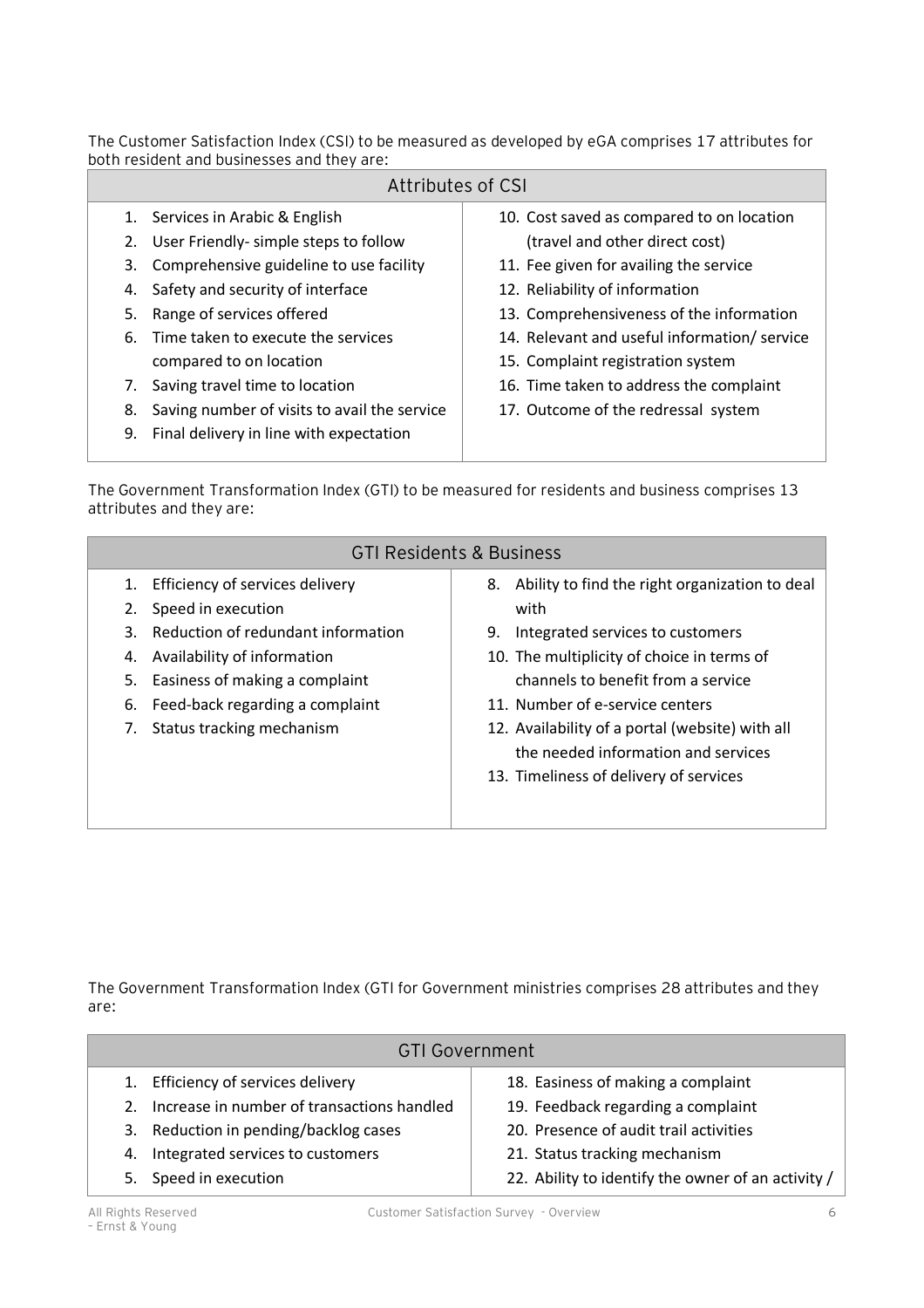- 6. Availability of information
- 7. Number of common services centres
- 8. Multiplicity of choice in terms of channels to benefit from a service
- 9. Availability of portal (website) with all the needed information and services
- 10. Accuracy of reports
- 11. Relevant services provided to customers
- 12. Reduction of redundant information in application forms
- 13. Ability to find the right organisation to deal with
- 14. Increase in the awareness of the eGovernment initiatives
- 15. Increase in the ICT usage of the officials
- 16. Number of trained officials to provide e services
- 17. Redressal of grievances within the defined service levels

result

- 23. Extent of data digitization of manual records
- 24. Process reforms to deliver services through the computerized system
- 25. Timeliness of delivery of services
- 26. Availability of MIS reports for decision making
- 27. PPP models established for delivery of services
- 28. Total number of services which are currently being delivered by PPP operators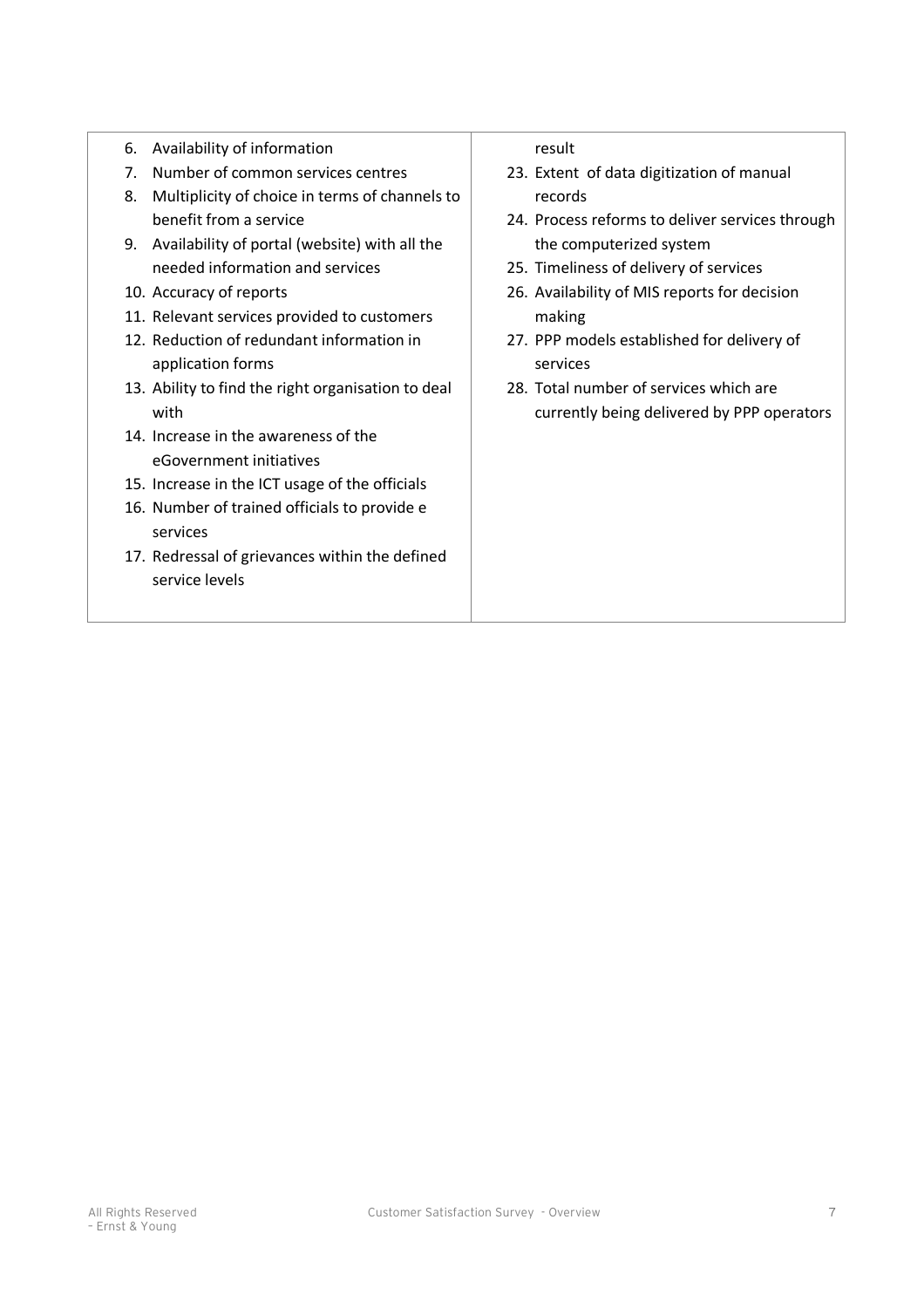# 2. Approach

The study was carried using an interactive approach covering both quantitative and qualitative aspects (see Figure 1 below). The surveys were captured using 8 questionnaires (residents, business, government and 5 channels) with data collected during the period from 11 March till 25 March 2012.



#### Figure 1-Survey Approach

#### **2.1.1 Questionnaire Design**

The 8 survey questionnaires were designed in both Arabic and English keeping in mind clarity, simplicity of the language and the need to capture maximum data in a timeframe that should not exceed 20 minutes. The questionnaires were developed with the research themes awareness and usage including the attributes of the CSI and GTI that would be used to update the indices.

The survey questions were designed to be multiple-choice, closed ended questions and in many cases utilising ranking to determine the criticality of certain issues. The key information collected represented major themes which could be extracted and analyzed and would allow cross tabulation. The questionnaires included the CSI and GTI attributes for the different categories. The channels questionnaires were developed to better suit telephonic interviews.

Pilot surveys were undertaken approved by eGA team, which helped to refine the final questionnaires. The data collection was carried out by trained collectors and the information was tabulated into excel and later exported into SPSS for cross tabulation analysis. Figure 2 provides an overview of the survey development cycle.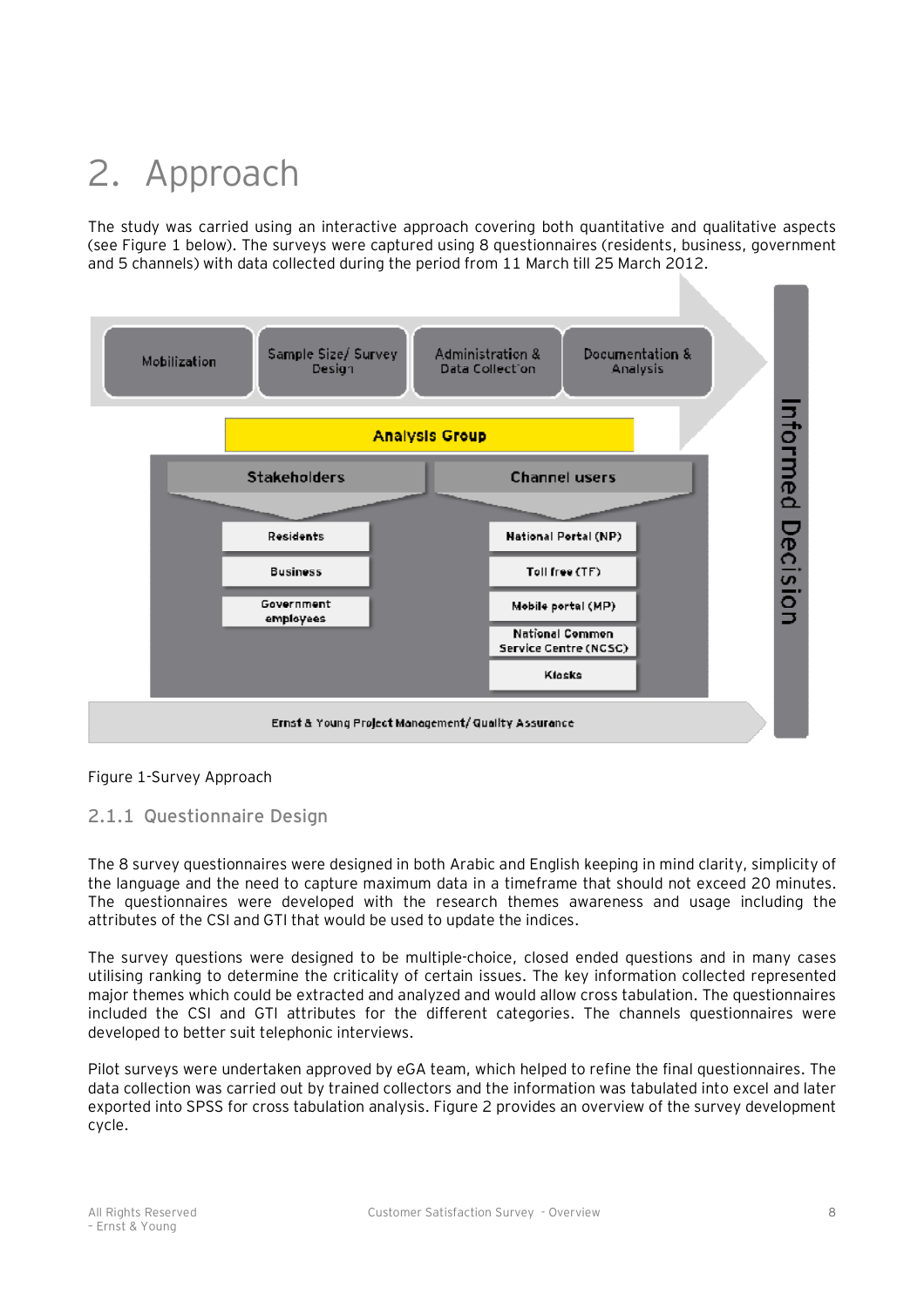

Figure 2-Survey Development Cycle

# **2.1.2 Determination of Sample Size**

In order to be consistent with the previous study the sample size used for the study was arrived at through either through minimum pre-determined numbers or through statistical analysis. The final sample population was tested to ensure soundness and alignment to the success of the study (see Table 1):

#### Table 1-Sample Size

| Segment          | Methodology                                                                                                | Responses used for analysis |     |  |
|------------------|------------------------------------------------------------------------------------------------------------|-----------------------------|-----|--|
| <b>Residents</b> | Statistical verification exercise based on<br>generalized sample with minimum &<br>maximum acceptable size | 1,200                       |     |  |
| <b>Business</b>  | Stratified random sample method                                                                            | 266                         |     |  |
| Government       | Preset numbers determined by eGA                                                                           | 223                         |     |  |
| Channels         | Preset targeted population as defined in<br>eGA's RFP                                                      | Total:<br>1,000             |     |  |
|                  |                                                                                                            | National Portal:<br>350     |     |  |
|                  |                                                                                                            | Call Centre:                | 150 |  |
|                  |                                                                                                            | Mobile Portal:<br>200       |     |  |
|                  |                                                                                                            | E-Service Center:           | 150 |  |
|                  |                                                                                                            | Kiosks:                     | 150 |  |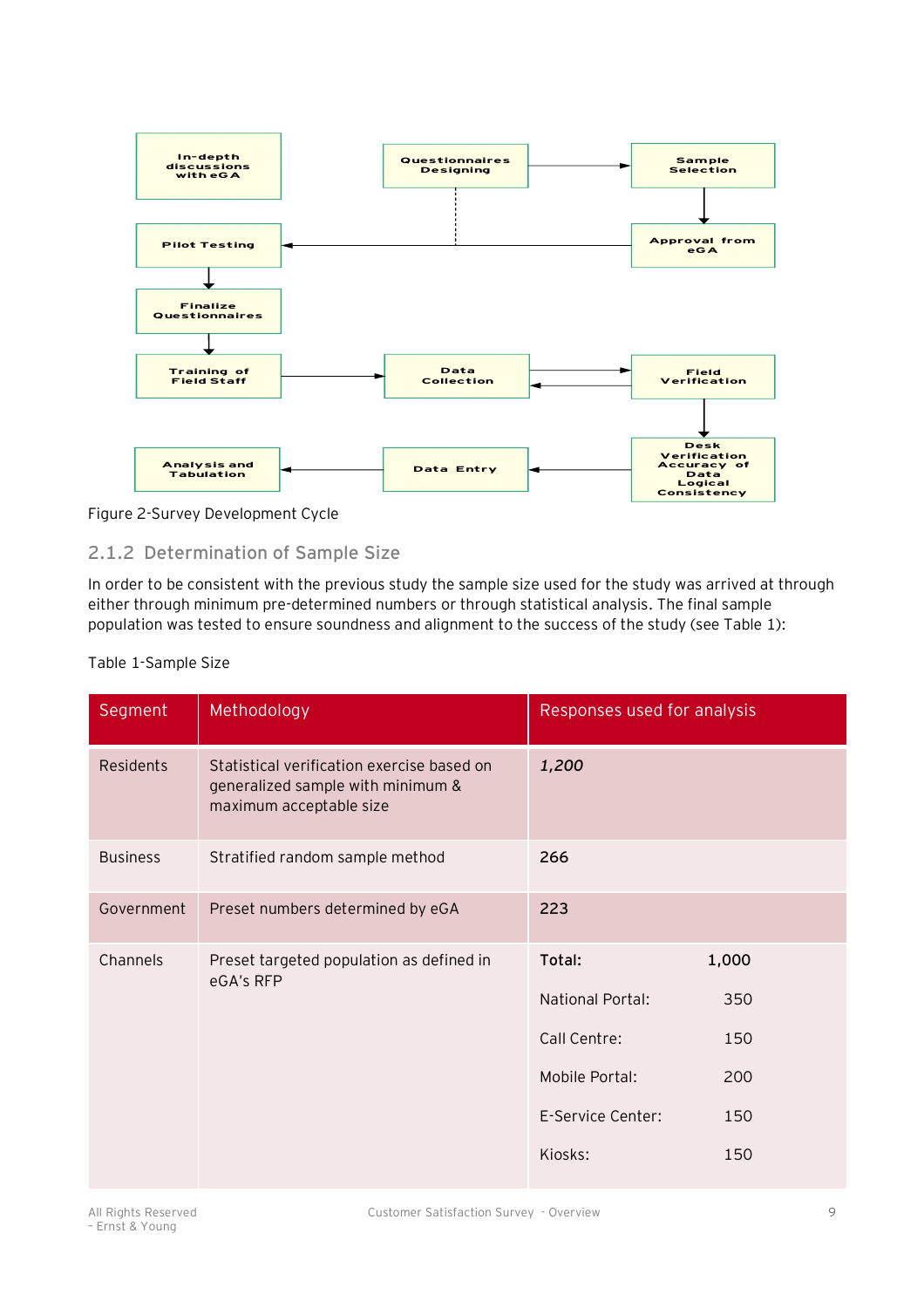To verify the sample size given by eGA for both residents and business, a statistical verification exercise based on generalized sample with minimum-maximum acceptable size was performed taking into consideration the strata categories of: age group, nationality, governorate and gender. The final number arrived based on a minimum sample size as per eGA requirements was 1,200.

Table 2 reflects the strata according to age group, nationality and gender. Numbers indicate sample size in every stratum. Green shows good representation of the sample (n>35), Yellow shows average representation of the sample (25<n<35) and pink shows a low representation of the sample. Overall representation of the various age group was strong except the above 55 population where representation is average. A total of 28 respondents did not provide complete set of information on age or nationality due to desire not to disclose this information.

|               |      | <b>Bahraini</b> |       |      | <b>Expatriates</b> | <b>Respondents</b> |       |
|---------------|------|-----------------|-------|------|--------------------|--------------------|-------|
| Age           | Male | Female          | Total | Male | Female             | Total              | Total |
| $15 - 18$     | 17   | 29              | 46    |      |                    | 12                 | 58    |
| $19 - 25$     | 97   | 94              | 191   | 60   | 38                 | 98                 | 280   |
| $26 - 35$     | 153  | 97              | 250   | 151  | 66                 | 217                |       |
| $36 - 45$     | 86   | 28              | 114   | 80   | 11                 | 91                 |       |
| $46 - 55$     | 51   | 20              | 71    | 31   | 17                 | 48                 |       |
| Above 55      | 15   | 8               | 23    | 8    | 3                  |                    |       |
| <b>Blanks</b> | ◠    |                 | 4     |      | 5                  |                    |       |
| Total         | フオフフ | 277             | 699   | 337  | 145                | 480                |       |

Table 2: Strata according to Age group, nationality and Gender. Sample Size 1,200

### **2.1.3 Field Staff Training**

Stringent quality control measures were adopted to ensure high quality of collected data such as:

- 1. Thorough training of field supervisors and surveyors.
- 2. Scrutiny of all filled-in questionnaires by supervisors.
- 3. Scrutiny of randomly selected filled-in questionnaires by the Survey Manager.
- 4. Random spot checks carried out by the Survey Manager.

Prior to the pilot survey being conducted a training session was held for the data collectors in order to provide proper training on how to conduct the surveys. The questionnaires were discussed in classroom environment and after training the data collectors (project team members) were requested to fill-in, the questionnaires considering other team members as respondents.

This step ensured the completeness and consistency and provided an opportunity to address any ambiguity and any logical mistakes in the responses. This practical exercise resulted in the field staff being familiar with the questions in the questionnaires, clarified exact meanings of the questions and provided them some practical experience about handling the respondents in the context of proposed survey.

The data collection commenced during the day over three weeks period focusing on approaching random sample businesses and residents, this is in addition to the channel user who were randomly selected from lists provided by eGA.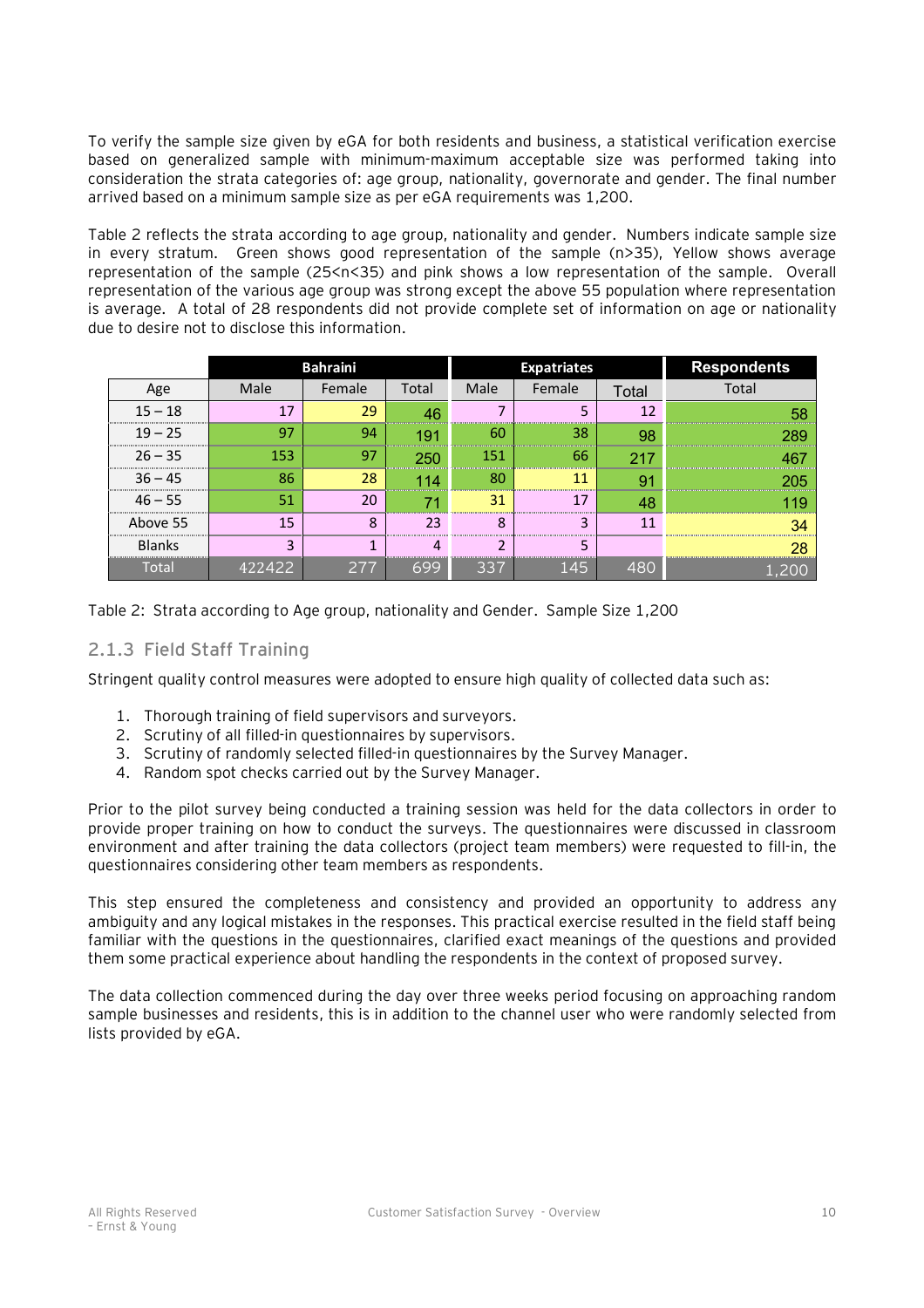### **2.1.4 Data Analysis**

The scrutinized collected data from questionnaires were tabulated into excel. The entered information was verified against the information in the questionnaires with entry errors detected and corrected. After complete satisfaction about the accuracy of entered data, statistical analysis was carried out using the statistical software SPSS.

Figure 3 provides an overview of the data analysis framework adopted in order to stream line and effectively manage the data analysis stage.



Figure 3-Data Analysis Overview

Ethical issues of confidentiality, informed consent and honest representation of findings were of paramount importance to the project team when conducting the survey.

During the study, the project team was aware of the latter issues and tackled them by securing consent of participants prior to data collection, adopting a logical and scientific approach in data analysis that guaranteed the proper representation of findings and prohibited the divulging of collected data to third parties.

The survey has a high level of reliability and validity achieved through an effective research methodology (proper sampling and effective administration of the questionnaires) and research execution that resulted in minimizing the error that could occur from misunderstanding the data collectors' questions.

As far as research limitations, due to recent incidents witnessed by the Kingdom in 2011 data collectors experienced some difficulties in getting participation for residents and through the channels.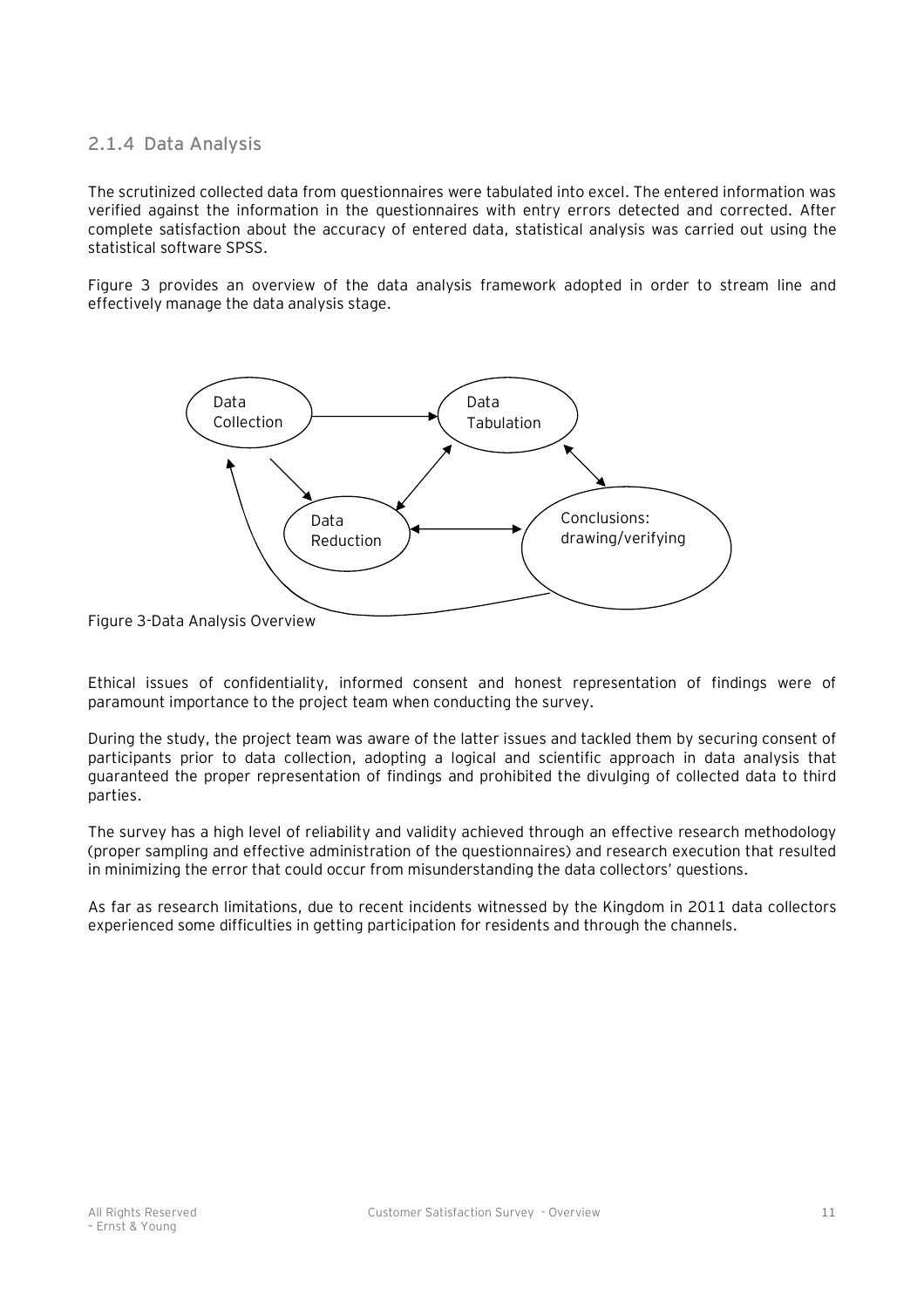# **2.1.5 Structure of the report**

The detailed report has been presented by each analysis group as follows:

- 1. Residents
- 2. Business
- 3. Government employees
- 4. Channels
	- a. National Portal
	- b. Mobile Portal
	- c. Toll Free number( Contact Center)
	- d. e Service Center( Common Service Center)
	- e. eKiosk

For each Analysis Group we have presented our findings in the sequence of the research themes and with suggestions and recommendations as appropriate. The general outline followed for each analysis group:

- · Introduction
- · Sample size
- · Analysis and findings:
	- o Awareness and usage
	- o Transaction experience
	- o Complaints and redressal
	- o Customer Satisfaction Index (CSI)
	- o Government Transformation Index (GTI)
	- o Advertisement effectiveness
	- o Suggestions for improvements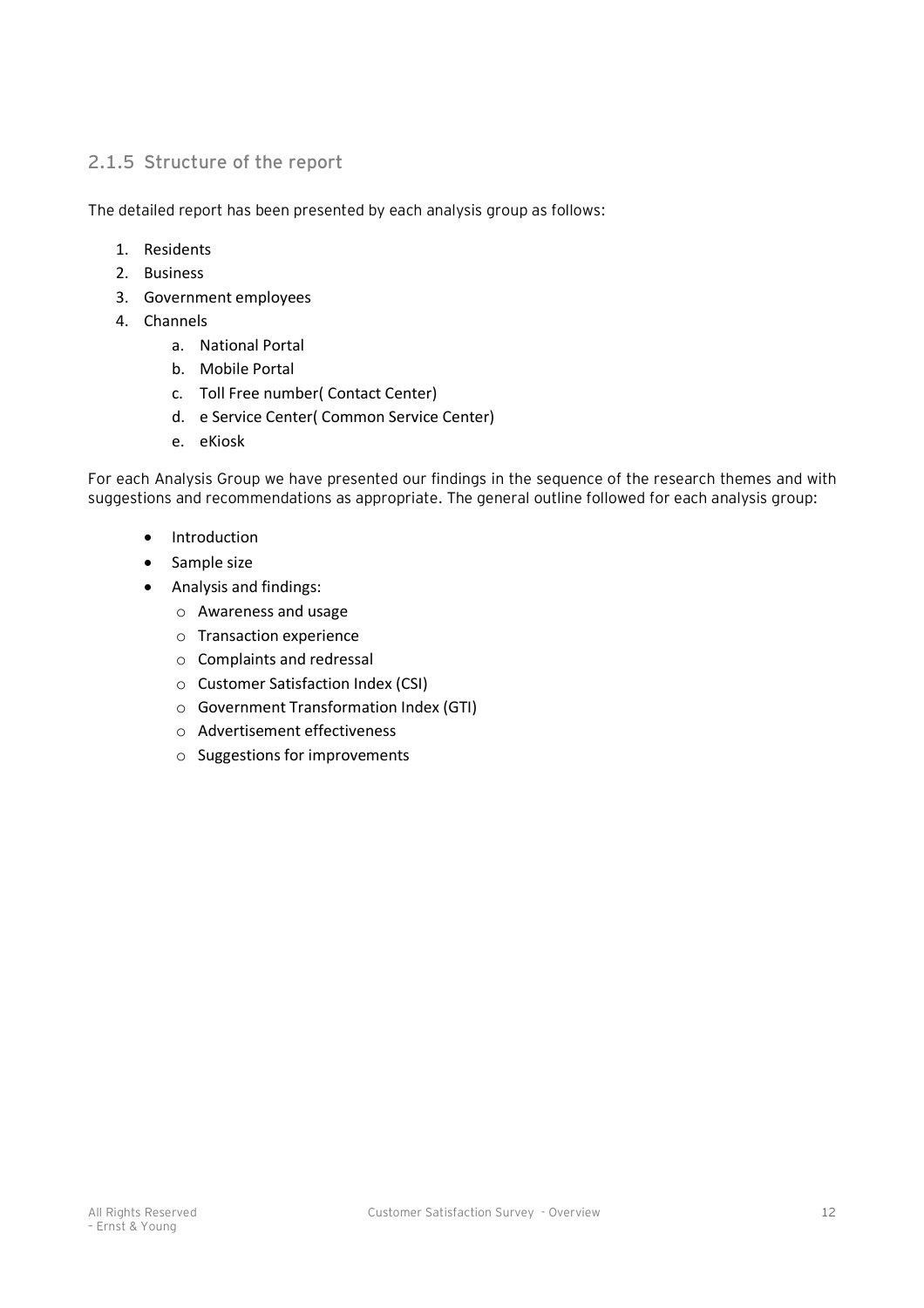# 3. Environment

In order to appreciate the context of the study undertaken it is imperative to understand the demography, the business environment and the infrastructure in the Kingdom of Bahrain. This macro environment in which eGA operates and under which the study was taken can provide insight into either the results obtained or areas for future focus.

# **3.1.1.1 Population**

The population of the Kingdom of Bahrain is almost equally split between the nationals and the expatriate workforce and their dependents with the expatriates being slightly higher.

As per the CIO and LMRA 2012 data, the population of Bahrain is over 1.2 million classified in the enclosed figure 4.

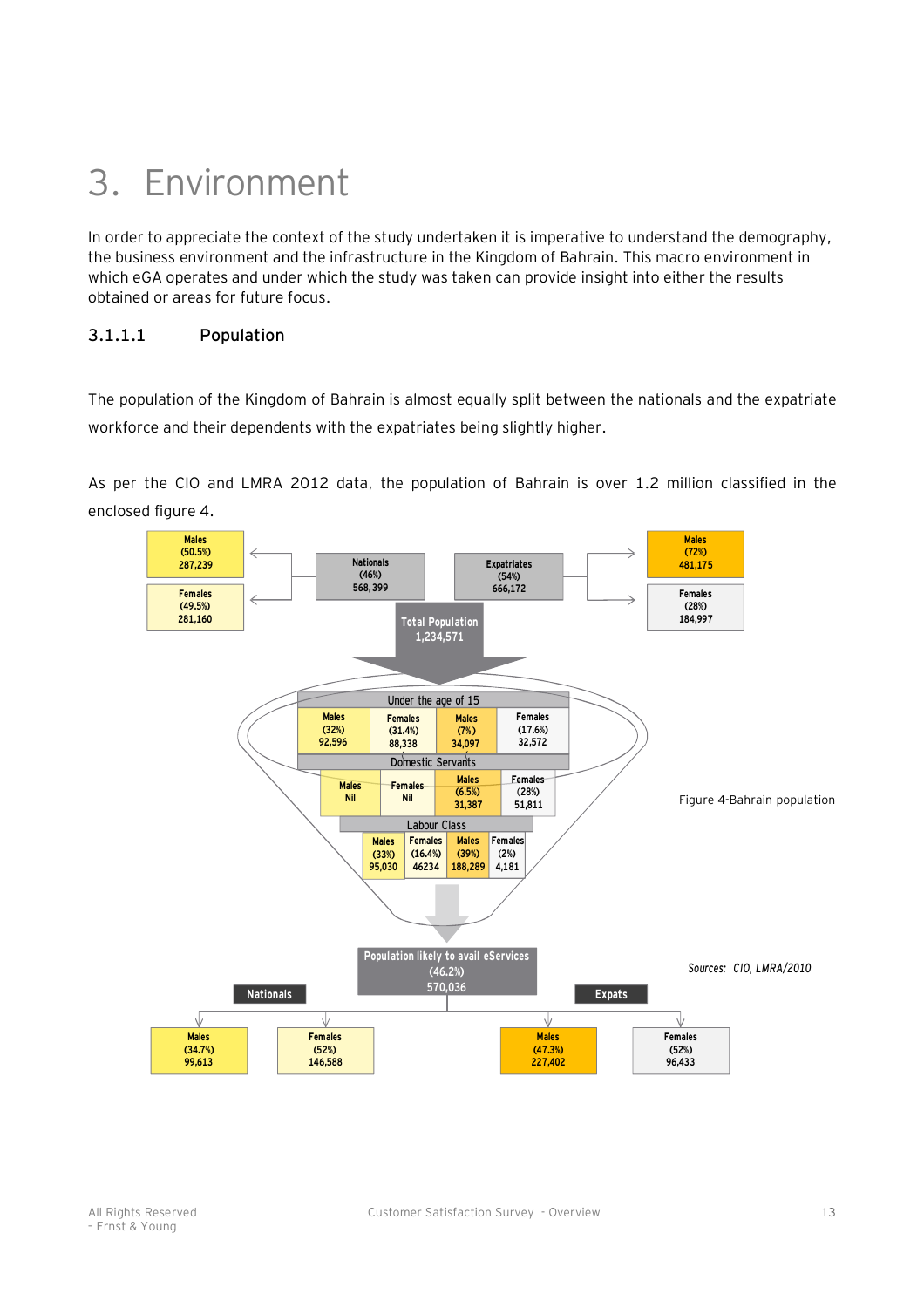A further analysis of the population based on the age bracket indicates that the age group of 10 to 19 is significant in terms of nationals whereas amongst the expatriates the majority is in the age group of 25 to 45 (Table 3)

|           |             | Bahraini |              |             | <b>Expatriate</b> |              | Total Population |        |              |
|-----------|-------------|----------|--------------|-------------|-------------------|--------------|------------------|--------|--------------|
| Age       | <b>Male</b> | Female   | <b>Total</b> | <b>Male</b> | Female            | <b>Total</b> | <b>Male</b>      | Female | <b>Total</b> |
| $10$      | 21.85%      | 21.34%   | 21.60%       | 5.21%       | 13.05%            | 7.38%        | 11.43%           | 18.05% | 13.93%       |
| $10 - 14$ | 10.39%      | 10.08%   | 10.24%       | 1.88%       | 4.55%             | 2.62%        | 5.06%            | 7.89%  | 6.13%        |
| $15 - 19$ | 10.63%      | 10.36%   | 10.50%       | 1.41%       | 3.38%             | $1.96\%$     | 4.86%            | 7.59%  | 5.89%        |
| $20 - 24$ | 9.84%       | 9.47%    | 9.65%        | 7.92%       | 10.50%            | 8.64%        | 8.64%            | 9.87%  | 9.10%        |
| $25 - 29$ | 8.59%       | 8.35%    | 8.47%        | 21.23%      | 17.25%            | 20.13%       | 16.51%           | 11.89% | 14.76%       |
| $30 - 34$ | 7.34%       | 7.46%    | 7.40%        | 18.76%      | 15.73%            | 17.92%       | 14.49%           | 10.74% | 13.08%       |
| $35 - 39$ | 5.77%       | 6.16%    | $5.96\%$     | 15.39%      | 12.87%            | 14.69%       | 11.79%           | 8.82%  | 10.67%       |
| $40 - 44$ | 5.59%       | 6.15%    | $5.86\%$     | 11.50%      | 9.48%             | 10.94%       | 9.29%            | 7.47%  | 8.60%        |
| $45 - 49$ | 5.51%       | 6.09%    | 5.80%        | 7.58%       | 6.51%             | 7.28%        | 6.81%            | 6.26%  | 6.60%        |
| $50 - 54$ | 4.64%       | 5.04%    | 4.84%        | 5.46%       | 3.69%             | 4.97%        | 5.15%            | 4.50%  | 4.91%        |
| > 55      | 9.86%       | 9.50%    | 9.68%        | 3.67%       | 2.99%             | 3.48%        | 5.98%            | 6.92%  | 6.33%        |

Table 3: Age percentage of populations (source: LMRA data as of March 31, 2011)

Table 4 looks at the employment profile of Bahraini and Expatriates in both the public and private sector. The bulk of the workforce lies within the private sector and is primarily expatriates. It is interesting to note that based on research much of the expatriate workforce are laborers residing in labor camps. Hence all day to day life existence activities and interactions with Government ministries are managed by their sponsors.

|              | <b>Bahraini</b> |        |        | Expatriate |         |              | Total employed |        |              |  |
|--------------|-----------------|--------|--------|------------|---------|--------------|----------------|--------|--------------|--|
| Sector       | Male            | Female | Total  | Male       | Female  | <b>Total</b> | <b>Male</b>    | Female | <b>Total</b> |  |
| Private      | 82.340          | 57.603 | 24.737 | 376.531    | 355.299 | 21.232       | 412.902        | 45.969 | 458,871      |  |
| Public       | 45.099          | 25.006 | 20.093 | .950       | 8.906   | 3.044        | 33.912         | 23.137 | 57.049       |  |
| <b>Total</b> | 127.439         | 82.609 | 44.830 | 388.481    | 364.205 | 24.276       | 446.814        | 69.106 | 515.920      |  |

Table 4: Labour force break-up (source: LMRA data as of March 31, 2011)

A further analysis of the expatriate workforce by country (Table 5) reveals that the bulk is mail

| <b>Nation</b>  | <b>Total</b> | <b>Male</b> | <b>Female</b> |  |  |
|----------------|--------------|-------------|---------------|--|--|
| India          | 205,368      | 199,113     | 6,255         |  |  |
| <b>Bahrain</b> | 127,439      | 82,609      | 44,830        |  |  |
| Bangladesh     | 77,960       | 77,679      | 281           |  |  |
| Pakistan       | 30,354       | 30,041      | 313           |  |  |
| Philippines    | 21,966       | 12,615      | 9,351         |  |  |
| Nepal          | 16,180       | 15,727      | 453           |  |  |
| <b>Others</b>  | 36,653       |             | 7,623         |  |  |
|                | 515,920      | 446,814     | 69,106        |  |  |

Table 5: Labour force break-up by country (source: LMRA data as of March 31, 2011)

Similarly the dependents i.e. spouse and children also reflect similar trends with the maximum from the sub-continent.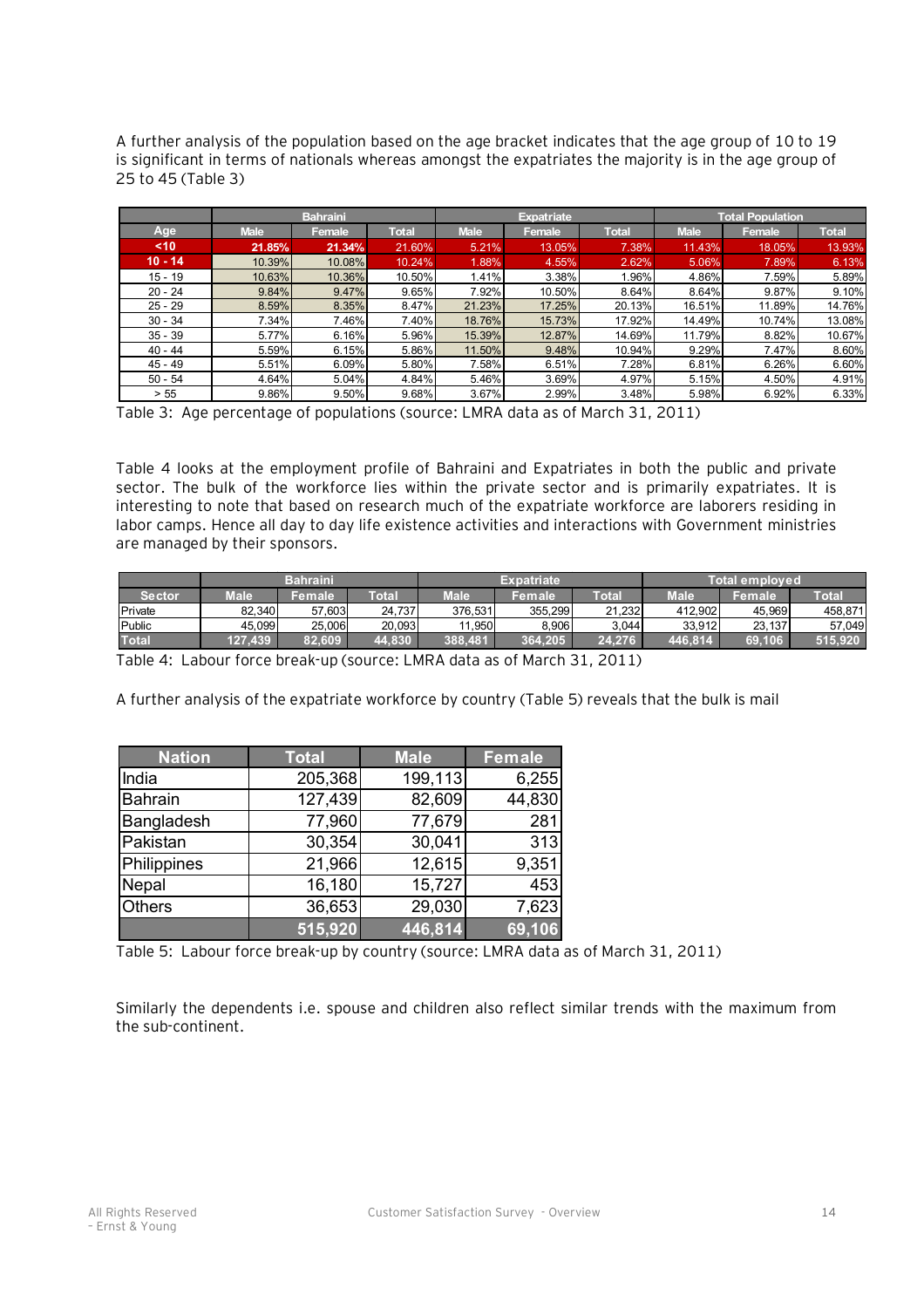| <b>Nationality</b> | <b>Total</b> | <b>Male</b> | <b>Female</b> |
|--------------------|--------------|-------------|---------------|
| <b>INDIA</b>       | 47,546       | 13,547      | 33,999        |
| <b>EGYPT</b>       | 7,944        | 2,792       | 5,152         |
| <b>PAKISTAN</b>    | 6,209        | 1,895       | 4,314         |
| <b>JORDAN</b>      | 3,411        | 1,286       | 2,125         |
| <b>PHILIPPINES</b> | 2,632        | 782         | 1,850         |
| <b>BANGLADESH</b>  | 1,983        | 596         | 1,387         |
| <b>UK</b>          | 1,932        | 640         | 1,292         |
| Srilanka           | 1,330        | 331         | 999           |
| <b>IRAQ</b>        | 918          | 315         | 603           |
| <b>USA</b>         | 783          | 275         | 508           |
| <b>Others</b>      | 7,688        | 2,382       | 5,306         |
| <b>Total</b>       | 82,376       | 24,841      | 57,535        |

Table 6: Expatriate composition (source: LMRA data as of March 31, 2011)

The educational background of the employees in private sector appears to be primarily below university level with the majority capable of reading and writing.

|                               | <b>Bahraini</b> |        |        | <b>Expatriate</b> |        |              | Total employed         |        |                |
|-------------------------------|-----------------|--------|--------|-------------------|--------|--------------|------------------------|--------|----------------|
| <b>Educational attainment</b> | <b>Male</b>     | Female | Total  | <b>Male</b>       | Female | <b>Total</b> | <b>Male</b>            | Female | Total          |
| Illiterate                    | 8,112           | 2,111  | 10,223 | 30,731            | 1,064  | 31,795       | 38,843                 | 3,175  | 42,018         |
| Read & write others           | 12,066          | 3,574  | 15,640 | 134,415           | 4,696  | 139,111      | 146,481                | 8,270  | 154,751        |
| Primary                       | 2,180           | 497    | 2,677  | 46,903            | 1,046  | 47,949       | 49,083                 | 1,543  | 50,626         |
| Intermediate                  | 5,913           | 1,305  | 7,218  | 38,087            | 1,622  | 39,709       | 44,000                 | 2,927  | 46,927         |
| Secondary                     | 20,274          | 10,158 | 30,432 | 68,909            | 5,303  | 74,212       | 89,183                 | 15,461 | 104,644        |
| Post-secondary                | 3,579           | 2,645  | 6,224  | 10,932            | 2,193  | 13,125       | 14,511                 | 4,838  | 19,349         |
|                               | 52,124          | 20,290 |        | 72,414 329,977    | 15,924 | 345,901      | 382,101                |        | 36,214 418,315 |
| University (BA High Dip)      | 5,142           | 4,328  | 9,470  | 22,838            | 4,814  | 27,652       | 27,980                 | 9,142  | 37,122         |
| University (MA, Phd)          | 337             | 119    | 456    | 2,484             | 494    | 2,978        | 2,821                  | 613    | 3,434          |
|                               | 5,479           | 4,447  | 9,926  | 25,322            | 5,308  | 30,630       | 30,801                 | 9,755  | 40,556         |
| <b>Total</b>                  | 57,603          | 24,737 |        | 82,340 355,299    |        |              | 21,232 376,531 412,902 | 45,969 | 458,871        |

Table 7: Education level in private sector (source: LMRA data as of March 31, 2011)

This is further re-emphasized in Table 8.

|                                                                              |        | <b>Bahraini</b> |     |     | <b>Expatriate</b> |     |       | Total employed |     |
|------------------------------------------------------------------------------|--------|-----------------|-----|-----|-------------------|-----|-------|----------------|-----|
| Educational attainment Male Female Total Male Female Total Male Female Total |        |                 |     |     |                   |     |       |                |     |
| <b>Below Graduation</b>                                                      | $90\%$ | 82%             | 88% | 93% | 75% !             | 92% | 93%   | <b>79%</b>     | 91% |
| University and above                                                         | 10%    | 18%             | 12% | 7%  | 25%               | 8%  | $7\%$ | 21%            | 9%  |

Table 8: Education level in private sector as percentage (source: LMRA data as of March 31, 2011)

#### DEMOGRAPHIC PROFILE

a) The 10 to 35 age group amongst nationals is significant as compared to other age groups both among male and female population.

b) The educational profile of the Nationals in private sector employment suggests that graduates and above are only 12%.

c) Amongst expatriates the majority are in the age group of 25 to 45 age group

with the sub-continent forming a significant proportion of the expatriate residents.

d) Most of the expatriate workforce is single and blue collar with their education level being high school or lower level.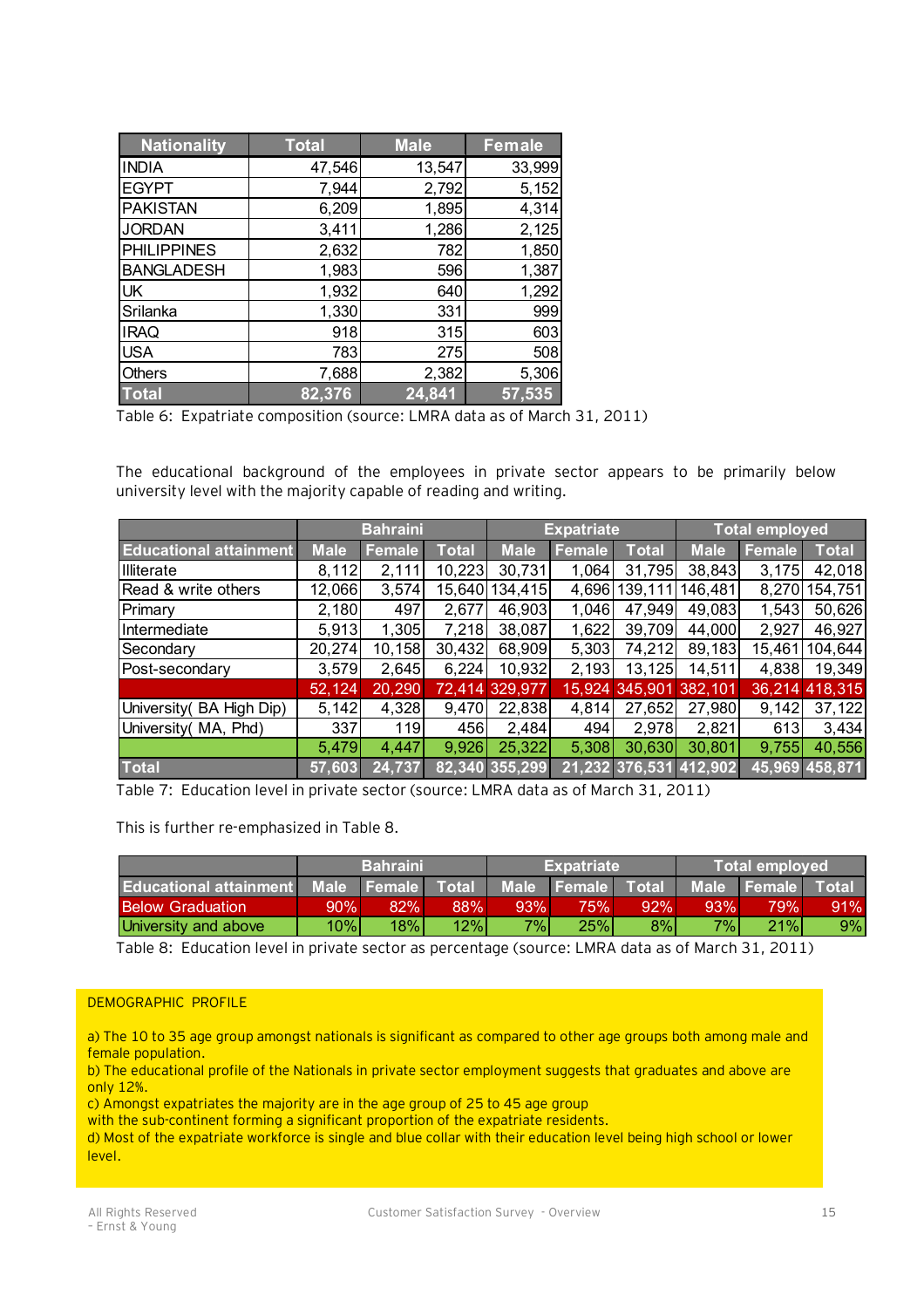# **3.1.1.2 Business**

The business environment in the Kingdom is dominated by small and medium sized enterprises.

| Agriculture, nunting and forestry        | 177    | 30         |       |      |      |     |    |
|------------------------------------------|--------|------------|-------|------|------|-----|----|
| Fishing                                  | 1.239  | <b>177</b> |       |      |      |     |    |
| Mining and cuarrying                     | 37     | 10         |       |      |      |     |    |
| Manufacturing                            | 5,364  | 1.206      | 403   | 280. | 107  |     |    |
| Electricity, gas and water supply        | 23     |            |       |      |      |     |    |
| Construction                             | 3.322  | 1 997      | -275. | 629  | 166  | 132 | 38 |
| Wholesale and retail trace, repair       | 15,536 | 2,217      | 769   | 404  | 342. | 74  |    |
| Hotels and restaurants.                  | 1.922  | 988        | 338   | 211  | -82  | 30  |    |
| Transport, storage, communication        | 909    | 209        | 127   | Θû   | ЗC   | 14  |    |
| Faancia Intermediation                   | 256    | 112        | E7    | 85   | 29   | 29  |    |
| Real estate realing business activities. | 3.485  | 323        | 287   | 195  | 49.  | 41  |    |
| Public Administration                    | 74     |            |       |      |      |     |    |
| Education                                | 136    | 68         | 50    | 24   | 18   | 17  |    |
| iHaalth and sockaf work                  | 122    | 30         | 24    | 14   |      |     |    |
| Other social inersonal services          | 2.914  | 269        | 77    | 25   | 12.  |     |    |
| Households with employed persons.        | 42     |            |       |      |      |     |    |
| Extra-territorial organizations, bodies  | 115    | 20         | - 7   |      |      |     |    |
| Other economic activities.               | 3.110  | 332.       | 64    | 38   |      |     |    |

Table 9: Workforce per sector (source: LMRA data 2011)

The commercial registration as indicated by the Ministry of Industry and Commerce records exceeds 40,000 however not all these entities are active. According to secondary sources of information we estimate that there could be around 30,000 businesses which are active while the rest could be dormant.

#### Some of the key features of the businesses in Bahrain are:

- · More than 50% of the small and medium sized firms:
	- o Do not maintain formal accounts or records and rely on informal methods
	- o Use third party assistance for carrying out their government liaison work
		- **EXECT** Labour Market Regulatory Authority( LMRA) which issues the work permits indicates has stated that over 85% of the work permits it issues are based on online requests.
		- $\blacksquare$  Most entities use clearing agents who are trained by LMRA to use their systems and process their requests.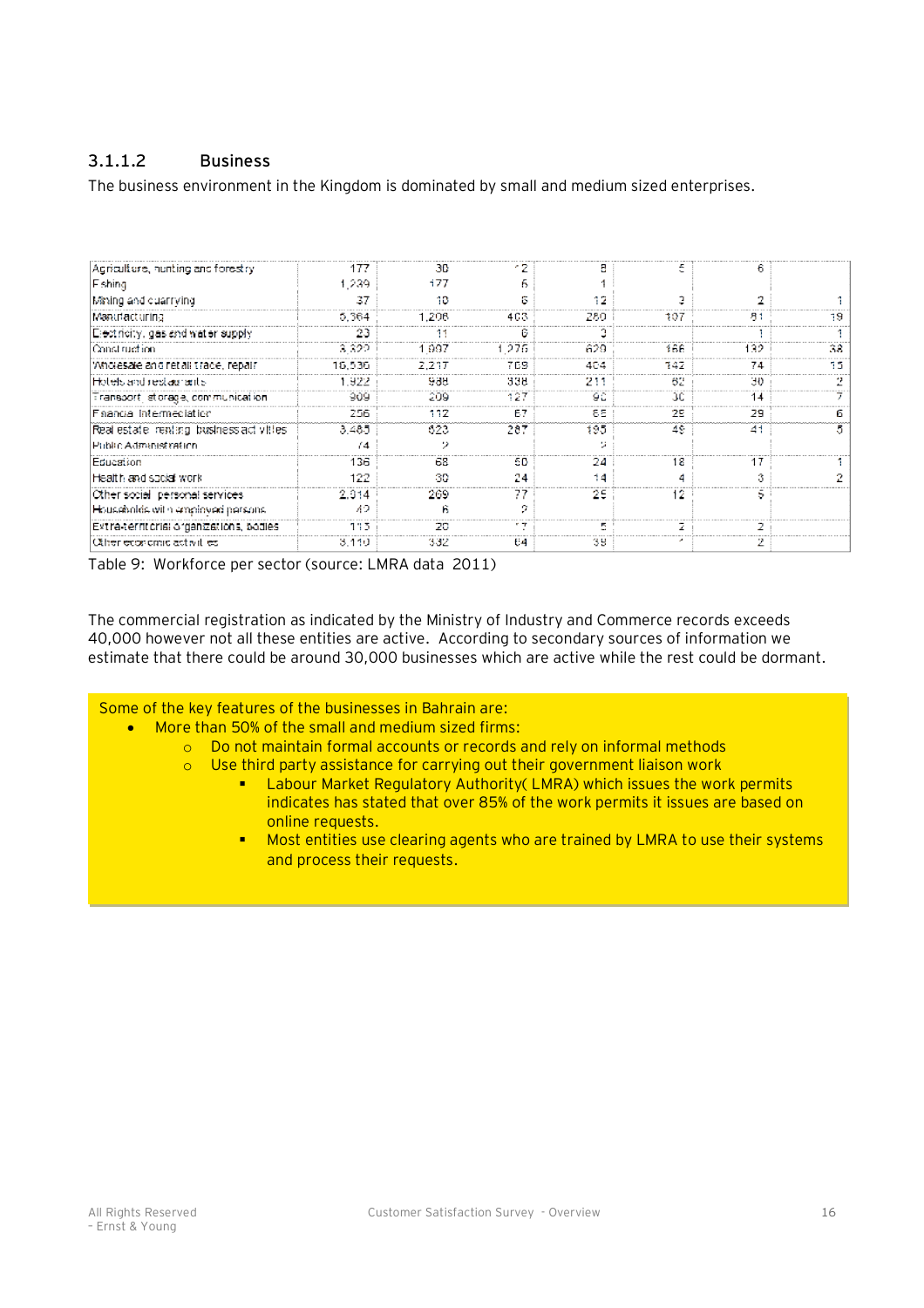# **3.1.1.3 Information Communication Technology Infrastructure**

The Kingdom of Bahrain has been one of the pioneers in the adoption of Information Technology on the region. The establishment of Central Informatics Organisation and the Government Data Network( GDN) linking up the entire government ministries and agencies has facilitated the platform for the introduction of the eservices through.

The establishment of Telecommunications Regulatory Authority (TRA) and the introduction of healthy competition in the telecom sector have provided the impetus to rapid growth in the effective use of technology by both businesses and residents in the Kingdom of Bahrain. The internet penetration is one of the best in the region both in the residential and business areas as can be seen from TRA analysis

| Fixed Line                                                                                | Mobile Service                                                                                                                            | Internet Service                                                                                                                                        |
|-------------------------------------------------------------------------------------------|-------------------------------------------------------------------------------------------------------------------------------------------|---------------------------------------------------------------------------------------------------------------------------------------------------------|
| 242,000 fixed lines in<br><b>Bahrain</b><br>60% of fixed lines are for<br>residential use | $\rightarrow$ -4.7-million mobile $-$<br>subscribers<br>94,000 BlackBerry<br>▶<br>subscribers (end of 2010)<br>(6% of mobile subscribers) | $\triangleright$ -290,000 internet. $\cdots$ -<br>subscribers/ broadband<br>subscribers<br>Mobile broadband<br>represents 44% of<br>broadband customers |

| <b>Broadband Subscribers</b> | 2010    | 2009    |
|------------------------------|---------|---------|
| Residential                  | 194,254 | 149,581 |
| <b>Business</b>              | 9,943   | 754     |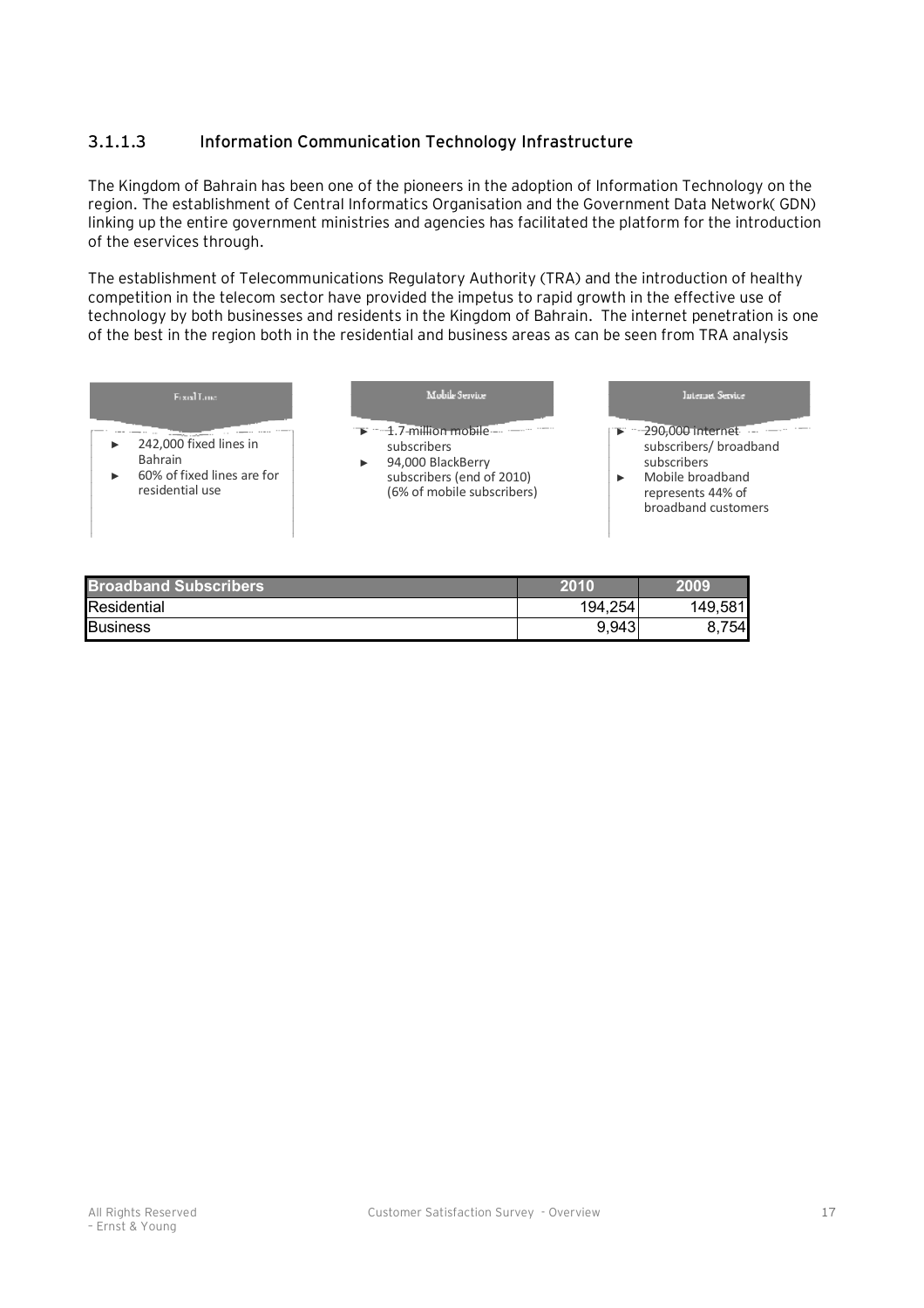# 4. Executive Summary

Since inception, Bahrain's eGovernment Authority (eGA) has sought to develop and enhance the Government services offered to society through streamlining and simplifying their accessibility and engaging various stakeholders, in order to identify and pro-actively respond to areas for improvement.

In order to assess the level of satisfaction on an ongoing basis, the eGA introduced in 2008 the Customer Satisfaction Index (CSI) and the Government Transformation Index (GTI). The customers of eGA have been classified into three categories residents (citizens and expatriates), businesses and Government ministries. The indices CSI and GTI have been updated on an annual basis providing clear indicators for the level of success in the awareness and usage of services among the eGA customers.

The indices are calculated and updated through inputs arrived from quantitative surveys targeting eGA customers (targeted residents, businesses and Government institutions). Qualitative feedbacks documented during the surveys have provided guidelines on areas for overall enhancement of the eGovernment services.

In 2012, the eGA commissioned Ernst & Young (the Consultant) to undertake the update study of the two composite indices CSI and GTI and to measure the level of satisfaction for the various eGA channels used to deliver services: *the National Portal, the National Contact Centre, the eServices Centres, the Mobile Portal and eKiosks*.

The study revealed that the overall trend in the customer satisfaction indices indicates a reduction among the residents from 92% (2010-2011) to 79.5% while the CSI among business indicates a decrease from 93% (2010-2011) to 77.3%.

A similar declining trend was witnessed for the GTI for residents dropping from 79% (2010-2011) to 78% while the business decreased from 98% (2010-2011) to 81%. In the case of the GTI for government what was seen is a positive increase both in the 13 attributes scale index increasing from 72% (2010-2011) to 74% and the 28 attributes scale index increasing from 67% (2010-2011) to 72%.

In terms of channel satisfaction, the emerging reality was that mobile portal usefulness increased from 70% (2010-2011) to 84%. The usefulness of the ekiosk remained unchanged while the national portal, national contact centre and the eServices Centre all had a declining trend in terms of usefulness. The level of satisfaction across all the channels was in decline.

The current study added a new dimension through the utilization of the social network-facebook in order to reach out to eservices customers. The emerging reality was that the majority of the respondents 70.6% were of the opinion that the eGovernment services had a positive impact on their life through facilitating the services and saving the time.

The following pages of this section, presents an extract of the key findings from the Residents, Business, Government and Channel Reports respectively.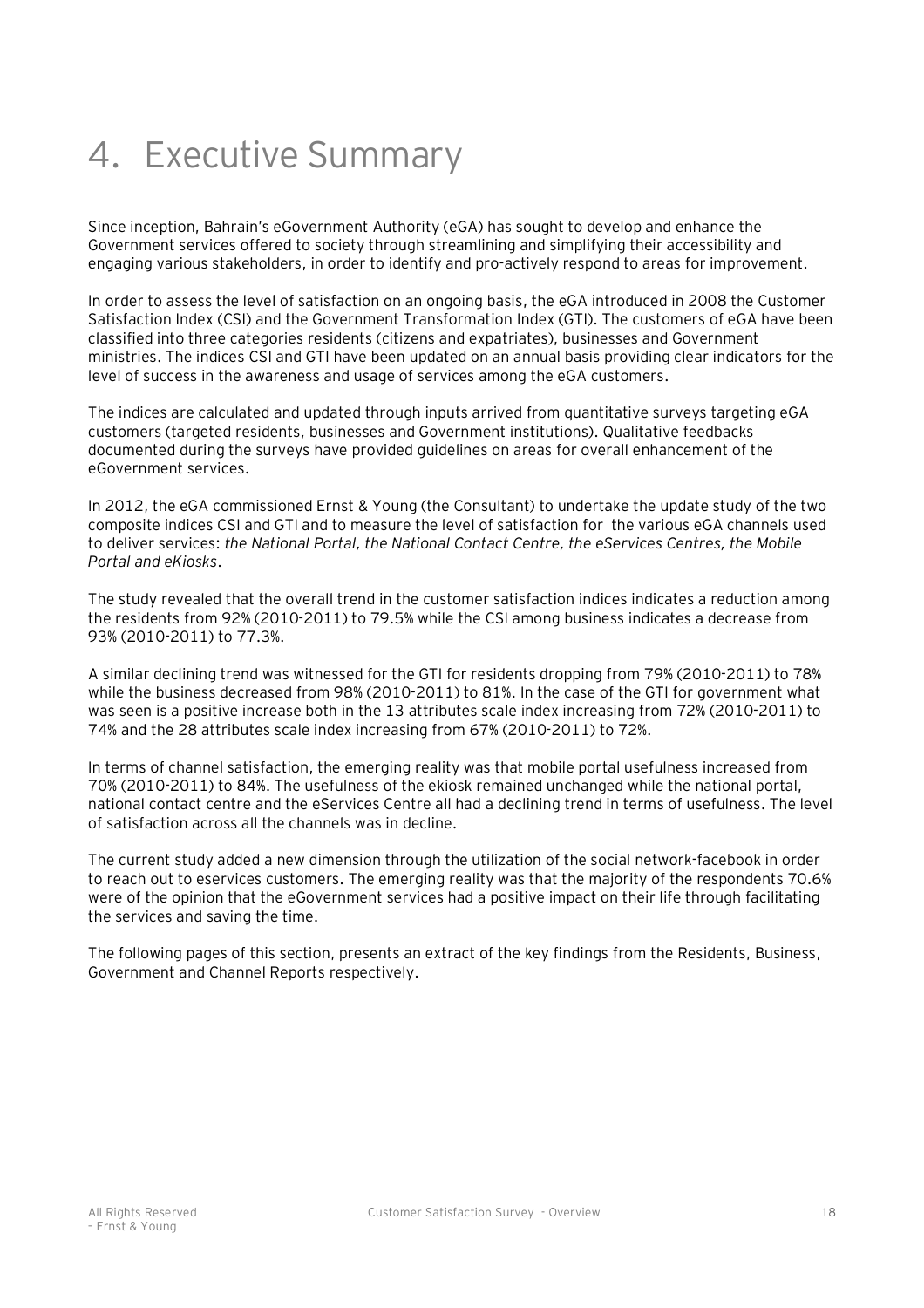# **4.1 Key Findings: Residents**

The analysis was carried out by classifying the respondents into 3 distinct groups:

- Those who are not aware of the eGovernment services:
- Those who are aware but have not used eGovernment services; and
- Those who have used the eGovernment services

The summary of these 3 groups by nationality are:



#### **BM: Bahraini Male, BF: Bahraini Female, EM: Expatriate Male, EF: Expatriate Female**

Lack of awareness is prevalent in all groups and is high among expatriate females, expatriate males followed by Bahraini females and males.

There appears to be a direct correlation between dealing with government agencies and the awareness about eGovernment services. Out of the surveyed respondents 65% deal with government agencies and the remaining 35% do not directly deal with any government agency.

Bahraini males followed by expatriate males and Bahraini females deal or interact with government entities 81% of those who interact with government agencies are in the age group of 19 to 45 and with age group of 26 to 35 being the single largest segment

It is significant to note that Bahrainis both male and females in the age group of 19 to 25 appear to be dealing with government agencies as the second largest segment

As for as location is concerned the Capital Governorate followed by Northern and Muharraq appear to have residents who interact with government

The top three services used/ accessed by respondents who interact with Government Authorities/ Departments are: "Payment of Electricity and Water Bill" (59%), "Smart Card Appointment" (59%) and "Payment of Traffic Contravention" (55%).

Capital Governorate is the maximum populated location and also the one which has more number of residents who do not appear to interact with the government agencies. The expatriates in Capital governorate form a major portion of those who are not aware in the Capital Governorate A section of the Expatriates males and females do not deal or interact with the government as the employer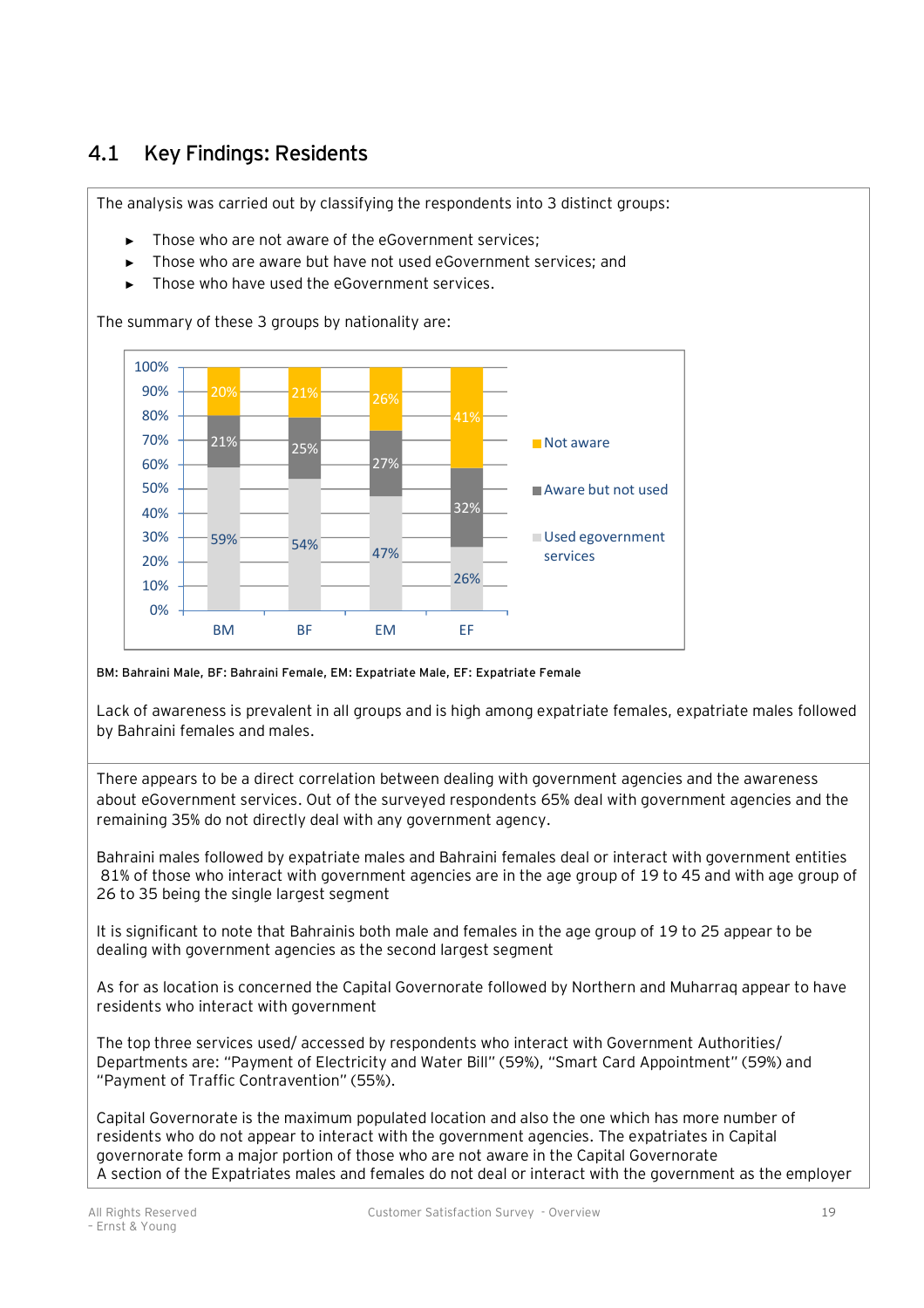takes care of their dealings and with respect to females most of them are housewives.

24% of the surveyed respondents are not aware of the eGovernment services.

The not aware group consists of people who do deal with government agencies ( 27% of those not aware deal with government agencies) as well as those who don't have the day to day need to deal with government services.

The awareness is less among students, housewives, expatriates and residents of Capital Governorate especially the expatriates in Capital Governorate

The main reason appears to be that they do not need to do government related work or deal with government agencies. In addition the preference for direct interaction and lack of technology awareness are reasons for not being aware of the eGovernment services

It is interesting to note that at least 31% of those not aware of the eGovernment services have used other online financial transactions

76% of the respondents are aware of eGovernment services.

The top 3 sources of awareness are:

- ► Friends (29%);
- ► English News Papers (28%); and
- ► Bill Boards (26%).

79% of respondents are aware of the National Portal, while the second and third highest ranked channels are the Toll Free Number (50%) and the Kiosks (38%).

Out of the 76% respondents who are aware about eGovernment 33% have not used eGovernment services.

The 3 top reasons given for not using eGovernment services are:

- ► Not responsible for these transactions
- ► Prefer direct interaction and
- ► Do not have credit card

It is significant to note that at least 40% of those who have not used the eGovernment services have used other online financial transactions.

Both the not aware and aware but not used groups recall seeing the eGovernment advertisements in recent times. However majority of them were either somewhat clear or confused about the message in the advertisements.

#### Usage

51% of the total respondents indicated that they have used the eGovernment services. 17% of the total respondents have used single service, 12% have used 2 services and 23% have used more than 2 services.

The top 5 services used are:

► Smart Card appointment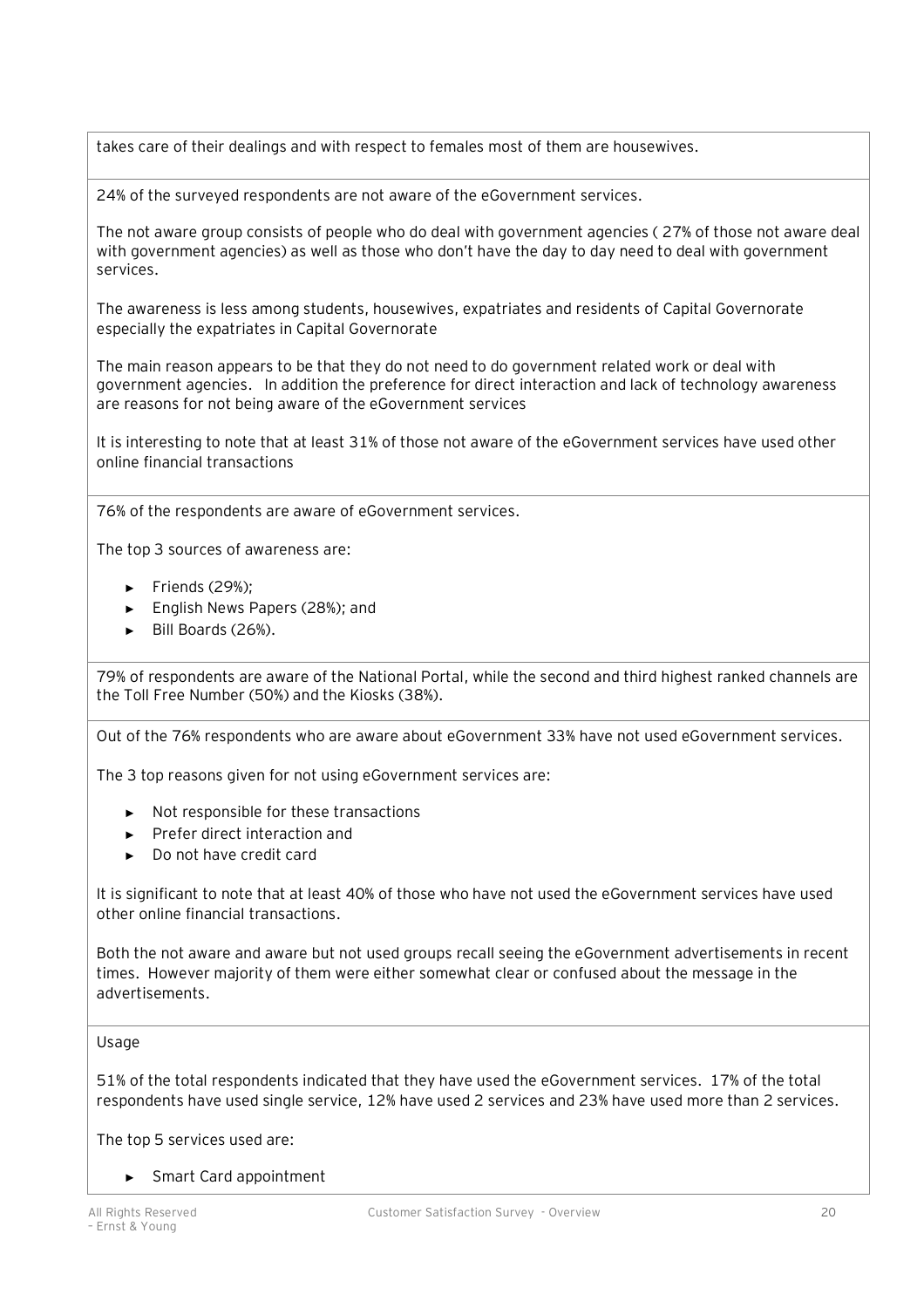- ► Electricity and Water bill payments
- ► Traffic Contravention
- ► Vehicle registration and
- ► License renewal.

The eWeather, flight information and postal tracking, University of Bahrain results are other services that have been used

The national portal ( 90% or more) is by far the most used channel for transacting eGovernment services and all other channels appear to be relatively underutilized.

3% of those in the do not deal with government category also have used the eGovernment services and those have been basically University of Bahrain results, traffic contraventions and information related services.

88% of those who used the eservices have done so within the past 1 year.

16% of the total respondents(i.e.31% of those who used eGovernment services) are not satisfied with the confirmation or proof of completion of service and would prefer additional confirmation through SMS

27% of those who used the eservices have encountered issues or problems.

The issues encountered appear to be mainly the following

- ► System glitches at the time of processing payments,
- ► Time lag between making the payment using eGA channel and the actual effect of the payment in the service provider's system. There were instances reported by the EWA authorities during the qualitative discussions that the call center of EWA would follow up on outstanding by calling customers who invariably complain that they have already made the payment through eGA. This issue according to the EWA has been resolved.

Smart card appointment has also thrown up some complaints and the issue is that CIO sometimes refuses to acknowledge the appointment date and time as it is not reflected in their system or physically it takes time at CIO to attend to the customer.

In terms of time taken to resolve the issues, the respondents appear to be inclined more towards acceptance of the time taken than being dissatisfied.

I n terms of transaction experience with respect to the following 4 parameters

- ► Clarity of instruction to avail the service,
- Ease of accessing the service
- ► Time taken to complete the transaction and
- ► Confirmation/ proof of completion of service

Respondents appear to be generally satisfied for most of the services with no notable exception.

#### Communication with eGA

37% of the total respondents stated that they were aware that they can communicate with eGA and about 10% of the total respondents had communicated with eGA. Bahrain.bh form is the most preferred method used for communicating with eGA followed by Facebook, Youtube and blogs

There is a 43% neutral response on eGA's response to customer communications which indicates that customers are not satisfied with the eGA's response. With social networking and the eGA's intent to engage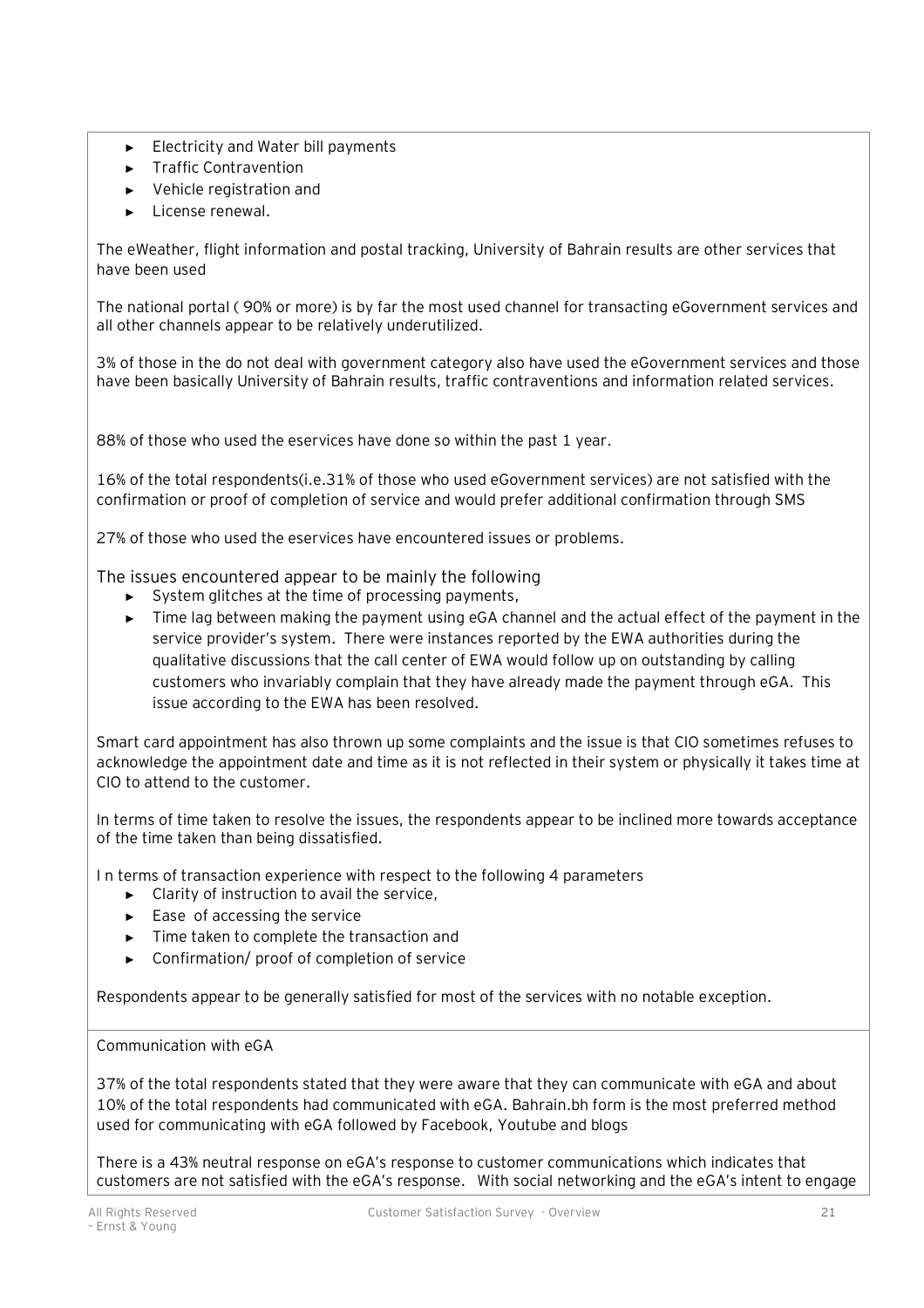the residents in the improvement of government services some thought could be given to engaging those who communicate with eGA by automated acknowledgement response and frequent follow up messages such as thank you for your valued suggestion and it is being actively considered or being implemented or might be considered in future.

With respect to the specific questions on the recent advertisement campaign of eGA, the respondents irrespective of being aware of the eGovernment services had seen the advertisements either within that month or within 3 months

The preferred channels of communication are:

- ► Bill Board
- ► Lamp Post and
- ► English Newspaper

The preferred medium of communication:

- ► Daily newspaper
- ► Bill board
- ► Television
- ► Radio

On the clarity of the advertisements, 36% of the total respondents found it attractive and easy to understand while an equal percentage felt that the advertisement was somewhat clear and 8% felt that it was very confusing.

Enhancement of delivery channels aesthetics and more clarity, Single sign on and additional payment options are some of the factors highlighted by respondents as the changes that they would like to see in the government services. On line banking and use of means to settle payments other than through credit card would encourage people to consider using eGovernment services

There is a general appreciation of the benefits of eGovernment services in terms of time saving, flexibility of usage. Etc.

There is very low awareness about e-initiatives such as Qudrat, elearning regarding tendering process, etc.

The services preferred are:

- ► Telecommunication payments
- ► Hospital appointments
- ► Social Insurance Organisation services

71% prefer English as the language of communication followed by 43% Arabic and 5% Asian languages.

93% of those who responded have indicated that they would recommend eGA services to others and only 7% stated that they will not recommend eGA services to others.

#### CSI & GTI

Based on the 17 attributes provided by eGA in line with 2009 - 2011 study for CSI calculation, the CSI for residents was 79.5 as compared to 92 in wave 4.

The reasons for deviation analysed by service indicates: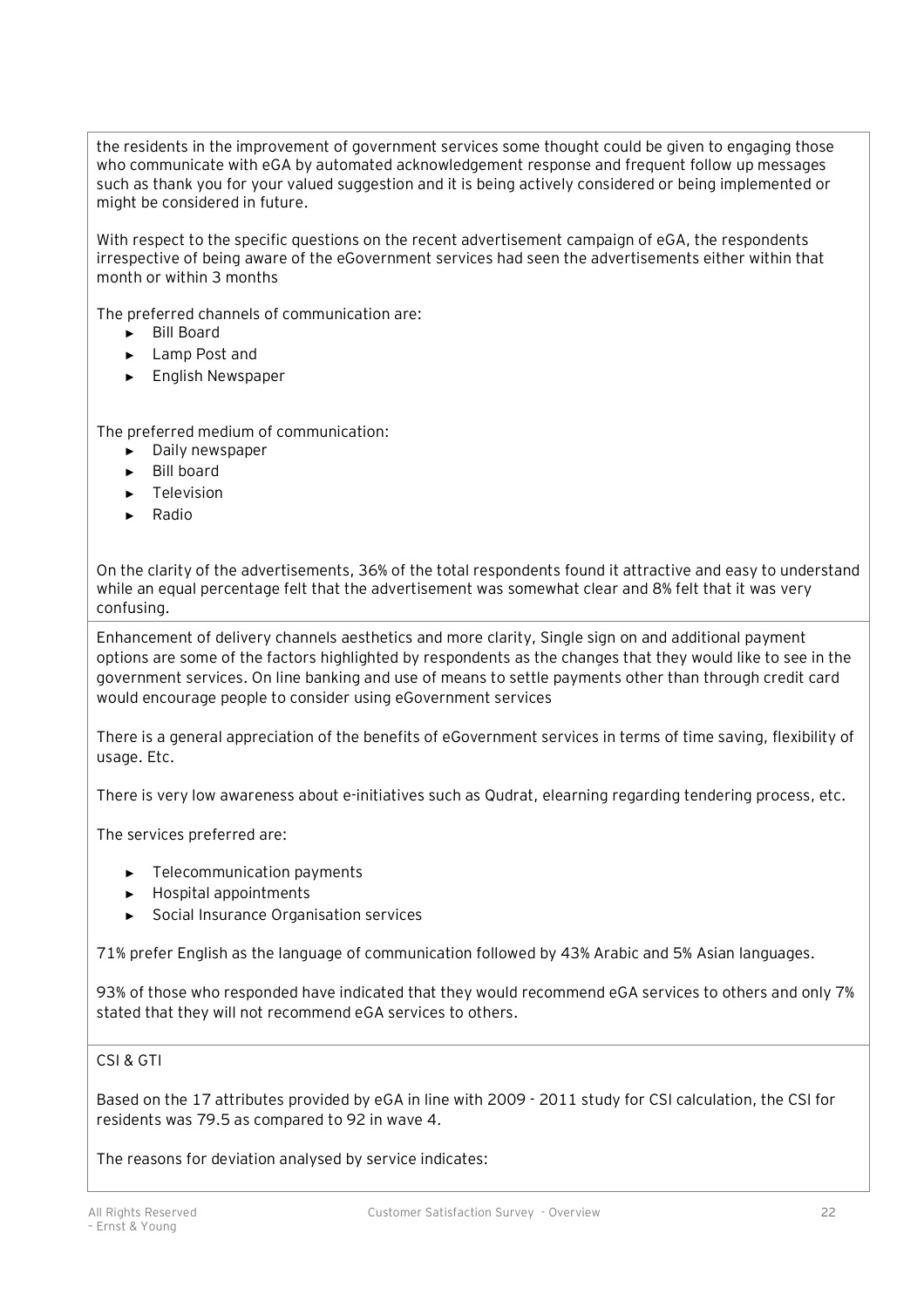- ► Almost all attributes of Smart Card appointment are less than the overall CSI scores
- ► The grievance redressal attributes in EWA payments are lower as compared to overall scores
- ► The instructions and information attributes relating to Vehicle Registration and License renewal are lower than the overall CSI scores

The reasons for deviation analysed by nationality indicates:

- ► Smart card appointments, Bahrainis both male and female and expatriate males have lesser satisfaction on fees paid and Bahrainis have issues with comprehensiveness of information
- ► Similarly with respect to EWA payments the satisfaction level with respect to grievance redressal is low amongst Bahrainis and expatriate males

### **GTI**

Based on the 13 attributes provided by eGA in line with 2009 - 2011 study for GTI calculation the overall GTI for Residents is 78 in Wave 5 as compared to 83 in wave 4. We have analysed the reasons for the deviation and find that there is not much of a major deviation except that for some attributes there has been more neutral responses as opposed to satisfaction.

#### Recommendations

The not aware and aware but not used eGovernment services group appear to link eGA services to only government related services.

Direct interaction is preferred by a section of Bahrainis but other than that usage appears to be linked to government services only

The overall analysis of the not aware and aware but do not use eGovernment services indicates that awareness has at least 3 dimensions to it. They are:

- ► First dimension is the basic understanding and appreciation of eGA the service provider,
- ► Second dimension is the services provided and the nature of those services and
- Third dimension is the eGovernment channels available for availing the eGovernment services.

For instance not all those who are aware of eGovernment services or for that matter users of eGovernment services are aware of the range of services and/ or all the delivery channels available to them. In addition not all services provided by eGA are payment related. The fact that people who are not aware of the eGovernment services have observed the eGA advertisements but could not comprehend the purpose supports the need to customize the awareness campaigns of eGA to cover all the 3 dimensions of awareness.

The awareness campaigns have also to address the relevance of eGA services to residents and visitors. Information services such as flight information, postal tracking etc are useful to most residents irrespective of their need to deal with government.

eGA should tailor the awareness campaigns to suit the target groups and the dimension that they wish to create awareness on. The first and foremost priority should be to have an image makeover for the eGA from being provider of only government related services to one of resident friendly entity.

With respect to services offered and the payment options such as acceptance of debit cards is not clear to many of the residents. Based on secondary sources of data there are about 200'000 credit card holders and about 600,00 debit card holders as of December 2011 in Bahrain. The fact that many residents still believe that they need a credit card to deal with eGovernment services needs to be corrected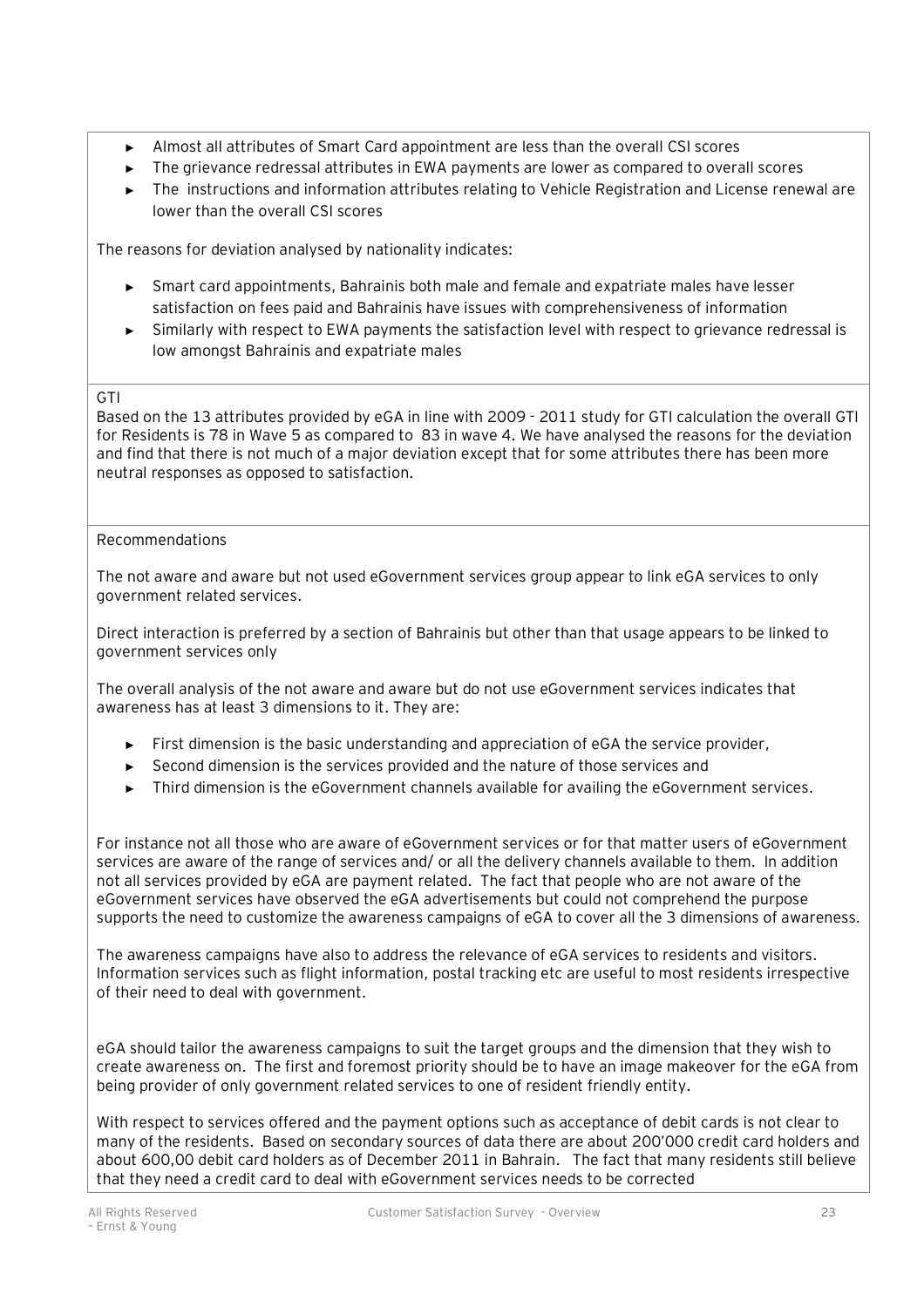In terms of choice of media while the common preference could be Radio and Television, there is a difference in the viewership or choice of channels, While Bahrainis and other Arab nationals and Westerners could be patronizing certain satellite service providers, the Asians watch prefer different satellite channels. Similarly the choice of radio is different as well. With respect to Asian expatriates the radio channel 104.2 has an effective reach. LMRA did successfully use the radio channel to get across messages to the expatriates especially the Blue Collar workers.

eGA should conduct workshops and seminars for specific targeted audience. Examples are like the one conducted for mums in Bahrain community, residents through their respective societies and national associations Indian Ladies Association, Pakistani Women's association, British Club, to cover the expatriate females

eGA should also interact with Embassies to promote the use of EGA services amongst expatriate residents

Amongst nationals the target group should be the schools and universities. The age group of 10 to 19 is where 20% of the Bahraini population is in currently and they are the future patrons of the eGA, So eGA could consider engaging them through workshops and also provide services of interest to them such as event calendar, local sports updates, and expert advice help for studies. eGA could also consider running competitions for web design and service innovation among youth.

To persuade the counter users to try out the eGovernment channels concerted weekly campaigns can be held at various government agencies' counters by having stalls with laptops for self use by anyone who enters the counters, By experimenting and trying to complete the transaction users tend to get familiar and eventually will start using the service.

# Delivery channels

Re-design and introduce more kiosks at high foot fall locations but with privacy to transact Enhance the appeal of the website by having more user friendly welcome page

Introduce eGA mobile specific apps

Incentivise use of channels other than national portal through competitions such as for every five transactions used through a channel a chance to enter a draw for Ipad, etc can be thought about Run campaigns to promote CSCs and toll free number

Train CSC agents to be customer friendly

Introduce incentives such as CSC of the month award for best performing CSC in terms of error free transactions processed in a month

Work closely with telecommunication providers to offer add ons to their data packages

Services and transaction experience

Fix the shortcomings identified by the CSI attributes analysis in Smart Card appointment, EWA grievance redressal, vehicle registration and license renewal services

The portal aesthetics require attention as many respondents indicated that the contents look cluttered and busy. There is a need to also revisit the instructions and steps involved in completing any transaction.

Introduce single sign on with secure and unique id

Enabling users to create favourites or group services together in their log in home page so that every time they log in they can carry out all these transactions together.

Enabling transaction log and payment history as applicable would probably increase the confidence and trust of the users as their will be a trail or log of the transaction available for future reference.

Build trust in online transactions by assuring users of security features, additional validations and protection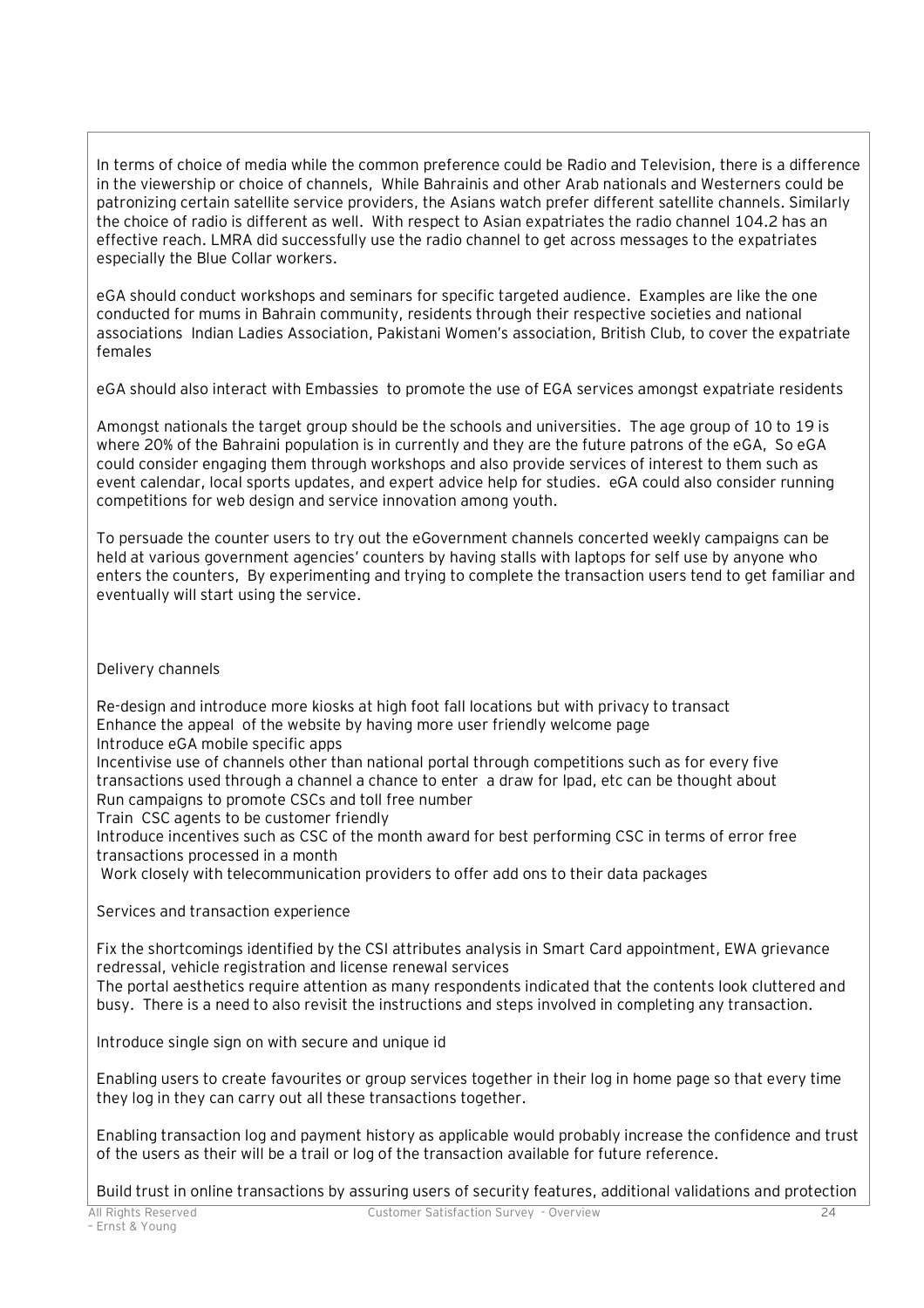of privacy of information Work on legislation to enable digital signature recognition

Consider introducing alerts through emails or mobile apps to end users on any of the services relevant to the users such as traffic contravention as and when it happens, EWA bill when it is issued, etc.

Consider alternate payment options such as direct debit to bank accounts, prepayment options, etc. Explore cash collection through Kiosks, arrangements with banks for online banking transfers and introduction of eDinar services

In addition to the annual award for usage introduce schemes similar to loyalty programs offered by retailers / airlines

Introduce non-governmental transactions such as payment of telephone bills, medical appointments in private clinics and information services such as whats on, cinemas, taxi bookings,etc

Introduce a formal annual review process in conjunction with the original service provider of the whole transaction process and identify opportunities for improvements

Respond to user suggestions promptly and encourage more inputs from users

Explore tie ups with hotels and car hire agencies to provide comprehensive services o any visitor applying for evisa. This could also be a source of additional revenue for eGA.

Capacity Building

Engage teenagers through offering services of interest to them such as sports updates, and advice help for studies

Offer free internet training to non-users Attract non-users by offering common use information services through eGovernment channels

Introduce web based training for both service providers and users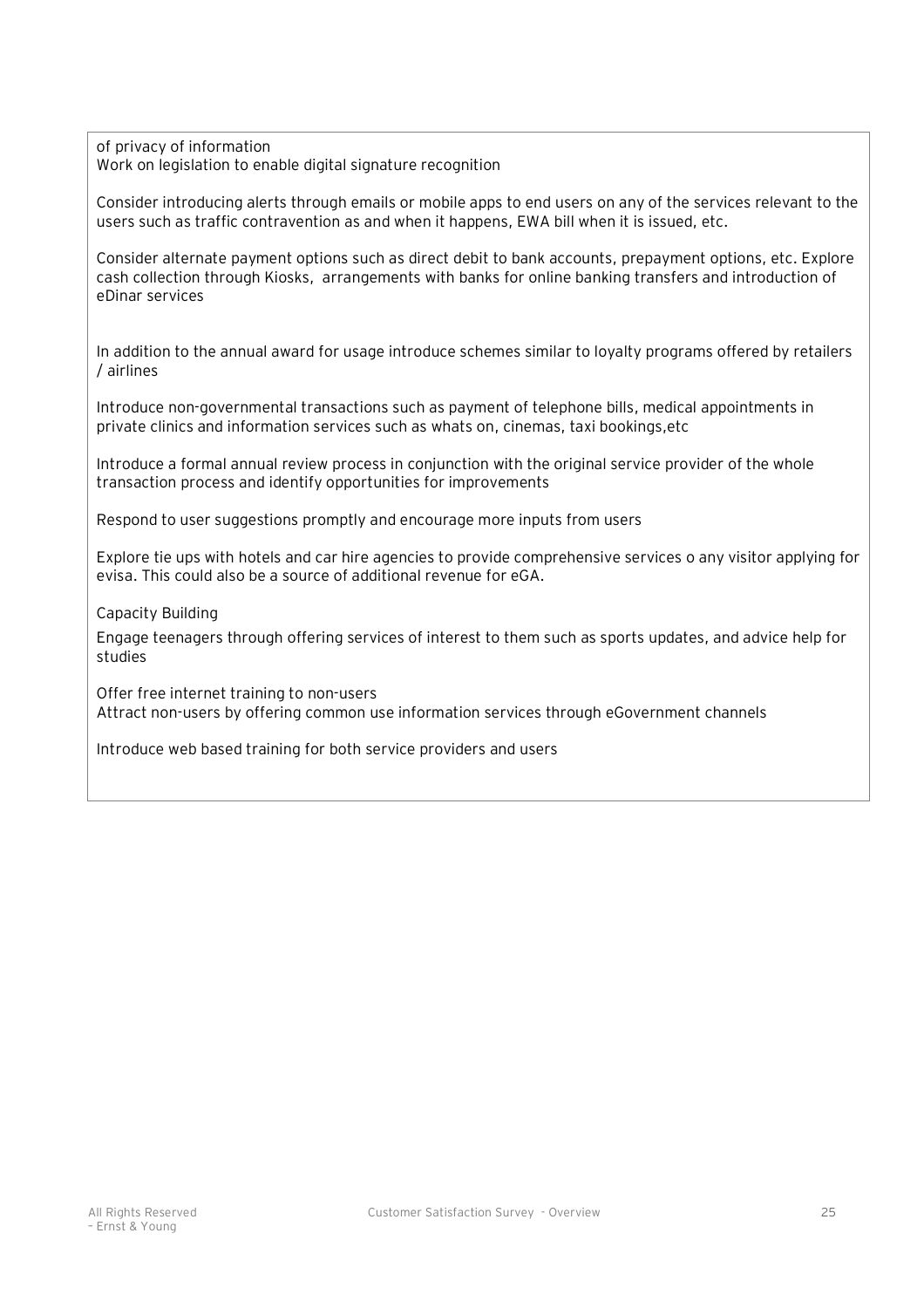# **4.2 Key Findings: Business**

**Government Interaction:** 84% of the respondents indicated that they interact with Government Authorities/Departments while the remaining 16% do not interact with Government Authorities/Departments

From the respondents who do not interact with the Government Authorities/Departments, 53% indicated that their services are taken care of by third parties

**Top three services used:** The top three services used/accessed by respondents who interact with Government Authorities/Departments are:

- ► Payment of electricity and water(77%)
- ► Renewal of commercial registration (69%)
- ► Apply for an eVisa (51%)

**Awareness of the top three agencies used:** The top three agencies that the respondents are aware of are:

- ► Electricity and Water Authority (76%)
- ► Labour Market Authority (74%)
- ► Social Insurance Organization (62%)

**Mode of Access:** 53% of respondents indicated that use a single channel to access government services while 41% use multiple channels. The two sectors with the highest level of single channel utilization are the wholesale and retail and manufacturing sectors. The two sectors with the highest level of multiple channel utilization are the wholesale and retail and construction sectors.

**Single Channel:** From the respondents that use a single channel to access government services, 39% of respondents indicated that they use eGovernment channels while 38% use counters. The sectors that have the highest utilization of eGovernment channels to access government services are manufacturing, construction and wholesale and retail. The sectors that have the highest utilization of counters to access government services are manufacturing, construction and wholesale and retail and transport, storage, communication sectors.

**Non Awareness of eGovernment services:** 8% of the respondents have indicated that they are not aware of eGovernment services. The main reason for non awareness include:

- ► No need to use eGovernment services (10%)
- ► Use a third party to deal with eGovernment services (5%)
- ► New to Bahrain (5%)

**Awareness of eGovernment Services:** 92% of the respondents indicated that they are aware of eGovernment services. The two sectors that show the highest level of awareness of eGovernment services are the wholesale and retail and manufacturing sectors.

**Top three modes of awareness:** From the respondents who are aware of eGovernment services, the top three modes of awareness that effectively advertised eGovernment services are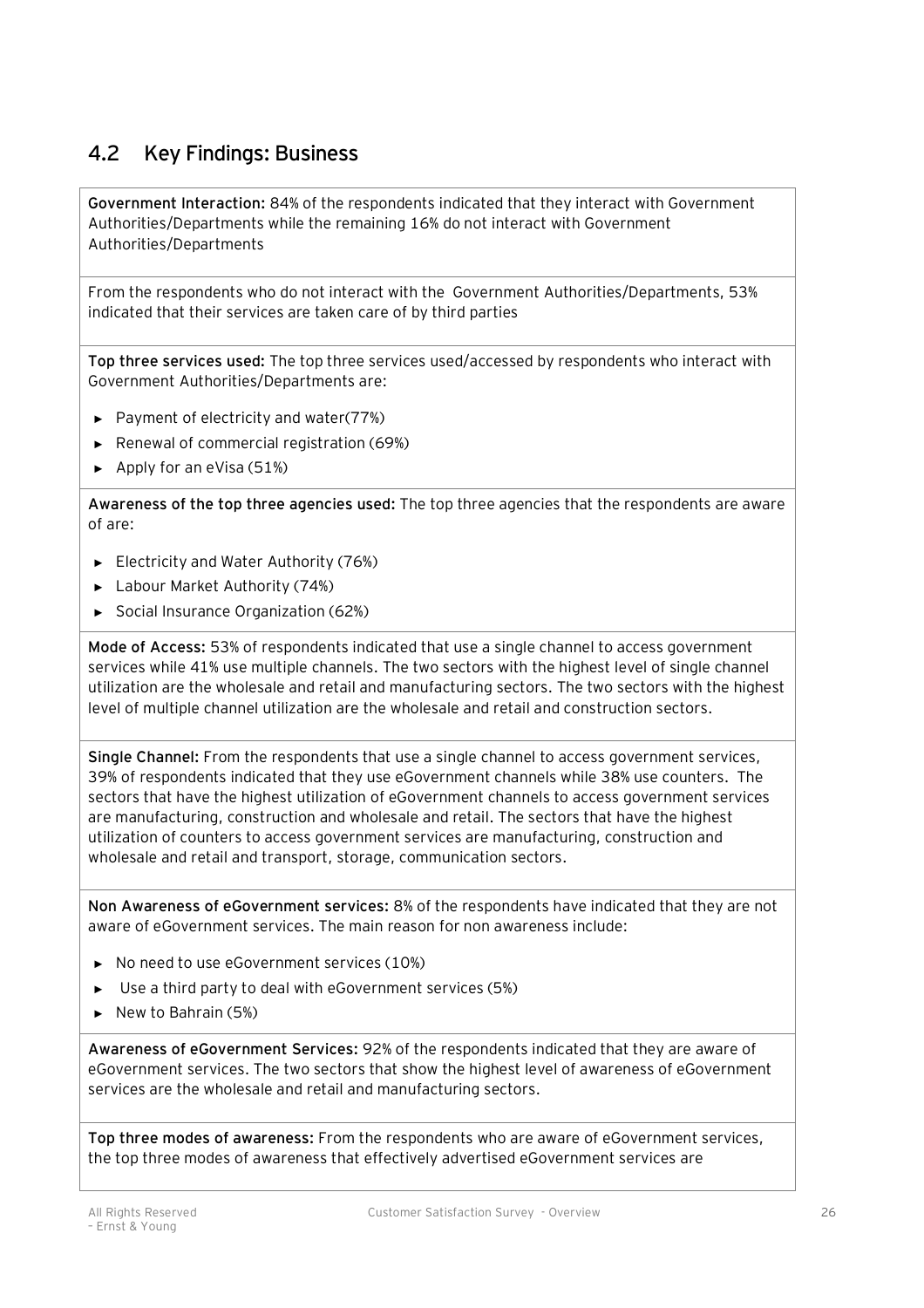- ► Bill Board (50%)
- ► Newspaper English (37%)
- ► Newspaper Arabic (22%)

**Benefits of eGA services:** Respondents have indicated that there are benefits when carrying out their transactions through eGovernment services. The top three benefits are:

- ► Time saving (48%)
- ► Cost saving (38%)
- ► Transact from anywhere (37%)
- ► Transact at any time (37%)

**Encountered Issues:** 50% of the respondents indicated that they faced no issues while availing eGA services while 34% indicated they do face issues when availing eGA services. The remaining 16% did not provide any response.

From the respondents who indicated that they faced issues when availing eGA services, some of the main issues include:

- ► eGovernment system service disruption (61%)
- ► Others (39%)
- ► Provision of incorrect information (20%)
- ► Telephone disruption (8%)

**Recommend eGA services:** 92% of the respondents indicated that they would recommend eGA services to other people.

**Value Added Services:** 46% of the respondents indicated that they would use value added services even if those services are offered at cost, 37% of the respondents indicated that they would not used those services if offered at cost and 17% of the respondents did not respond.

**Legal Framework:** 48% of the respondents indicated that they are willing to use eServices if the government provides a legal framework (e-Transaction laws, e-Signatures, etc.), 19% indicated that they are not willing to use eServices regardless of a legal framework and 33% did not respond.

**Online Financial Transactions:** 72% of the respondents indicated that they use online financial transactions. From this population, 60% have indicated that they use eGovernment services while 40% have not used eGovernment services. The top three reasons for not using eGovernment services include:

- ► Services performed by third party (28%)
- ► Prefer direct interaction (23%)
- ► Not aware that services are covered by eGovernment services (13%)

Further analysis indicates that the sector that carried out the highest level of financial transactions using online mode other than eGA is the wholesale and retail sector.

**Communication:** 71% of the respondents indicated that they do not communicate with eGA regarding services, 14% of the respondents communicate with eGA while 15% did not respond.

From the respondents who communicate with eGA regarding services, the top three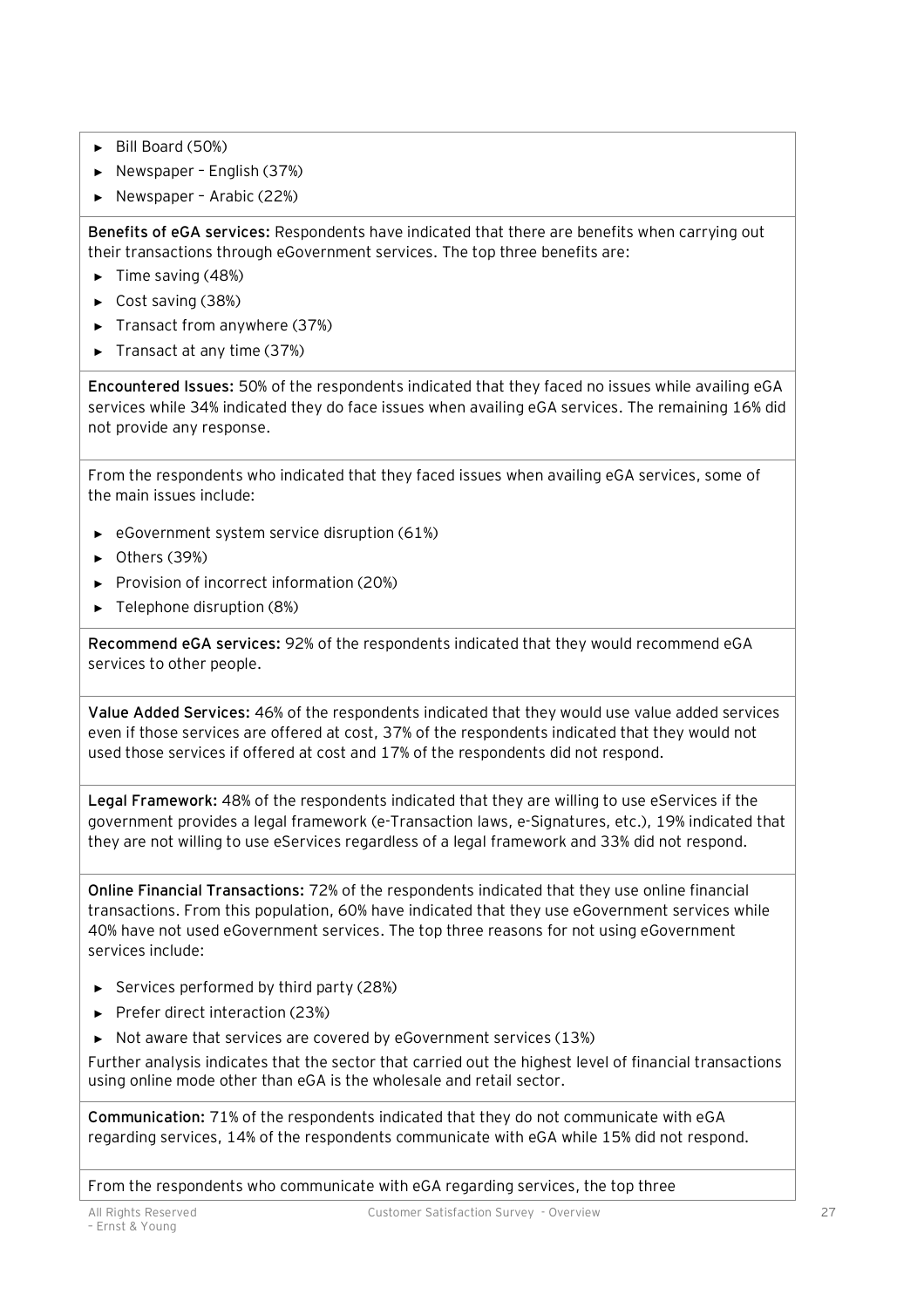communication channels include:

- ► Contact us form on Bahrain.Bh (43%)
- ► Bahrain.Bh feedback form (14%)
- ► FaceBook and eGovernment blogs (8%)

**Customer Satisfaction Index (CSI):** The overall CSI for business is 77.3 in Wave 5 and 92.85 in wave 4. The main attributes that reduced the CSI in wave 5 include:

- ► Comprehensive guideline to use facility (91 wave 4 69 wave 5)
- ► Fee given to avail the service (93 wave 4 68 wave 5)
- ► Complaint registration system (93 wave 4 70 wave 5)
- Time taken to address the complaint (89 wave  $4$  68 wave 5)
- ► Outcome of the redressal system (87 wave 4 71 wave 5)

**Government Transformation Index:** The overall GTI for business is 81 in Wave 5 and 89 in wave 4. The main attributes that reduced the GTI in wave 5 include:

- ► Easiness of making a complaint (88 wave 4 70 wave 5)
- Feed-back regarding a complaint (86 wave 4 68 wave 5)
- Status tracking mechanism (84 wave 4 79 wave 5)

**Additional Services:** Respondents have provided their feedback on the services that they would like to see in the future. Some of these services include:

- ► Labour Law Hotline
- ► Social Insurance Services
- Ministry of Health Hospital Appointments
- ► LMRA services through eGA portals.

**Recommendations:** Based on the findings, some of the main recommendations include:

- ► eGA should consider working out a strategy to increase the awareness on not just the key services but on the various services available with eGA.
- ► eGA should consider the possibility of tie-up with some recognised associations within the business community in order to promote its services by conducing workshops on the various initiatives carried out by eGA. Examples are:
	- ► The Bahrain chapter of the Institute if Chartered Accountants of India, which has 400 plus members who manage at least 1000 plus businesses
	- ► The Chartered Financial Analyst Association
	- ► The Bahrain Family Business Association
	- ► The Bahrain British Business forum
	- ► The Bahrain business incubator centre which has about 80 entities operating in the centre
	- ► The third party agent service providers especially for LMRA
	- ► Sub sector members of the BCCI
- eGA could also consider the possibility of introducing alternate payment options with banks
- Consider the possibility of enhancing some of the channels to enable the business customers to scan through the history records of the transactions made by them through eGA
- eGA can certify as eligible a pool of third part service providers who r engaged in providing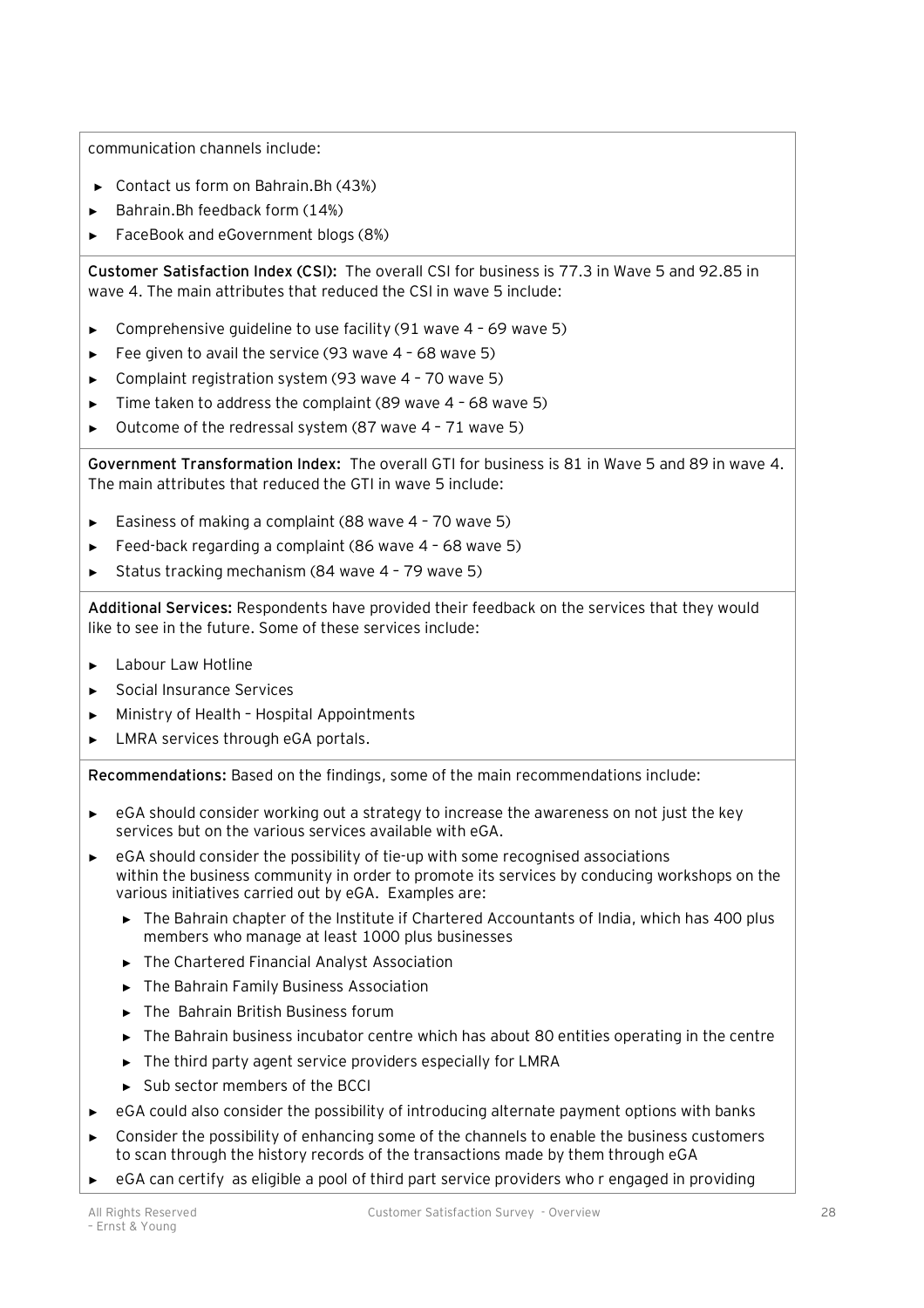governmet liasion services to businesses. These third party service provedrs can be provided access to common service centers so that they may be able to use the common service centers.

#### **Services and transaction experience**

- Fix the shortcomings identified by the CSI attributes analysis in payment for Electricity and Water Authority, Renewal of Commercial Registration, Apply for eVisa.
- ► Introduce single sign on with secure and unique id with multiple passwords so that different department can use services related to their function
- Enabling users to create favourites or group services together in their log in home page so that every time they log in they can carry out all these transactions together.
- ► Enabling transaction log and payment history as applicable would probably increase the confidence and trust of the users as their will be a trail or log of th transaction available for future reference.
- ► Build trust in online transactions by assuring users of security features, additional validations and protection of privacy of information
- Work on legislation to enable digital signature recognition
- Consider introducing alerts through emails or mobile apps to end users on any of the services relevant to the users such as traffic contravention as and when it happens, EWA bill when it is issued, etc.
- ► Consider alternate payment options such as direct debit to bank accounts, prepayment options, etc. Explore cash collection through Kiosks, arrangements with banks for online banking transfers and introduction of eDinar services
- ► In addition to the annual award for usage introduce schemes similar to loyalty programs offered by retailers / airlines
- ► Introduce non-governmental transactions relevant to business such as payment of telephone bills, and information services such as event exhibitions ,etc
- Respond to user suggestions promptly and encourage more inputs from users
- Introduce web based training for both service providers and users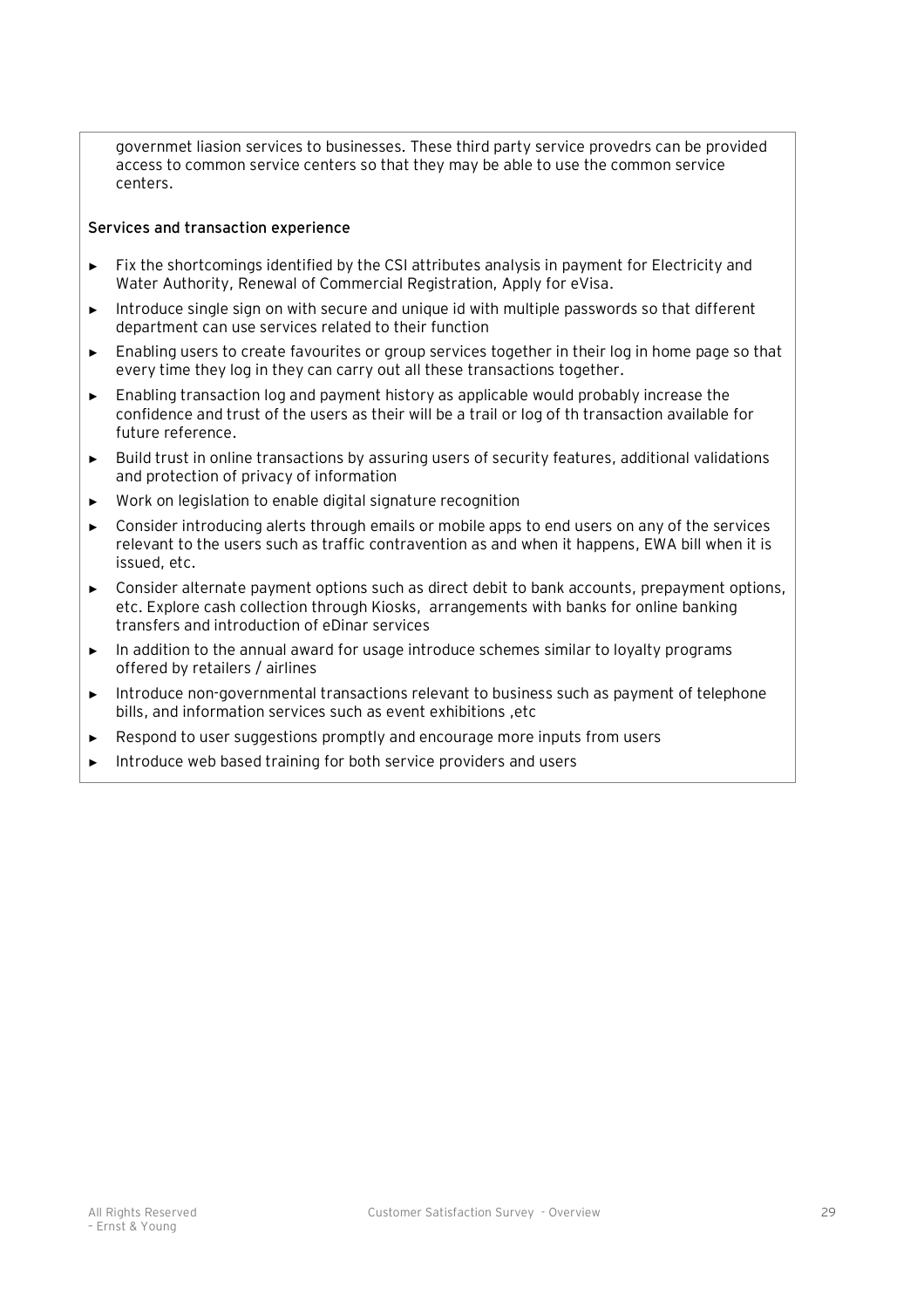# **4.3 Key Findings: Government**

# **4.3.1 Task Force**

The Task Force questionnaire focussed on the following:

- ► The entity's service portfolio;
- ► The channels used by them to offer these services;
- ► If they offer eservices the role of eGA in transforming their service delivery;
- ► The level of satisfaction with the role of eGA and the services offered; and
- ► The challenges faced and the way forward.

The summary of findings are:

| All surveyed entities have their own website and use it to communicate with their stakeholders                                                                                                                                                                                                                                                                                                                                                                                                                                                                                                                                                    |  |
|---------------------------------------------------------------------------------------------------------------------------------------------------------------------------------------------------------------------------------------------------------------------------------------------------------------------------------------------------------------------------------------------------------------------------------------------------------------------------------------------------------------------------------------------------------------------------------------------------------------------------------------------------|--|
| 85% of the surveyed entities use eGA channels in addition to other delivery channels                                                                                                                                                                                                                                                                                                                                                                                                                                                                                                                                                              |  |
| The National Portal is the most preferred eGA delivery channel with 90% of the entities offering<br>their services through the National Portal                                                                                                                                                                                                                                                                                                                                                                                                                                                                                                    |  |
| The three main reasons for opting to provide services through eGA channels are:                                                                                                                                                                                                                                                                                                                                                                                                                                                                                                                                                                   |  |
| Recommended by EGA as part of the national strategy (71%)<br>Providing more avenues for services (67%)<br>Better image for the organisation (52%)                                                                                                                                                                                                                                                                                                                                                                                                                                                                                                 |  |
| The rating of the process of implementing the eservices through EGA, there is greater acceptance<br>of internal approvals, service documentation and process re-engineering but there are concerns as<br>reflected in lower rating of efficiency levels(24% and 34%) for the components of technical<br>infrastructure and speed of execution                                                                                                                                                                                                                                                                                                     |  |
| The rating of the EGA's co-operation in transforming the services to EGA services, there is greater<br>appreciation of the role played by EGA in initiation(product development), technical support in<br>transformation, launching the service and effectiveness of service delivery but the rating of<br>ongoing improvement through post implementation feedback on service delivery is low(10 to 15%<br>consider it as partially efficient or not efficient and 29% are neutral) and that needs to be looked<br>into by eGA                                                                                                                   |  |
| The challenges faced during enabling the eservices are compatibility of infrastructure platforms,<br>accessibility to sensitive information and increased system vulnerability. In addition the other<br>reasons cited were:<br>Government employees were not ready for the change and did not receive proper awareness on<br>$\blacktriangleright$<br>the usage of eServices<br>Resistance to Change<br>$\blacktriangleright$<br>The e-enabling team was not capable<br>$\blacktriangleright$<br>The entity was not willing to use the eService as there were charges proposed for using e-<br>$\blacktriangleright$<br>payment related services |  |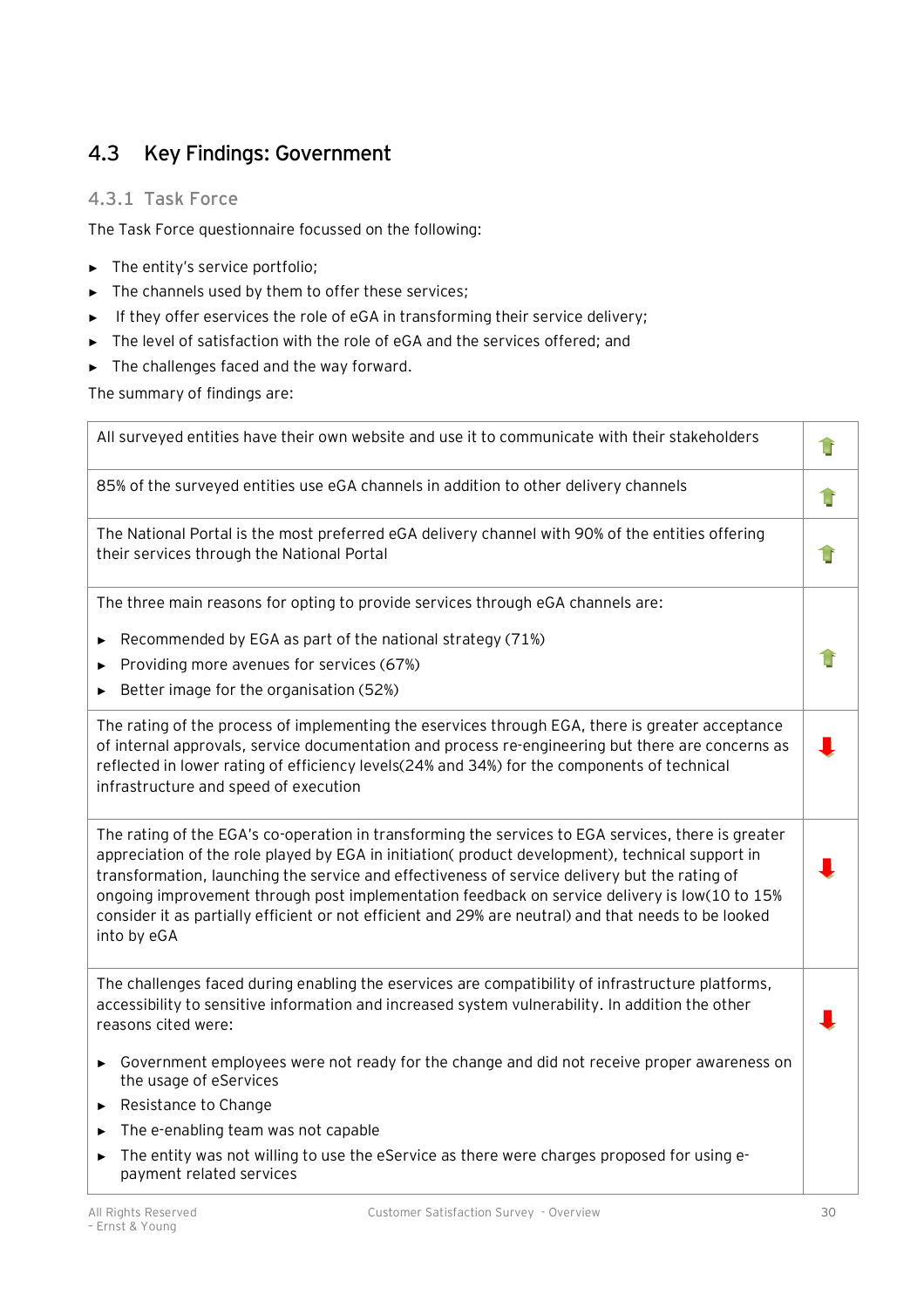| The unique customization for the eServices<br>▶<br>Complexity of services                                                                                                                                                                                                                                                                                                                                                                               |  |
|---------------------------------------------------------------------------------------------------------------------------------------------------------------------------------------------------------------------------------------------------------------------------------------------------------------------------------------------------------------------------------------------------------------------------------------------------------|--|
| 29% of the respondents indicated existence of a service level agreement with eGA<br>All respondents appear to be interacting with the eGA officials irrespective of whether services are                                                                                                                                                                                                                                                                |  |
| being offered through eGovernment Channel or not.                                                                                                                                                                                                                                                                                                                                                                                                       |  |
| 52% of the total respondents interact with the eGovernment Authority officials on a need basis.                                                                                                                                                                                                                                                                                                                                                         |  |
| 38% of the respondents indicated that problems were reported by customers mainly pertaining to<br>system disruption and the entities escalate them to eGA to resolve those problems. 62% of the<br>respondents believe that the eGA is efficient or highly efficient in providing assistance to resolve<br>the problems and 57% believe that the eGA resolves the problems in a timely manner                                                           |  |
| In terms of the benefits of offering services through eGA, providing more avenues for services<br>(57%), facilitate a better customer experience (48%) and better image for the organisation (48%)<br>were the top 3 benefits as indicated by the respondents                                                                                                                                                                                           |  |
| The rating of the perception and benefits of eGovernment initiatives there is general agreement on<br>factors such as convenience, cost saving and time saving but there is scope for expanding number<br>of services offered through eGovernment channels and to simplify the process as still there is<br>disagreement and reservations over the eGovernment initiatives being less complicated and meant<br>to cater to all segments of the society. |  |
| Overall 43% of the respondents (75% of those who responded to this question) believe that there is<br>improvement in service quality through eservices and only 14 % (25% of those who responded to<br>this question) believe that the service quality has not improved,                                                                                                                                                                                |  |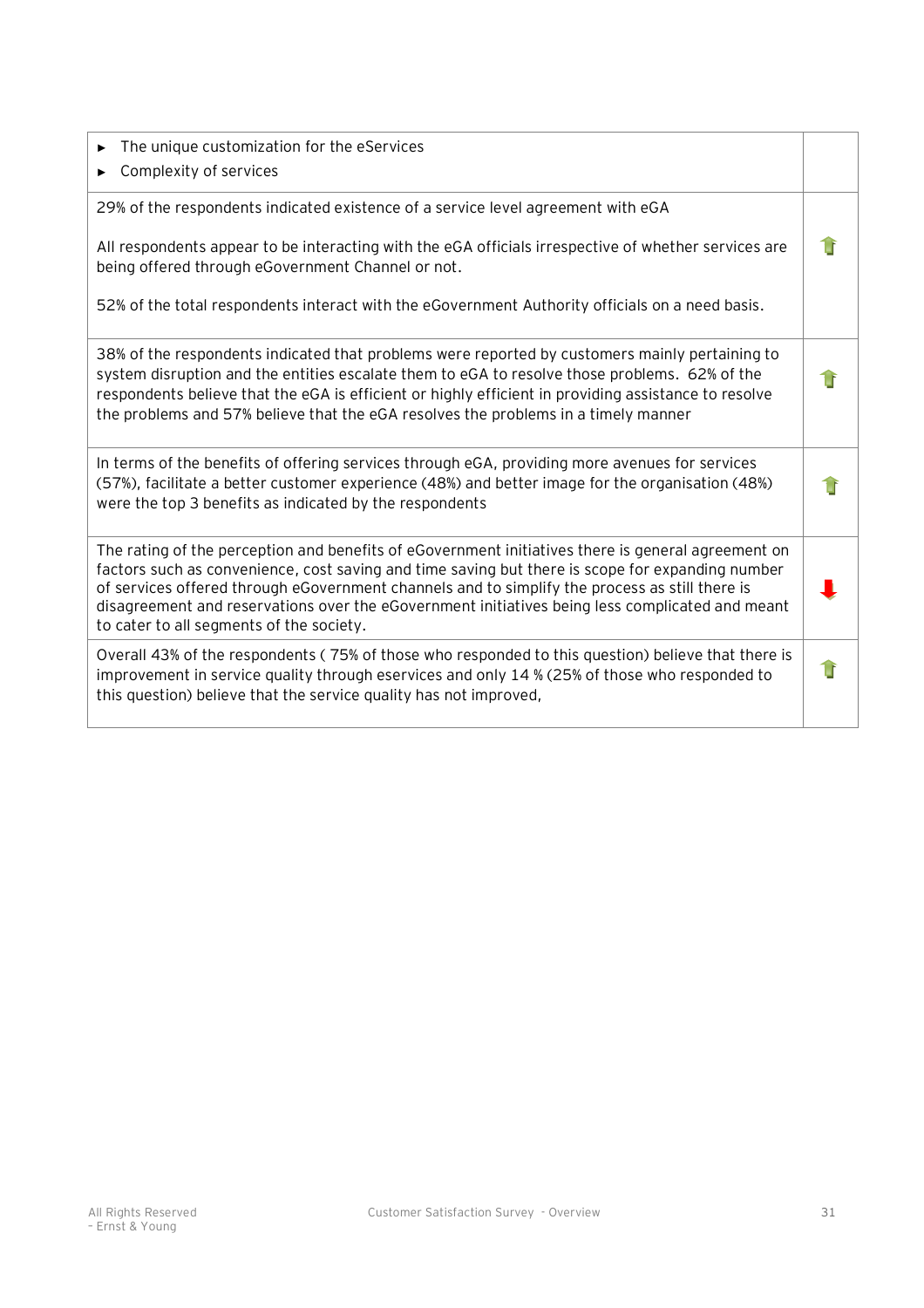#### **The Key messages for eGA are:**

There is greater acceptance of eGA and its role by the entities as is supported by the number of new services to be added to eGA services by the entities.

There is appreciation of the role played by eGA in assisting entities roll out their eservices and as well in resolving customer problems. There was a specific reference by EWA on the increase in the uptake through eGovernment channels for payment of electricity and water bill to around 11% of their total payments. In addition there were issues with respect to time lag in completion of transactions and there were customer complaints as even after they had paid through eGA channels the EWA call centre was following up on overdue payments. This issue has been resolved and there is a marked decrease in the customer complaints.

There is concern regarding the implementation time frame for new initiatives and with respect to follow up by eGA post implementation of eServices.

There are also challenges identified with respect to internal capacity and readiness to accept change by the entities.

Suggestions given by the Task Force are:

- ► Better linkages between various government entities to seamlessly offer complex services
- ► Enhance the search facility
- ► Better organize the information and services offered through the eGovernment Channels
- ► Allowing the user to carry out more than one transaction at the same time(single sign on)
- ► Work on legislation to enable digital signature recognition
- ► Enable payment log with history records
- ► Collaborate with government bodies to avail additional services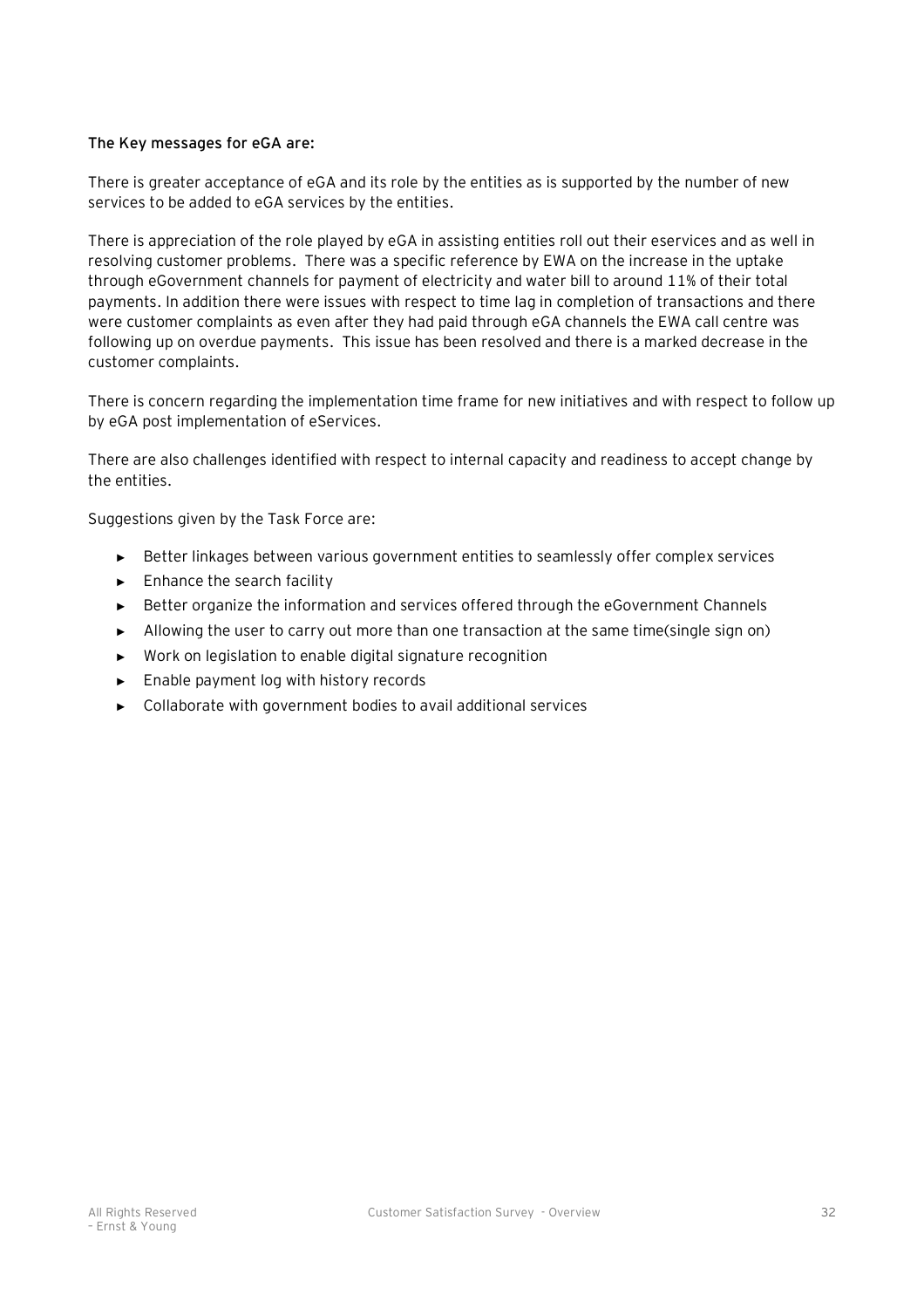# **4.3.2 Government Employee**

The Government employees questionnaire focused on understanding the employees perspective as the ultimate user of eGovernment services as well as their views on their role in service delivery similar to that of the task force

The summary of findings are:

| On the awareness about eGovernment services for personal use:                                                                                                                                                                                     |  |
|---------------------------------------------------------------------------------------------------------------------------------------------------------------------------------------------------------------------------------------------------|--|
| 97% of the surveyed employees are aware of eGovernment services. Only 1 % of the government<br>employees are not aware and they are incidentally all females                                                                                      |  |
| National portal is the eGA channel that 74% of the government employees are aware of followed<br>by the toll free number, mobile portal and Kiosks                                                                                                |  |
| Views on provision of eservices and the interaction with eGA:                                                                                                                                                                                     |  |
| 50% of the respondent had indicated that their organisation offered services through eGovernment<br>channels                                                                                                                                      |  |
| 19% of the total respondents(ie 38% of those who provide eservices) had indicated that complaints<br>were received from customers. The main reasons for complaints were system breakdown,<br>payment issues and inaccurate information in channel |  |
| 50% of the total respondents rated the cooperation provided by eGA in resolving issues and 59% of<br>them have rated eGA's cooperation in resolving issues as efficient or highly efficient                                                       |  |
| On the response time of eGA to enquiries 60% of the respondents have                                                                                                                                                                              |  |
| 89% of those who provide eservices acknowledge that there is improvement in service quality due<br>to introduction of eservices                                                                                                                   |  |
| In terms of rating of the perception and benefits of eGovernment initiatives the government<br>employ perception and benefits of eGovernment initiatives agree to most attributes except the<br>following:                                        |  |
| I was given all the necessary training to do my job within the new initiative<br>$\circ$<br>My work becomes easier with the e-services initiative and<br>$\circ$                                                                                  |  |
| The e-Government initiative is not complicated and can be used by the different<br>$\circ$<br>profiles of the population                                                                                                                          |  |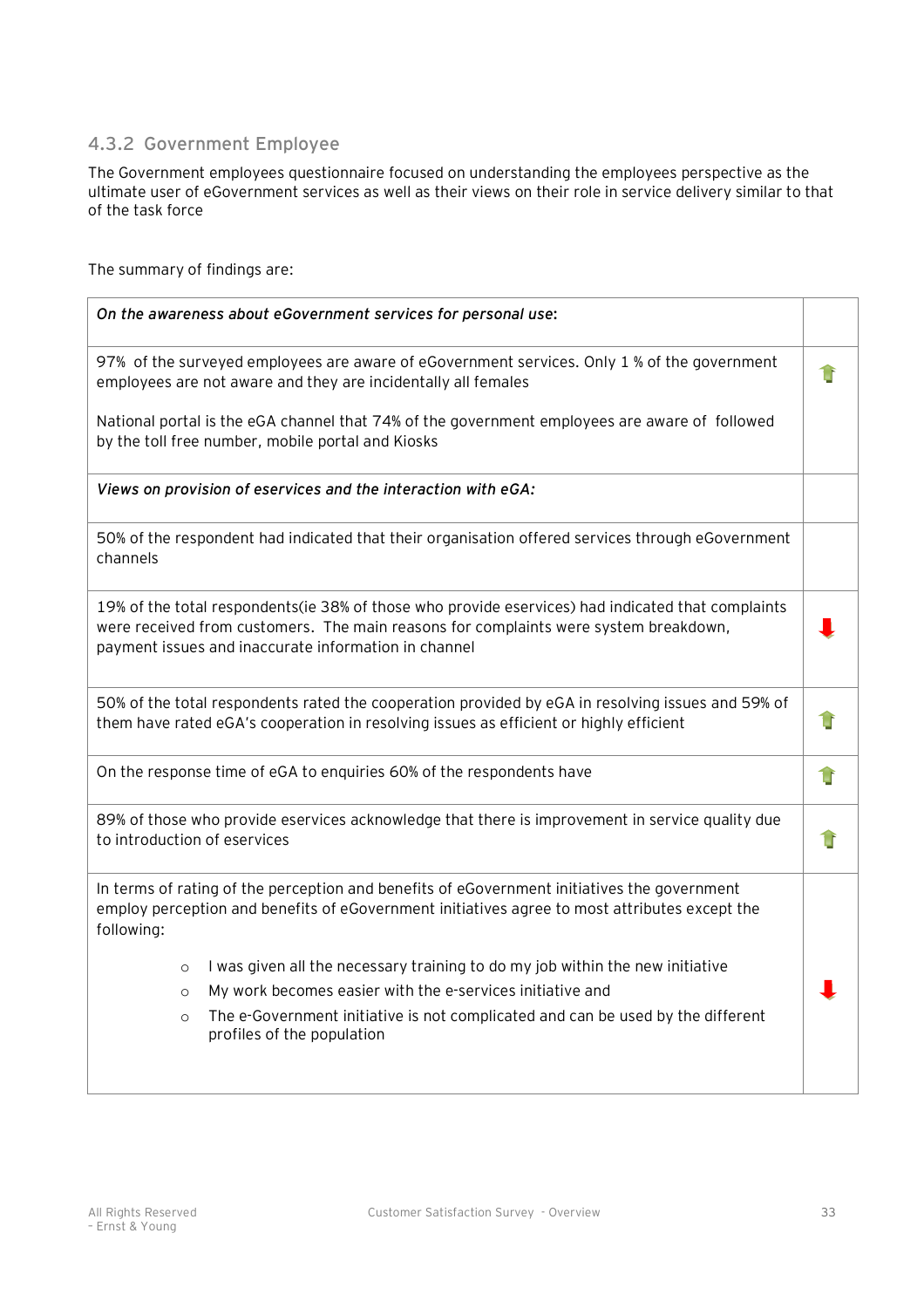The Government Transformation Index

- ► Computed based on 13 attributes (consolidated) 74%
- ► Computed based on 13 attributes (Task Force Only) 79%
- ► Computed based on 28 attributes (consolidated) 72%
- ► Computed based on 28 attributes (Task Force Only) 77%

Attributes which have affected the overall GTI with scores less than 60% are:

- ► Number of common service centres
- ► Number of trained officials to provide eservices
- ► Redressal of grievances within the defined service levels
- ► Feedback regarding a complaint

#### **The Key messages for eGA are:**

There is greater acceptance of eGA and its role by the government employees.

There is appreciation of the role played by eGA in assisting entities roll out their eservices and as well in resolving customer problems.

There are also challenges identified with respect to internal capacity and readiness to accept change by the entities.

Suggestions given by the employees are:

- ► Better linkages between various government entities to seamlessly offer complex services
- ► Reduction in steps (empowerment to reduce red tape as well as reengineering processes)
- ► Allowing the user to carry out more than one transaction at the same time (single sign on)

#### Summary of our recommendations

The major issues identified by both the task force and the employees revolve around capacity building, coordination between various government entities and speed in transformation of conventional to eservices. eGA could at a minimum consider the following:

- ► Establish a Fast response unit within EGA which offers turnkey solutions to assist government entities looking to e-enable their services
- ► Create awareness about the benefits of offering services through eGovernment channels amongst government employees. eGA should encourage ministries and government agencies to introduce eGA and its services as part of induction for all new recruits.
- In conjunction with BIPA eGA could design short term training courses targeted at task force and working group members on product development and enablement of services starting from the development of business case for every identified service, the check list of dos and donts in the transformation process and change management tools and techniques.
- ► Introduce web based learning for both service providers and users. The learning need not necessarily relate to eGA services.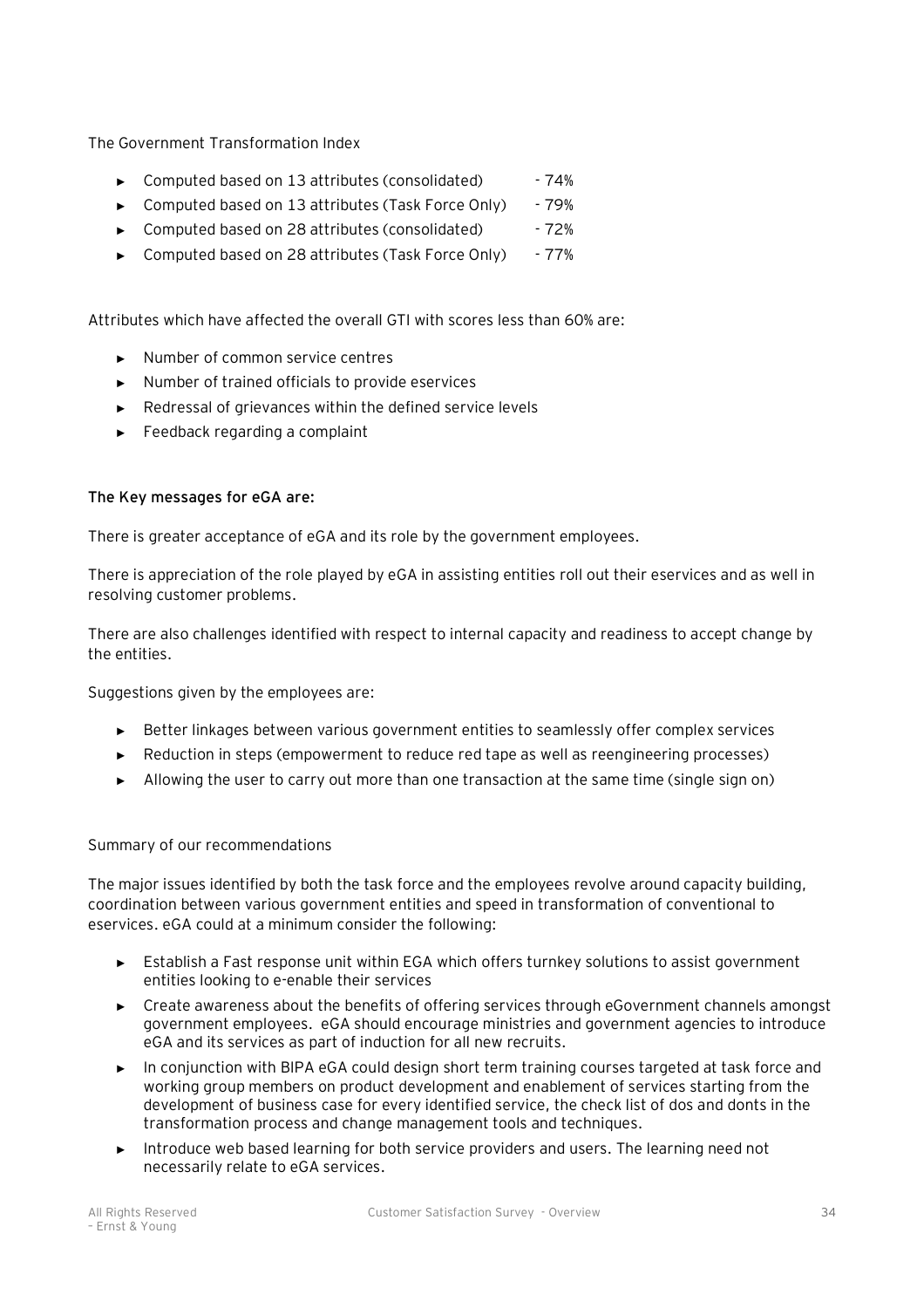# **4.4 Key Findings: Channels**

### **4.4.1 Users Profile**

### **4.4.1.1 By Age Group**

The dominant age group of the respondents across the five channels is 26-35. The second dominant age group across all channels is 36-45 age group. The next emerging age group in the coming five years is 19-25. The eGovernment need to introduce services targeting this group.



*Wave 5: All respondents (NP-350, MP-200, TF-150, eSC-150, Kiosk-150)* 

# **4.4.1.2 By Nationality**

Bahrainis continue to be the dominant channels users for eGA services followed by Arabs and Asians.



*Wave 5: All respondents (NP-350, MP-200, TF-150, eSC-150, Kiosk-150)*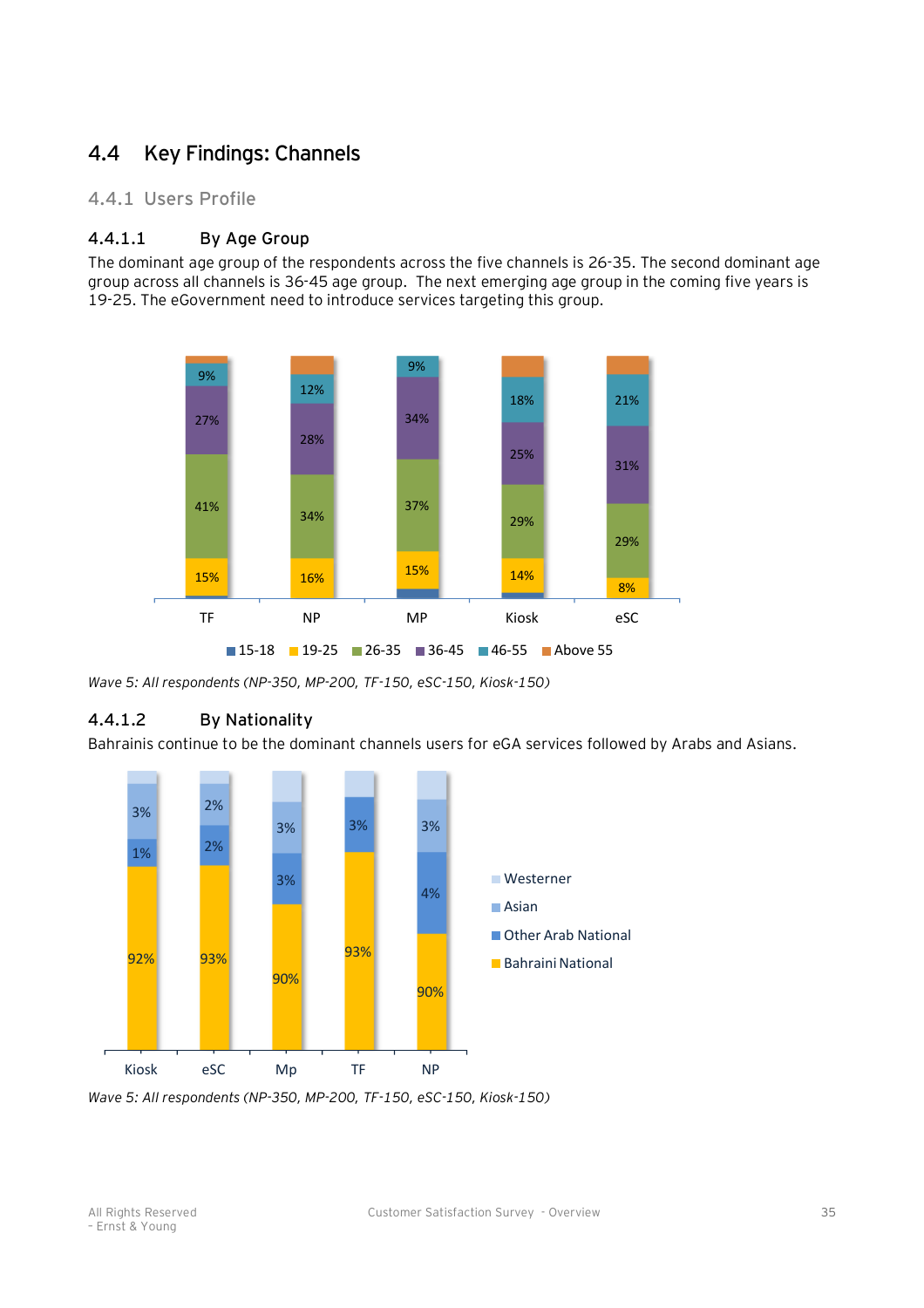# **4.4.2 Channel Satisfaction**

### **4.4.2.1 Overall Satisfaction**

In general, surveyed channel users are mostly Extremely Satisfied or Satisfied with various eGA channels. With that said, Surveyed participants continue to demand improvements in overall channels performance (connectivity, services availed on channels and speed of transaction).



*Wave 5: All respondents (NP-350, MP-200, TF-150, eSC-150, Kiosk-150)* 

# **4.4.2.2 Usefulness/ Necessary Channel**

Among surveyed participants, 79% of eSC users perceive eSC as a necessary channel.



*Wave 5: All respondents (NP-350, MP-200, TF-150, eSC-150, Kiosk-150)*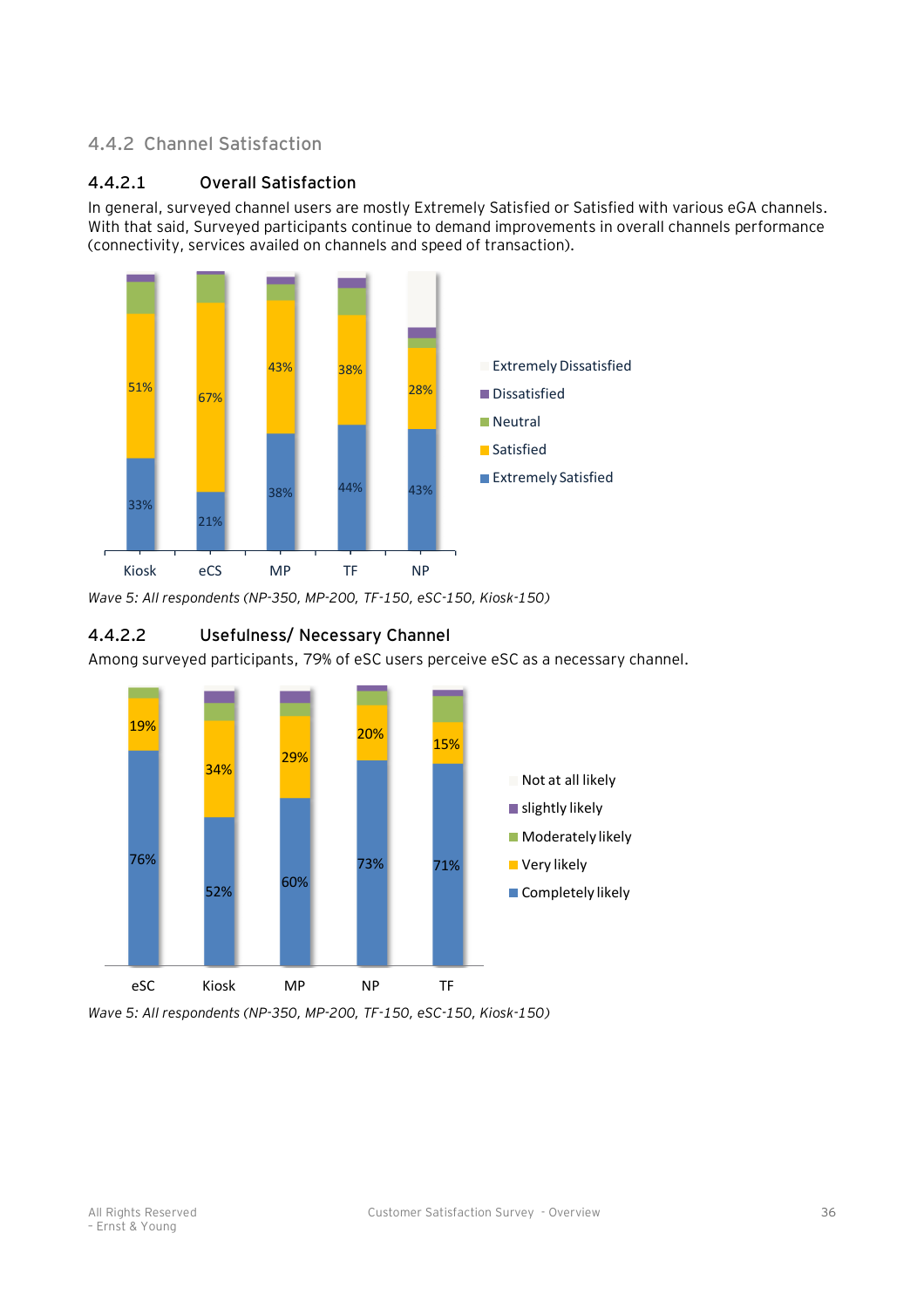#### **4.4.3 Awareness**

**Billboards** continue to be the most effective method to increase awareness as per the feedback received from the surveyed respondents. **Social circles** come in second regarding the same. The eGA should take that into consideration as they launch new marketing campaigns where effective messaging needs to be considered whilst using billboards.

Billboard is the most effective advertisement



*Wave 5: All respondents (NP-350, MP-200, TF-150, eSC-150, Kiosk-150)* 

### **4.4.4 Channel Usage**

# **4.4.4.1 Nature of Activities:**

The majority of surveyed participants use channels for **transaction** based activities followed by **general queries** and **follow ups**. The eGA need to continue investing in transaction based activities to attract more users.



*Wave 5: All respondents (NP-350, MP-200, TF-150, eSC-150, Kiosk-150)* 

# **4.4.4.2 Nature of Service Availed**

Payment of EWA continues to be the most availed services across all eGA channels. Payment of Traffic Contraventions is second in line. In general, the demand for Transaction (payment) based services across

– Ernst & Young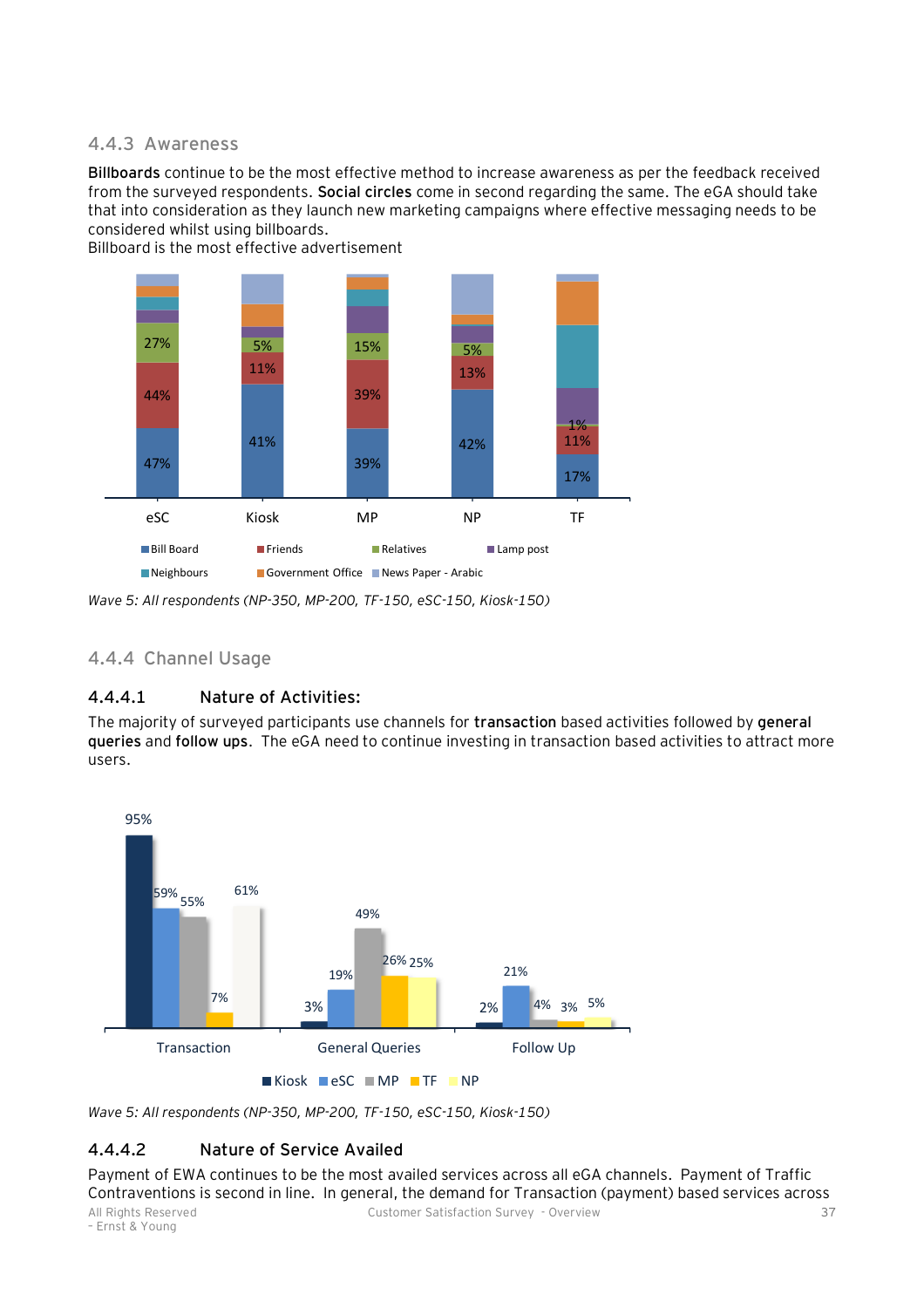all channels is higher than Informational (non-payment) as a result, eGA needs to focus on offering transaction based services (payment) versus information services (non-payment based services).



*Wave 5: All respondents (NP-350, MP-200, TF-150, eSC-150, Kiosk-150)* 

# **4.4.5 Proposed Additional Services**

# **National Portal (NP)**

# *Transactional*

- ► Extend registration renewal for new vehicle under manufacturing warranty for up to 5 years.
- ► Enabling online registration and admission for additional universities (private) and training institutes.
- ► Enable passport related services such as request renewal of new passports and request issuance of passports for newly born citizens.
- Payment of telephone / mobile bills.
- ► Flexibility in amount payment related to electricity & water bill.
- ► Avail LMRA related service through NP.
- ► Purchased of airline tickets for national carriers.
- ► Renewal of insurance policies using NP.
- ► Payment of Zakat via NP.
- ► Purchase of Movie Theatres tickets.
- ► Purchased of national events (F1, Spring of Culture, ... others) via NP.
- ► Hotel booking (in Bahrain).
- ► Taxi/ Limo service booking.
- ► Pay postal box rental.
- ► Registering new employees at Social insurance.
- ► Check Benefit related transactions.

# *Informational:*

- ► Avail social related services (pension) through NP.
- ► Providing search engine tool in the main page of the NP.
- ► Enable booking GIS via NP.
- ► Enable booking Heath Centres appointment for non employment related purposes.
- ► Interaction by parents with relevant school teachers regarding their children's education.
- ► Airplane check-in.
- ► Restaurants reservation.
- ► Online job centre including opportunities.
- ► Report violations related to consumer & consumer pricing.
- ► Targeting expats/ residence provide information on property rental prices per governorate.
- ► Collaborate with realtor and post available rentals across Bahrain.
- ► Reservation of camping site location.
- Provide currency exchange rate information.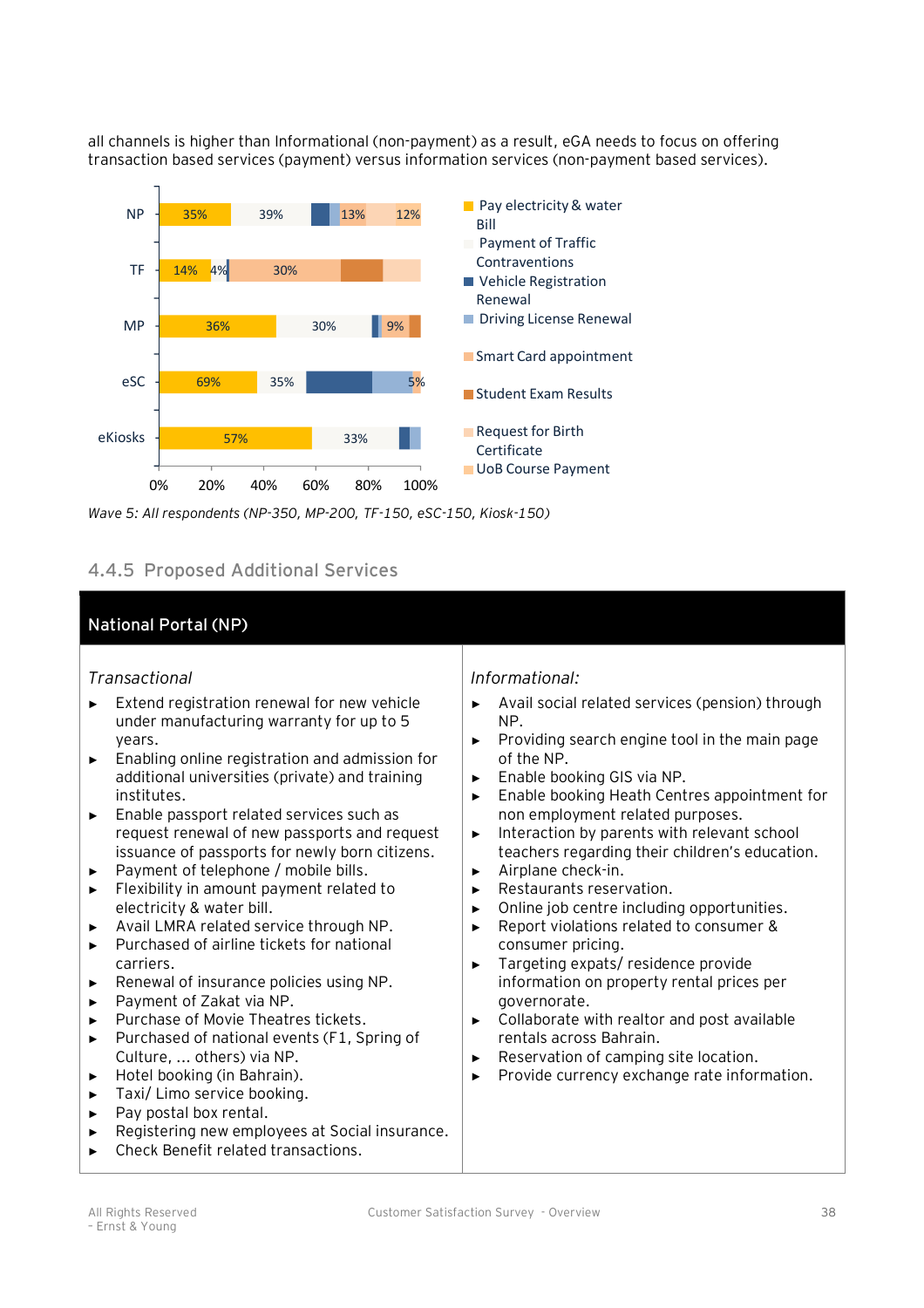# **Mobile Portal (MP)**

#### *Transactional:*

- ► Payment of telephone and mobile bills through MP.
- ► Passport renewal.
- ► Hospital appointments.
- ► Include Social Insurance related services.
- ► Additional services available on NP but not enabled on MP.
- ► Flexibility in amount payment related to electricity & water bill.
- ► Avail LMRA related service through MP.
- Purchased of airline tickets for national carriers.
- ► Renewal of insurance policies using MP.
- ► Payment of Zakat via MP.
- ► Purchased of national events (F1, Spring of Culture, ... others) via MP.
- ► Hotel booking (in Bahrain).
- ► Taxi/ Limo service booking.
- ► Purchase of Movie Theatres tickets.

#### *Informational:*

- ► Provide information related to Bahrain: Demography, history, laws, rules and regulations
- ► Entertainment: Exhibitions, events, festivals
- ► Tourism: Visa requirements, Hotels / Accommodation search, important telephone numbers
- ► Avail social related services (pension) through MP.
- ► Enable booking Heath Centres appointment for non employment related purposes.
- ► Airplane check-in.
- ► Restaurants reservation.
- ► Targeting expats/ residence provide information on property rental prices per governorate.
- ► Collaborate with realtor and post available rentals across Bahrain.
- ► Reservation of camping site location.
- ► Others: Housing request follow up, employment vacancy

# **eServices Center (eSC)**

#### *Transactional:*

- ► Extend registration renewal for new vehicle under manufacturing warranty for up to 5 years.
- ► Enable passport related services such as request renewal of new passports and request issuance of passports for newly born citizens.
- ► Payment of telephone / mobile bills.
- ► Flexibility in amount payment related to electricity & water bill.
- ► Avail LMRA related service through eSC.
- ► Purchased of airline tickets for national carrier.
- ► Renewal of insurance policies using eSC.
- ► Payment of Zakat via eSC.
- ► Purchase of Movie Theatres tickets.
- ► Purchased of national events (F1, Spring of Culture, ... others) via eSC.
- ► Hotel booking (in Bahrain).
- ► Taxi/ Limo service booking.
	- ► Pay postal box rental.
	- ► Registering new employees at Social insurance.
	- ► Check Benefit related transactions.

#### *Informational:*

- ► Avail social related services (pension) through eSC.
- ► Enable booking Heath Centres appointment for non employment related purposes.
- ► Flight check-in.
- ► Restaurants reservation.
- ► Report violations related to consumer & consumer pricing.
- ► Targeting expats/ residence provide information on property rental prices per governorate.
- ► Collaborate with realtor and post available rentals across Bahrain.
	- ► Reservation of camping site location.
	- ► Provide currency exchange rate information.
- ► Provide news headlines.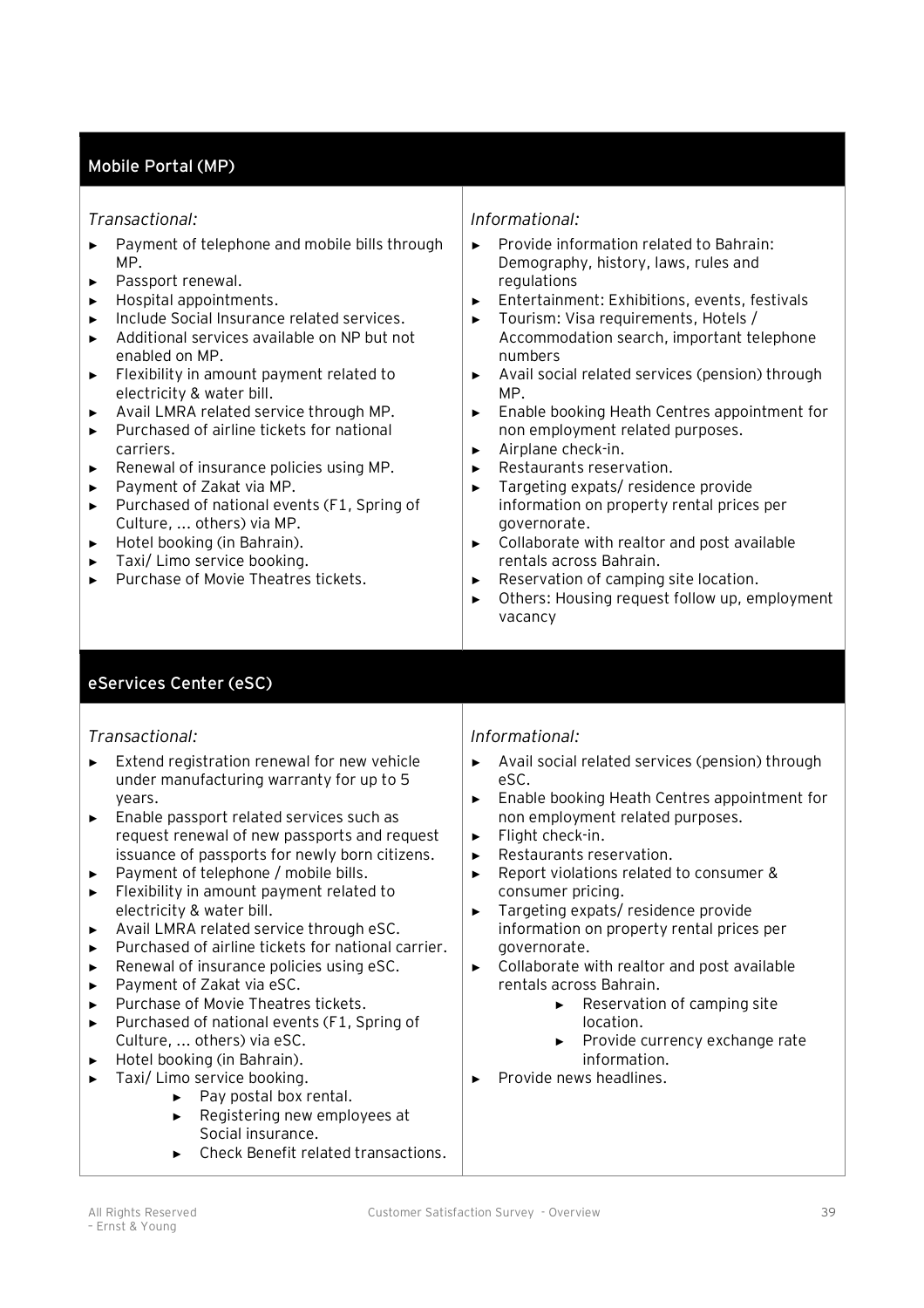# **eKiosks**

| Transactional: |
|----------------|
|----------------|

| Transactional:<br>Extend registration renewal for new vehicle<br>under manufacturing warranty for up to 5<br>years.<br>Enable passport related services such as<br>▶<br>request renewal of new passports and request<br>issuance of passports for newly born citizens.<br>Payment of telephone / mobile bills.<br>▶<br>Flexibility in amount payment related to<br>▶<br>electricity & water bill.<br>Avail LMRA related service through Kiosk.<br>▶<br>Purchased of airline tickets for national carrier.<br>▶<br>Renewal of insurance policies using Kiosk.<br>▶<br>Payment of Zakat via Kiosk.<br>▶<br>Purchase of Movie Theatres tickets.<br>▶<br>Purchased of national events (F1, Spring of<br>▶<br>Culture, others) via Kiosk.<br>Hotel booking (in Bahrain).<br>▶<br>Taxi/ Limo service booking.<br>►<br>Pay postal box rental.<br>$\blacktriangleright$<br>Registering new employees at<br>Þ.<br>Social insurance.<br>Check Benefit related transactions. | Informational:<br>Avail social related services (pension) through<br>Kiosk.<br>Enable booking Heath Centers appointment for<br>▶<br>non employment related purposes.<br>Flight check-in.<br>▶<br>Restaurants reservation.<br>▶<br>Report violations related to consumer &<br>▶<br>consumer pricing.<br>Targeting expats/residence provide<br>▶<br>information on property rental prices per<br>governorate.<br>Collaborate with realtor and post available<br>$\blacktriangleright$<br>rentals across Bahrain.<br>Reservation of camping site<br>►<br>location.<br>Provide currency exchange rate<br>►<br>information.<br>Provide news headlines. |
|-------------------------------------------------------------------------------------------------------------------------------------------------------------------------------------------------------------------------------------------------------------------------------------------------------------------------------------------------------------------------------------------------------------------------------------------------------------------------------------------------------------------------------------------------------------------------------------------------------------------------------------------------------------------------------------------------------------------------------------------------------------------------------------------------------------------------------------------------------------------------------------------------------------------------------------------------------------------|---------------------------------------------------------------------------------------------------------------------------------------------------------------------------------------------------------------------------------------------------------------------------------------------------------------------------------------------------------------------------------------------------------------------------------------------------------------------------------------------------------------------------------------------------------------------------------------------------------------------------------------------------|
| <b>Customer Service Center (Toll Free (TF)</b>                                                                                                                                                                                                                                                                                                                                                                                                                                                                                                                                                                                                                                                                                                                                                                                                                                                                                                                    |                                                                                                                                                                                                                                                                                                                                                                                                                                                                                                                                                                                                                                                   |
| Transactional:<br><b>Payment Transactions</b><br>Payment of telephone and mobile bills<br>Others<br>▶<br>Hospital appointments<br>▶<br>Enable passport related services such as<br>▶<br>request renewal of new passports and request<br>issuance of passports for newly born citizens.<br>Flexibility in amount payment related to<br>▶<br>electricity & water bill.<br>Avail LMRA related service through eSC.<br>▶<br>Purchased of airline tickets for national carrier.<br>▶<br>Renewal of insurance policies using eSC.<br>▶<br>Payment of Zakat via eSC.<br>▶<br>Purchase of Movie Theatres tickets.<br>▶<br>Purchased of national events (F1, Spring of<br>▶<br>Culture,  others) via NP.<br>Hotel booking (in Bahrain).<br>▶<br>Taxi/ Limo service booking.<br>▶<br>Pay postal box rental.<br>▶<br>Registering new employees at Social insurance.<br>▶                                                                                                     | Informational:<br>Avail social related services (pension) through<br>▶<br>eSC.<br>Enable booking Heath Centres appointment for<br>▶<br>non employment related purposes.<br>Airplane check-in.<br>▶<br>Provide information related to<br>Driving license expiry reminder<br>$\circ$<br>Passport renewal<br>$\circ$<br>Smart card expiry information<br>$\circ$<br>Restaurants reservation.<br>▶<br>Report violations related to consumer &<br>▶<br>consumer pricing.<br>Targeting expats/residence provide<br>▶<br>information on property rental prices per<br>governorate.                                                                       |

► **Check Benefit related transactions.**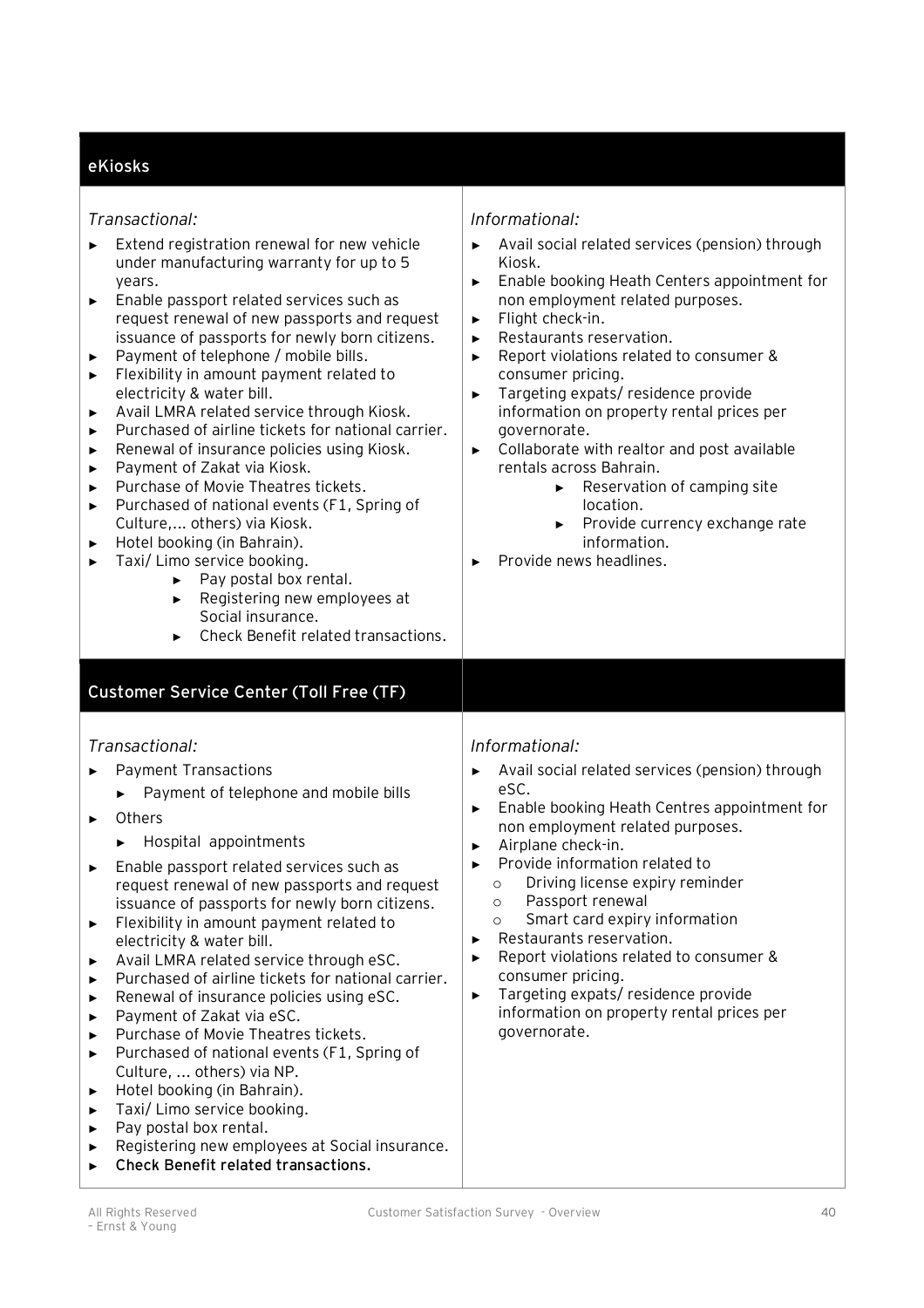# **4.4.6 Suggestions for Improvement**

| eChannel             | Infrastructure, Support & Connectivity:                                                                                                                                                                                                                                                                                                                                                                                                                                                                                                                                                                                                                                                                                                                                                                                                                                                                                                                           | Awareness:                                                                                                                                                                                                                                   |
|----------------------|-------------------------------------------------------------------------------------------------------------------------------------------------------------------------------------------------------------------------------------------------------------------------------------------------------------------------------------------------------------------------------------------------------------------------------------------------------------------------------------------------------------------------------------------------------------------------------------------------------------------------------------------------------------------------------------------------------------------------------------------------------------------------------------------------------------------------------------------------------------------------------------------------------------------------------------------------------------------|----------------------------------------------------------------------------------------------------------------------------------------------------------------------------------------------------------------------------------------------|
| National Portal (NP) | Improve the aesthetics of the NP through<br>▶<br>items such as;<br>Good Visual Design;<br>$\circ$<br>Thoughtful User Interface;<br>$\circ$<br>Meaningful Content;<br>$\circ$<br>Search, Sitemap;<br>$\circ$<br>Consider the possibility of reducing the<br>$\circ$<br>steps in carrying out a transaction<br>Cross Browser Compatibility;<br>Web Optimized Images; and<br>$\circ$<br>Language Capabilities for non<br>$\circ$<br>Arabic/English speakers.<br>Enhance performance and connectivity<br>▶<br>speed.<br>Invest in National Portal Single Sign on<br>▶<br>including;<br>o Account creation with password<br>protection<br>Enable adding services to the account.<br>One stop shop for all services.<br>$\circ$<br>Enable payment log with history records<br>$\circ$<br>to enable users to view their past<br>transaction records.<br>Work on legislation to enable digital<br>▶<br>signature recognition.<br>Explore introduction of eDinar services. | Launch awareness<br>▶<br>campaign to reconfirm<br>security robustness of the<br>eGA's NP.<br>Incentivize business &<br>▶<br>individual to use eGA<br>services<br>Invest training targeting<br>▶<br>upcoming youth segment<br>on eGA Services |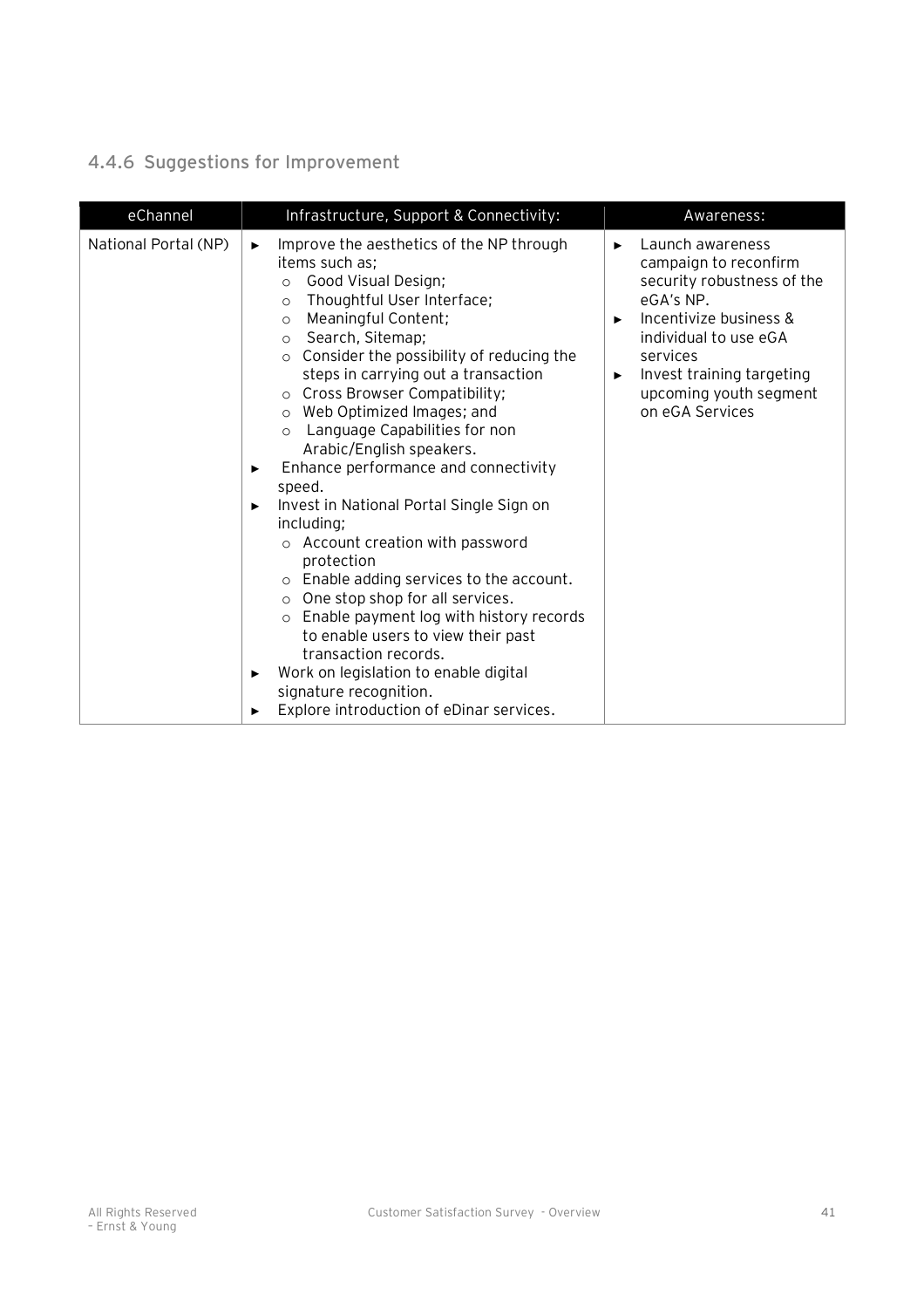| Mobile Portal                   | Mobile Applications:<br>▶<br>o More services to be made available<br>through mobile applications.<br>Provide with applications that are model<br>$\circ$<br>independent (not specific to iPhone<br>alone).<br>Introduce single sign on capability for<br>$\circ$<br>MP.<br>Portal Aesthetics and readability:<br>▶<br>o Provide an organised and categorised<br>display of information and reduce<br>cluttered information.<br>Portal Performance:<br>▶<br>o Reduce the down time of the MP.<br>Increase the speed of carrying out<br>$\circ$<br>transactions through MP.<br>Reduce the number of steps required to<br>$\circ$<br>complete a transaction.<br>Make arrangement with the internet<br>$\circ$<br>service providers to improve the<br>connectivity performance.<br>Others<br>▶<br>Introduce usage of prepaid cards for<br>$\circ$<br>making payments through eGA channels<br>Work on legislation to enable digital<br>$\circ$<br>signature recognition.<br>o Explore introduction of eDinar services. | Launch awareness<br>▶<br>campaign to reconfirm<br>security robustness of the<br>eGA's MP.<br>Incentivize business &<br>▶<br>individual to use eGA<br>services<br>Invest training targeting<br>▶<br>upcoming youth segment<br>on eGA Services                                                             |
|---------------------------------|-------------------------------------------------------------------------------------------------------------------------------------------------------------------------------------------------------------------------------------------------------------------------------------------------------------------------------------------------------------------------------------------------------------------------------------------------------------------------------------------------------------------------------------------------------------------------------------------------------------------------------------------------------------------------------------------------------------------------------------------------------------------------------------------------------------------------------------------------------------------------------------------------------------------------------------------------------------------------------------------------------------------|----------------------------------------------------------------------------------------------------------------------------------------------------------------------------------------------------------------------------------------------------------------------------------------------------------|
| eServices Centre<br>$($ eSC $)$ | eSC premises:<br>▶<br>o Provide more spacious and adequate<br>parking spaces for the customers<br>eSC employees:<br>▶<br>Increase the number of employees in the<br>$\circ$<br>eSC centers in certain location as<br>currently there is inadequacy of staff in<br>the eSC in some locations.<br>Improve the staff knowledge on the<br>$\circ$<br>services offered to enable them to<br>communicate to clearly and accurately<br>communicate the same to the customer.<br>Improve staff's professionalism and<br>courtesy approach with customers.<br>eSC Performance:<br>▶<br>o Reduce the time taken to respond to<br>customers and complete the transaction.<br>Enable additional language support.<br>▶<br>Explore introduction of cash payment.<br>▶<br>Ensure adequate catering for special needs<br>▶<br>customers, i.e. easy accessible machines.                                                                                                                                                          | The staff should be able to<br>▶<br>market the services offered<br>in eSC to the common<br>people living in the near<br>vicinity<br>Launch awareness<br>▶<br>campaign to reconfirm<br>security robustness of the<br>eGA's channels.<br>Incentivize business &<br>▶<br>individual to use eGA<br>channels. |